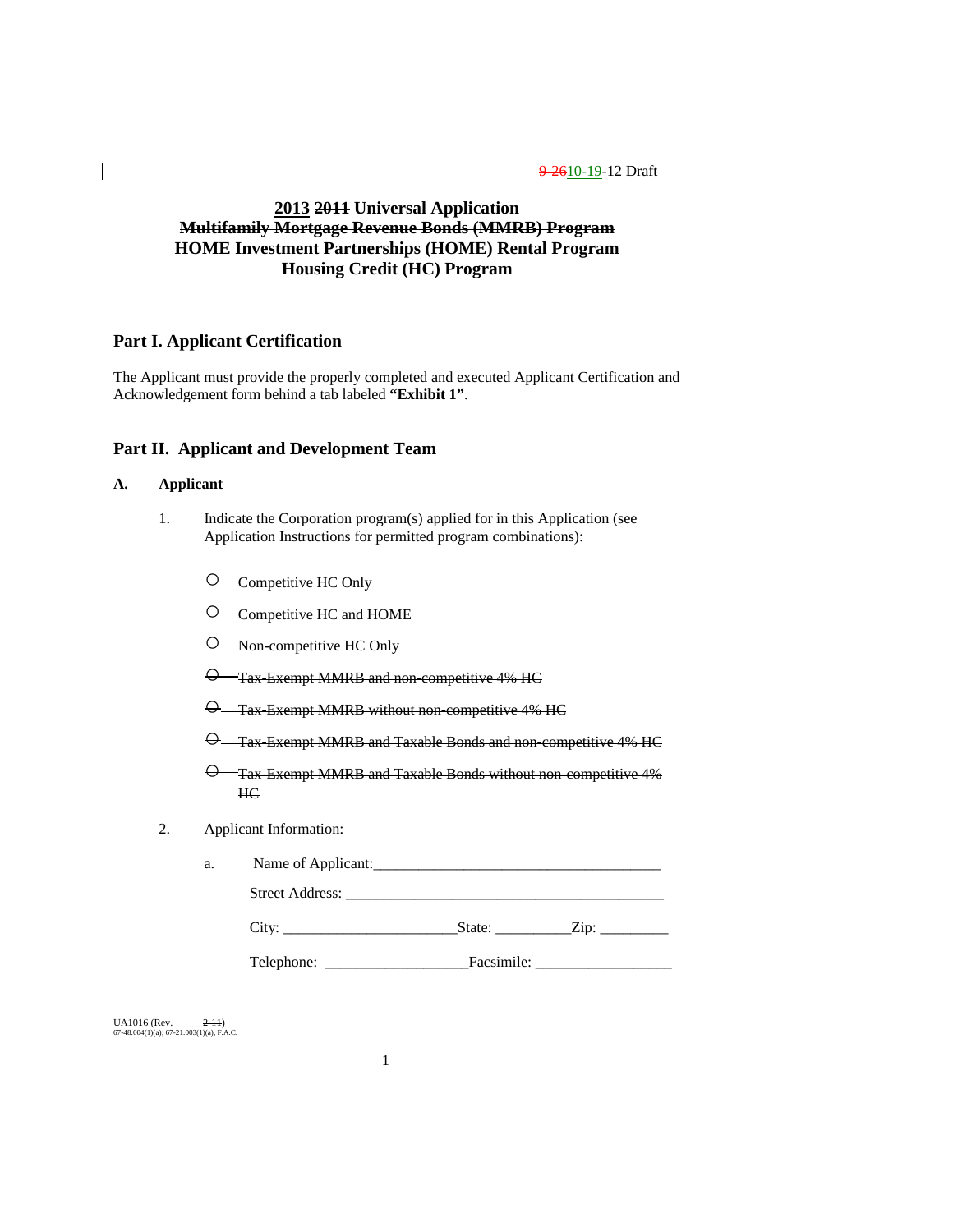|                                                                                                                                                                    |    |        | E-Mail Address:    |            |     |                                                  |   |                                                                                                                                                                                                                       |  |
|--------------------------------------------------------------------------------------------------------------------------------------------------------------------|----|--------|--------------------|------------|-----|--------------------------------------------------|---|-----------------------------------------------------------------------------------------------------------------------------------------------------------------------------------------------------------------------|--|
|                                                                                                                                                                    | b. |        |                    |            |     | Federal Employer Identification Number: _        |   |                                                                                                                                                                                                                       |  |
| If not yet obtained, provide a copy of the completed, submitted<br>application for the Federal Employer Identification Number behind a<br>tab labeled "Exhibit 2". |    |        |                    |            |     |                                                  |   |                                                                                                                                                                                                                       |  |
|                                                                                                                                                                    | c. |        |                    |            |     | state of Florida as of the Application Deadline? |   | Is Applicant a legally formed entity qualified to do business in the                                                                                                                                                  |  |
|                                                                                                                                                                    |    | Ο      | Yes                |            | O   | N <sub>o</sub>                                   |   |                                                                                                                                                                                                                       |  |
|                                                                                                                                                                    |    |        |                    |            |     |                                                  |   | Provide required documentation behind a tab labeled "Exhibit 3".                                                                                                                                                      |  |
|                                                                                                                                                                    | d. |        | liability company? |            |     |                                                  |   | If applying for HC: Is the Applicant a limited partnership or limited                                                                                                                                                 |  |
|                                                                                                                                                                    |    | Ο      | Yes                |            | O   | No                                               |   |                                                                                                                                                                                                                       |  |
|                                                                                                                                                                    | e. |        |                    |            |     |                                                  |   | Is the Applicant applying as a Non-Profit organization?                                                                                                                                                               |  |
|                                                                                                                                                                    |    | Ο      | Yes                |            | O   | N <sub>o</sub>                                   |   |                                                                                                                                                                                                                       |  |
|                                                                                                                                                                    |    | below. |                    |            |     |                                                  |   | If "Yes", the Applicant must respond to questions $(1)$ and $(2)$ below.<br>If "No", skip Non-Profit status questions and proceed to question 3.                                                                      |  |
|                                                                                                                                                                    |    | (1)    | entity:            |            |     |                                                  |   | Provide the following documentation for each Non-Profit                                                                                                                                                               |  |
|                                                                                                                                                                    |    |        | (a)                | and        |     |                                                  |   | attorney opinion letter behind a tab labeled "Exhibit 4";                                                                                                                                                             |  |
|                                                                                                                                                                    |    |        | (b)                | $5$ ".     |     |                                                  |   | IRS determination letter behind a tab labeled "Exhibit                                                                                                                                                                |  |
|                                                                                                                                                                    |    | (2)    |                    |            |     | Answer the following questions:                  |   |                                                                                                                                                                                                                       |  |
|                                                                                                                                                                    |    |        | (a)                |            |     |                                                  |   | Is the Applicant or one of its general partners or<br>managing members incorporated as a Non-Profit entity<br>pursuant to Chapter 617, Florida Statutes, or similar<br>state statute if incorporated outside Florida? |  |
|                                                                                                                                                                    |    |        |                    | $\bigcirc$ | Yes |                                                  | Ω | No                                                                                                                                                                                                                    |  |
|                                                                                                                                                                    |    |        |                    |            |     |                                                  |   |                                                                                                                                                                                                                       |  |
| UA1016 (Rev. $\_\_\_\_$ 2-11)<br>67-48.004(1)(a); 67-21.003(1)(a), F.A.C.                                                                                          |    |        |                    |            |     |                                                  |   |                                                                                                                                                                                                                       |  |

 $\begin{array}{c} \hline \end{array}$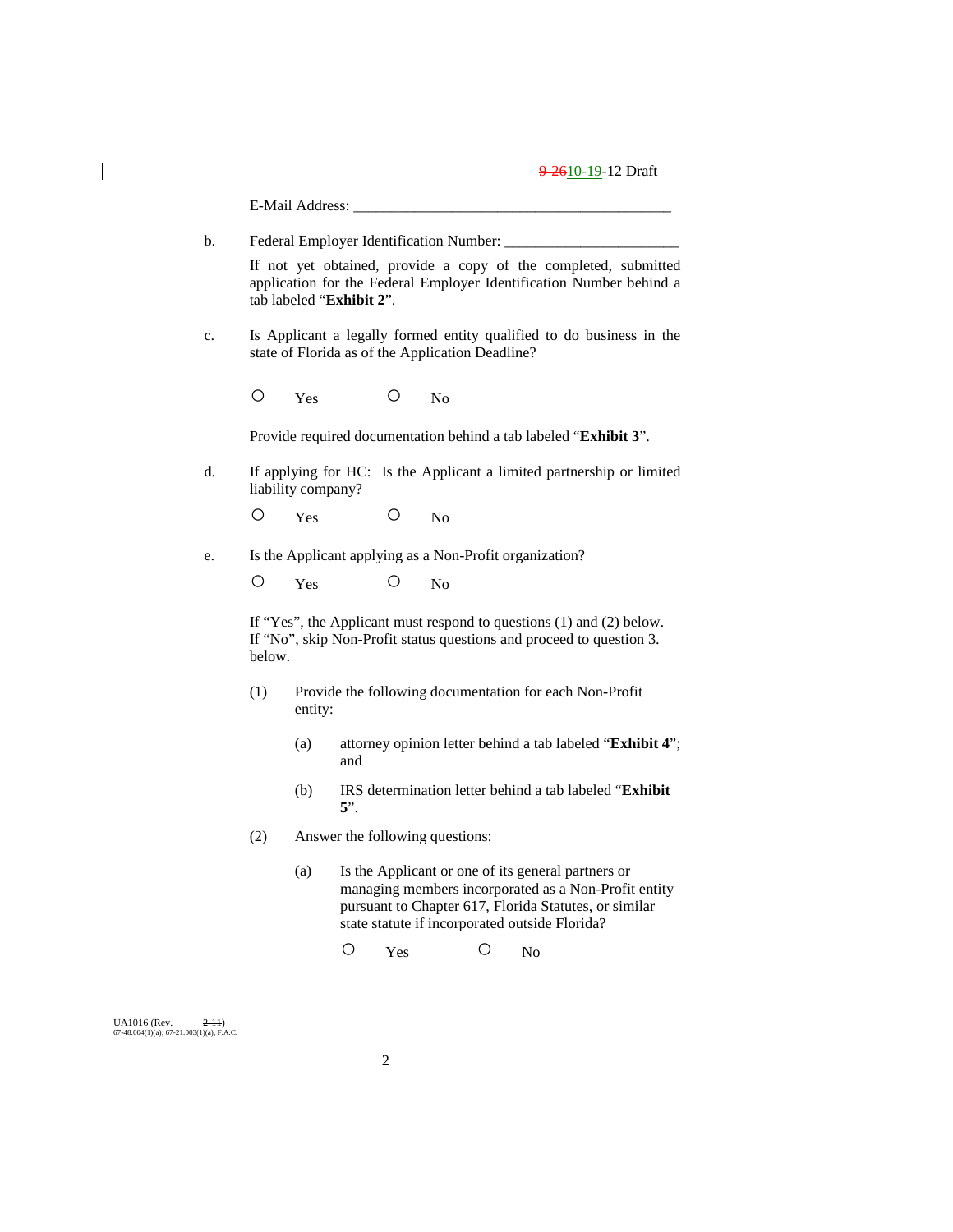If "No", is the Applicant or one of its general partners or managing members a wholly-owned subsidiary of a Non-Profit entity formed pursuant to Chapter 617, Florida Statutes, or similar state statute if incorporated outside Florida?

O Yes O No

(b) Is the Applicant or one of its general partners or managing members a  $501(c)(3)$  or  $501(c)(4)$  Non-Profit entity or is the Applicant or one of its general partners or managing members a wholly-owned subsidiary of a  $501(c)(3)$  or  $501(c)(4)$  Non-Profit entity?

O Yes O No

(c) Does the Non-Profit entity have an ownership interest, either directly or indirectly, in the general partner or general partnership interest or in the managing member or the managing member's interest in the Applicant?

O Yes O No

If "Yes", state the percentage owned in the general partnership or managing member interest:  $-$ %

- (d) Percentage of Developer's fee that will go to the Non-Profit entity:  $\frac{9}{6}$
- (e) Provide the description/explanation of the role of the Non-Profit entity behind a tab labeled **"Exhibit 6"**.
- (f) Provide the names and addresses of the members of the governing board of the Non-Profit entity behind a tab labeled **"Exhibit 7"**.
- (g) For each Non-Profit entity, provide the articles of incorporation demonstrating that one of the purposes of the Non-Profit entity is to foster low-income housing behind a tab labeled **"Exhibit 8"**.
- (h) Year Non-Profit entity was incorporated:  $\frac{1}{(yyyy)}$

(i) Is the Non-Profit entity affiliated with or controlled by a for-profit entity within the meaning of Section 42(h), Internal Revenue Code?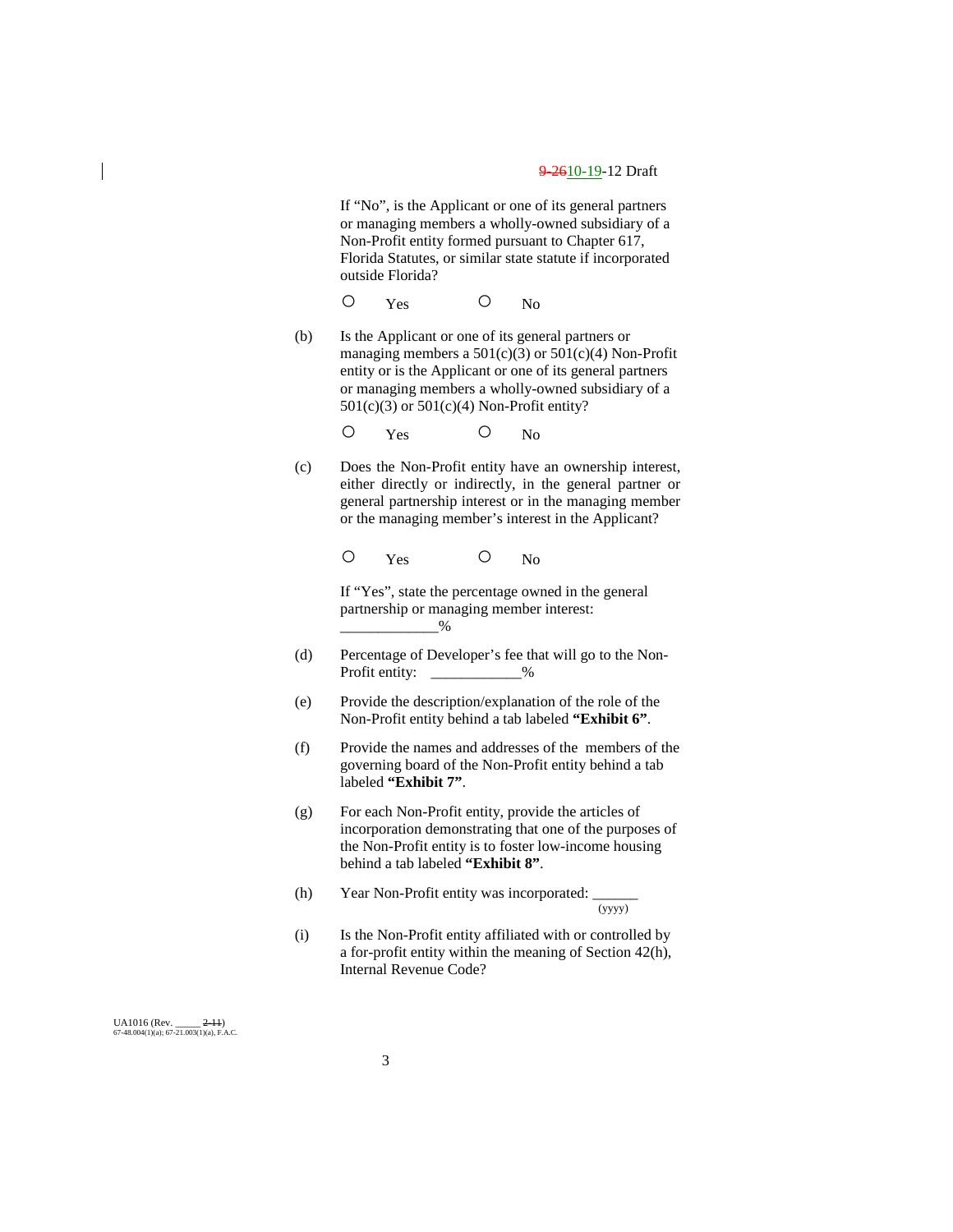|  |  |  |  |  | 9 2610-19-12 Draft |
|--|--|--|--|--|--------------------|
|--|--|--|--|--|--------------------|

|                  |                                                             | $\circ$    | <b>Yes</b>     | If "Yes", state name of the for-profit                                                                                                                                                                                                                                                               |                          |
|------------------|-------------------------------------------------------------|------------|----------------|------------------------------------------------------------------------------------------------------------------------------------------------------------------------------------------------------------------------------------------------------------------------------------------------------|--------------------------|
|                  |                                                             | $\bigcirc$ | N <sub>o</sub> |                                                                                                                                                                                                                                                                                                      |                          |
| 3.               | behind a tab labeled "Exhibit 9".                           |            |                | Provide the required information for the Applicant and for each Developer                                                                                                                                                                                                                            |                          |
| $\overline{4}$ . | Contact Person for this Application:                        |            |                |                                                                                                                                                                                                                                                                                                      |                          |
|                  |                                                             |            |                |                                                                                                                                                                                                                                                                                                      |                          |
|                  |                                                             |            |                |                                                                                                                                                                                                                                                                                                      |                          |
|                  |                                                             |            |                |                                                                                                                                                                                                                                                                                                      |                          |
|                  |                                                             |            |                |                                                                                                                                                                                                                                                                                                      |                          |
|                  |                                                             |            |                | Telephone: Facsimile: Facsimile:                                                                                                                                                                                                                                                                     |                          |
|                  |                                                             |            |                |                                                                                                                                                                                                                                                                                                      |                          |
|                  |                                                             |            |                |                                                                                                                                                                                                                                                                                                      |                          |
| 5.               | all appropriate exhibits behind a tab labeled "Exhibit 10". |            |                | If Applying for HOME and seeking the: Is the Applicant applying as a<br>Community Housing Development Organization (CHDO) applying for the<br><b>CHDO</b> set-aside-preference-for, the proposed DevelopmentApplicant must<br>state the CHDO name and provide the required CHDO Checklist along with | Formatted: Strikethrough |
|                  | Is the CHDO preference being sought?                        |            |                |                                                                                                                                                                                                                                                                                                      |                          |
|                  | O<br>Yes                                                    |            | O              | N <sub>o</sub>                                                                                                                                                                                                                                                                                       |                          |
|                  | If "Yes", state CHDO Name:                                  |            |                | and                                                                                                                                                                                                                                                                                                  | Formatted: Strikethrough |
|                  |                                                             |            |                | provide the required CHDO Checklist information behind a tab labeled                                                                                                                                                                                                                                 | Formatted: Strikethrough |
|                  | "Exhibit 10 9-A".                                           |            |                |                                                                                                                                                                                                                                                                                                      | Formatted: Strikethrough |
|                  |                                                             |            |                |                                                                                                                                                                                                                                                                                                      | Formatted: Strikethrough |

## **B. Development Team**

 $\overline{\phantom{a}}$ 

- 1. Developer(s) and  $er$  Principal(s) of Developer(s):
	- a. State the nName of each Developer (include all co-Developers) and provide behind a tab labeled **"Exhibit 11"** the required Certificate of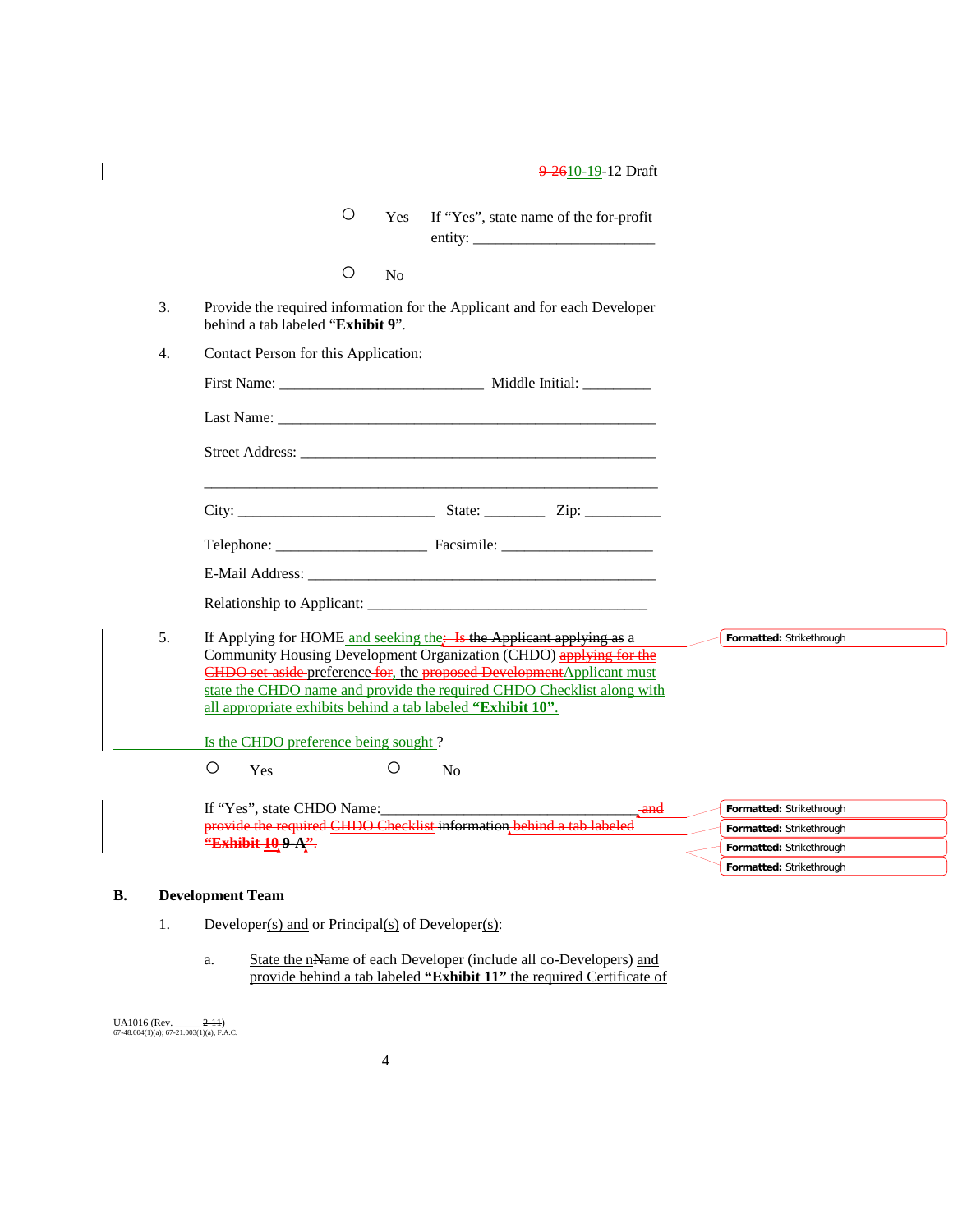|                                                              | person:   | Good Standing for each stated Developer entity that is not a natural                                                                                                                                                                                                                                                       |                          |
|--------------------------------------------------------------|-----------|----------------------------------------------------------------------------------------------------------------------------------------------------------------------------------------------------------------------------------------------------------------------------------------------------------------------------|--------------------------|
| b.                                                           |           | General Experience                                                                                                                                                                                                                                                                                                         |                          |
|                                                              | (1)       | For each experienced Developer, provide an executed<br>Developer or Principal of Developer Certification form, behind<br>a tab labeled "Exhibit $11$ $10$ ", certifying to the required<br>experience with three (3) completed affordable rental housing<br>developments, as outlined in the Instructions.                 |                          |
|                                                              | (2)       | For each experienced Principal of Developer Certification form<br>included in the Application, also provide a prior experience<br>chart for the experienced Principal, behind a tab labeled<br>"Exhibit 11 10", reflecting the required information for the<br>three (3) completed affordable rental housing developments. |                          |
|                                                              | (3)       | For each co-Developer without the required experience,<br>provide the requested information behind a tab labeled<br>"Exhibit 11 10".                                                                                                                                                                                       |                          |
| $\mathbf{c}.$                                                |           | Housing Credit Development Experience                                                                                                                                                                                                                                                                                      |                          |
|                                                              | (1)       | Has a Principal of the Developer completed at least $two(2)$<br>three (3) Housing Credit developments as outlined in Part<br>$II.B.1.c.(1)$ of the Instructions?                                                                                                                                                           | Formatted: Strikethrough |
|                                                              |           | $\bigcirc$<br>$\bigcirc$<br>Yes<br>N <sub>o</sub>                                                                                                                                                                                                                                                                          |                          |
|                                                              |           | If "Yes", provide a prior experience chart, behind a tab labeled<br>"Exhibit 11 10", reflecting the required information for the<br>$\frac{1}{2}$ (2) three (3) Housing Credit developments.                                                                                                                               | Formatted: Strikethrough |
|                                                              | <b>or</b> |                                                                                                                                                                                                                                                                                                                            |                          |
|                                                              | (2)       | Does a Principal of the Developer meet the criteria regarding<br>all Competitive Housing Credits received from Florida                                                                                                                                                                                                     |                          |
| UA1016 (Rev. ___<br>67-48.004(1)(a); 67-21.003(1)(a), F.A.C. | $(-2-11)$ |                                                                                                                                                                                                                                                                                                                            |                          |

 $\begin{array}{c} \hline \end{array}$ 

 $\overline{\phantom{a}}$ 

 $\begin{array}{c} \hline \end{array}$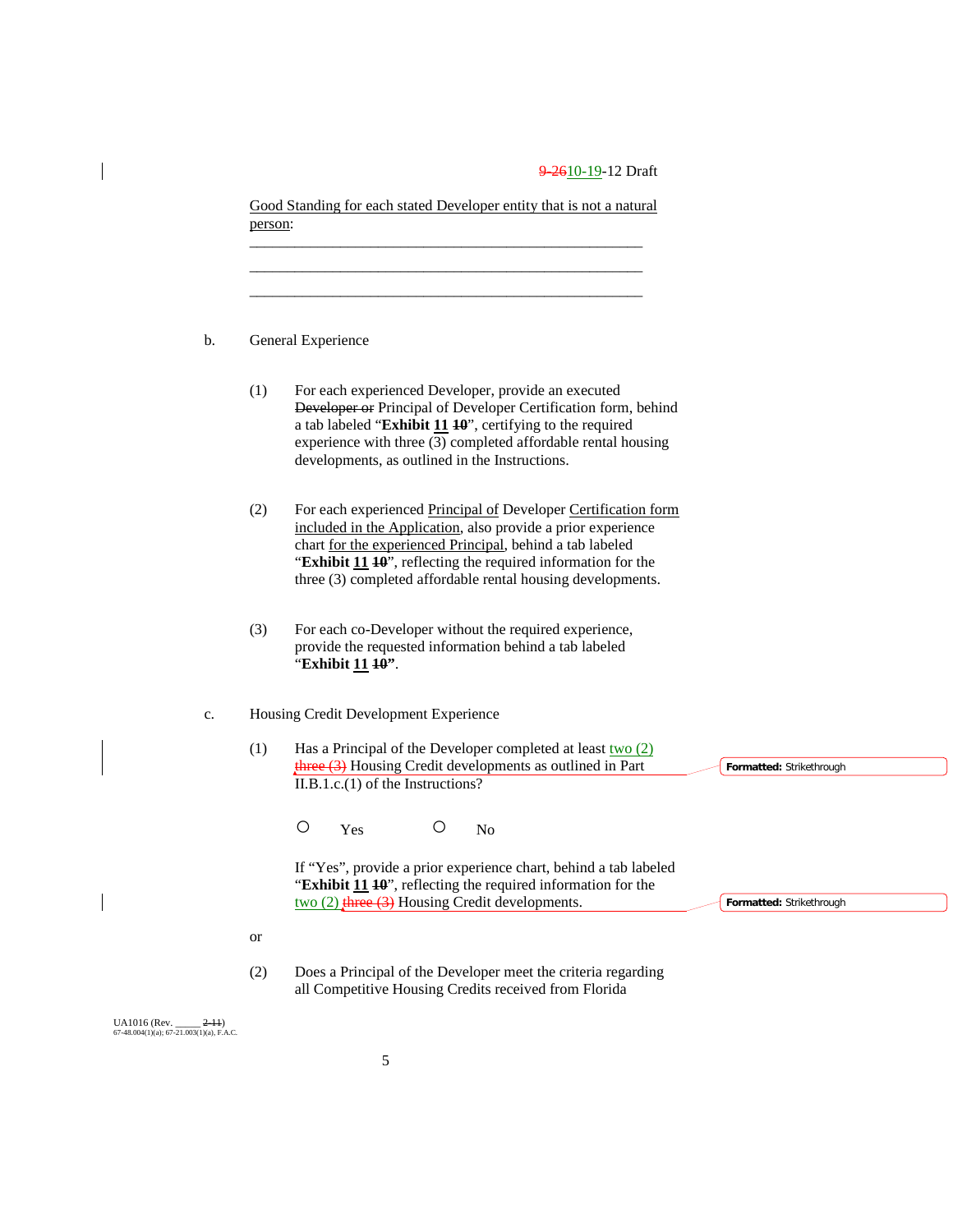Housing and all non-competitive Housing Credits received from Florida Housing to be used in conjunction with SAIL or HOME, as outlined in Part II.B.1.c.(2) of the Instructions?

O Yes O No

If "Yes", provide a prior experience chart, behind a tab labeled "**Exhibit 11 10**", reflecting the required information for the applicable Developments.

- or
- (3) Has a Principal of the Developer completed at least 1,000 Housing Credit units in the state of Florida as outlined in Part II.B.1.c.(3) of the Instructions?

O Yes O No

If "Yes", provide a prior experience chart, behind a tab labeled "**Exhibit 11 <sup>10</sup>**", reflecting the required information for the applicable Developments.

- 2. Management Company or principal of Management Company:
	- a. Provide the executed Management Company or Principal of Management Company Certification form behind a tab labeled "**Exhibit 12 11**".
	- b. Provide a Management Company's or principal of Management Company's prior experience chart behind a tab labeled "**Exhibit 12 11**".
- 3. General Contractor or qualifying agent of General Contractor:
	- a. Provide the executed General Contractor or Qualifying Agent of General Contractor Certification form behind a tab labeled "**Exhibit 13 12**".
	- b. Provide a prior experience chart, behind a tab labeled "**Exhibit 13 12**", reflecting the required information for the two (2) completed developments.

Florida General Contractor Ranking Preference

(1) Domicile Category –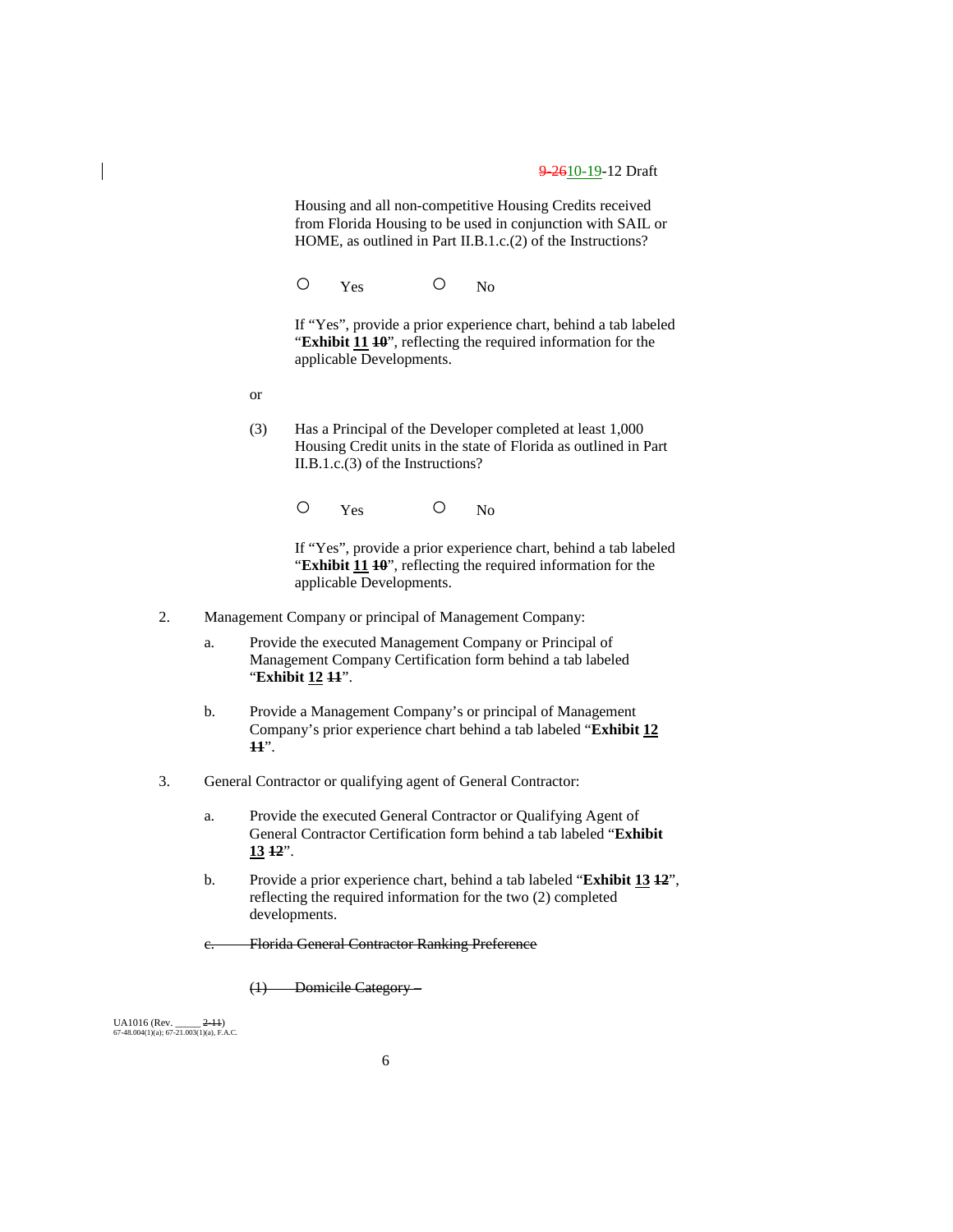(a) Is the principal office of the General Contractor or qualifying agent of the General Contractor located in the state of Florida?

 $\Theta$   $\rightarrow$  Yes  $\Theta$  No

If "Yes", indicate which party meets this criteria:

○ General Contractor

 $\Theta$  Qualifying agent of the General Contractor

and

(b) Do a majority of the principals and financial beneficiaries of the General Contractor or qualifying agent of the General Contractor (as defined in Part II.B.3.c.(1)(b) of the Instructions) reside in the state of Florida?

 $\Theta$   $\rightarrow$   $\text{Yes}$   $\Theta$   $\rightarrow$   $\text{No}$ 

If "Yes", indicate which party meets this criteria and provide a list of the principals and financial beneficiaries of the applicable party (General Contractor or qualifying agent) behind a tab labeled "**Exhibit 12**".

 $\Theta$  General Contractor

 $\Theta$  Qualifying agent of the General Contractor

or

(2) Substantial Experience Category –

Has the General Contractor or qualifying agent of the General Contractor completed at least five (5) Developments using funds either provided by or administered by Florida Housing as outlined in Part II.B.3.c.(2) of the Instructions?

 $\Theta$   $\rightarrow$   $\text{Yes}$   $\Theta$   $\rightarrow$   $\text{No}$ 

If "Yes", provide a prior experience chart, behind a tab labeled "**Exhibit 12**", reflecting the required information for the five (5) Florida Housing funded Developments.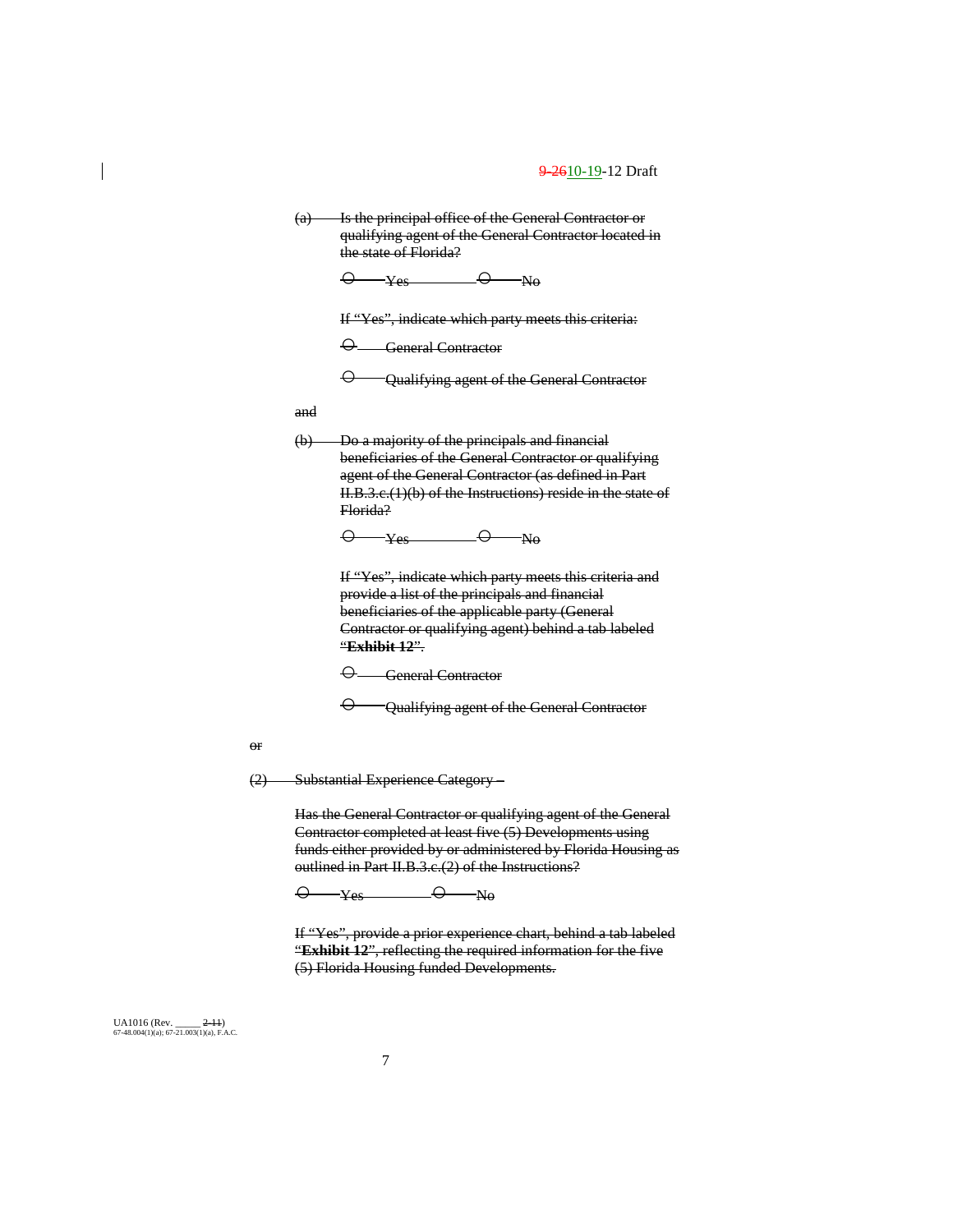4. Architect:

Provide the executed Architect Certification form behind a tab labeled "**Exhibit 14 13**".

- 5. Attorney:
	- a. MMRB and HOME Applicants provide the executed Attorney (MMRB or HOME) Certification form behind a tab labeled "**Exhibit 15 14**".
	- b. HC Applicants provide the executed Attorney (HC) Certification form behind a tab labeled "**Exhibit16 15**".
- 6. Accountant:

Provide the executed Accountant Certification form behind a tab labeled "**Exhibit 17 16**".

- 7. Service Provider (Assisted Living Facility (ALF) Developments only):
	- a. Provide the executed Service Provider or Principal of Service Provider Certification form behind a tab labeled "**Exhibit 18 17**".
	- b. Provide a Service Provider's or principal of Service Provider's prior experience chart behind a tab labeled "**Exhibit 18 17**".
- 8. Guarantor(s) Information (MMRB Applicants only):

Provide the Guarantor Information Chart behind a tab labeled "**Exhibit 18"**.

## **Part III. Proposed Development**

### **A. General Development Information**

- 1. Name of proposed Development:
- 2. Location of Development Site:
	- a. County:
	- b. Address of Development Site:

Select the question(s) below that best applies to the proposed Development - question (1) or question (2) or both questions (1) and (2) and provide the applicable information. If question (2) is selected, the Applicant must also select either question  $(2)(a)$  or question  $(2)(b)$ below and, if question  $(2)(a)$  is selected, the name of the city must be stated.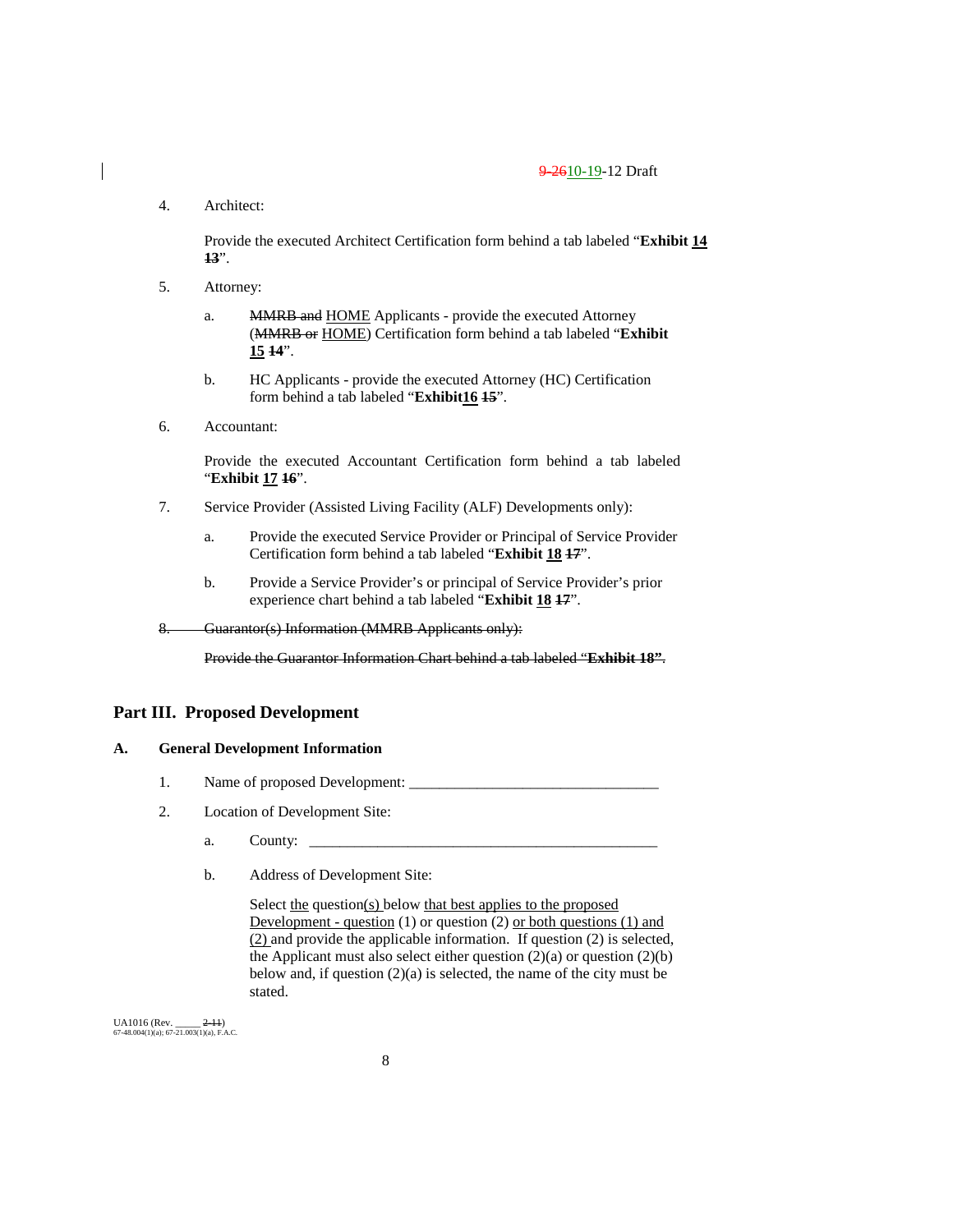# 9-2610-19-12 Draft  $\Box \Theta$  (1) Address number, street name and city The following  $\frac{1}{\text{address}}$  has been assigned by the USPS: \_\_\_\_\_\_\_\_\_\_\_\_\_\_\_\_\_\_\_\_\_\_\_\_\_\_\_\_\_\_\_\_\_\_\_\_\_\_\_\_\_\_\_\_ (Address Number and Street) \_\_\_\_\_\_\_\_\_\_\_\_\_\_\_\_\_\_\_\_\_\_\_\_\_\_\_\_\_\_\_\_\_\_\_\_\_\_\_\_\_\_\_\_ \_\_\_\_\_\_\_\_\_\_\_\_\_\_\_\_\_\_\_\_\_\_\_\_\_\_\_\_\_\_\_\_\_\_\_\_\_\_\_\_\_\_\_\_\_ (City) and/or  $\Box \Theta$  (2) Street name and closest designated intersection The address has not yet been assigned by the USPS: \_\_\_\_\_\_\_\_\_\_\_\_\_\_\_\_\_\_\_\_\_\_\_\_\_\_\_\_\_\_\_\_\_\_\_\_\_\_\_\_\_\_\_\_ (Street Name and closest designated intersection) \_\_\_\_\_\_\_\_\_\_\_\_\_\_\_\_\_\_\_\_\_\_\_\_\_\_\_\_\_\_\_\_\_\_\_\_\_\_\_\_\_\_\_\_ and ○ (a) The proposed Development is located within the city limits of:  $\frac{1}{\text{(Name of City)}}$ . or ○ (b) The proposed Development is located within the unincorporated area of the County. c. Will the Development consist of Scattered Sites? O Yes O No If "Yes", for each of the Scattered Sites, provide the Address, total number of units, and the latitude and longitude coordinates behind a tab labeled **"Exhibit 19"**. d. Does the location of the proposed Development qualify as an Urban In-Fill Development, as defined in Rule Chapters 67-21 and 67-48, F.A.C.? **Formatted:** Indent: Left: 0", Hanging: 2.5", Tab stops: 2", Left **Formatted:** Strikethrough **Formatted:** Strikethrough **Formatted:** Strikethrough **Formatted:** Strikethrough **Formatted:** Strikethrough

UA1016 (Rev. \_\_\_\_\_ <del>2-11</del>)<br>67-48.004(1)(a); 67-21.003(1)(a), F.A.C.

 $\overline{\phantom{a}}$ 

 $\mathbf{I}$ 

 $\overline{\phantom{a}}$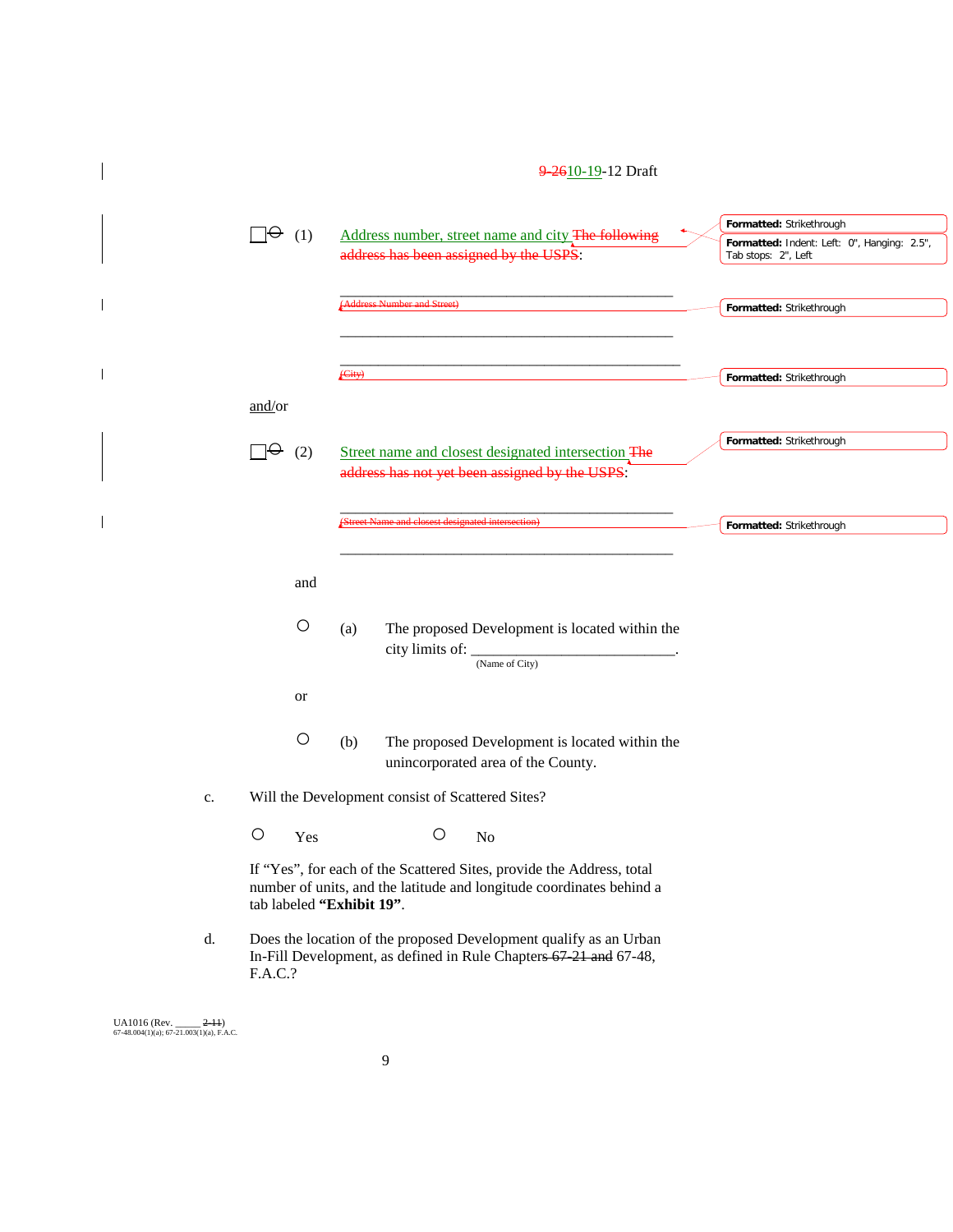O Yes O No

If "Yes", to qualify as an Urban In-Fill Development for purposes of this Application, provide a properly completed and executed Local Government Verification of Qualification as Urban In-Fill Development form behind a tab labeled **"Exhibit 20"**.

e. If requesting Competitive HC, dDoes the Application involve a site( $s$ ) with an existing Declaration of Trust between a Public Housing Authority and HUD?

O Yes O No <u>O N/A</u>

If "Yes", to qualify as a DOT Development and be eligible for the Tier 1 Proximity Tie-Breaker Tier 1 Score Bboost the Applicant must meet all of the criteria outlined in Part III.A.2.e. of the Instructions and provide the required documentation behind a tab labeled "**Exhibit 20**".

- f. If requesting Competitive HC, dDoes the proposed Development qualify as a Public Housing Revitalization Development?
	- $O$  Yes  $O$  No  $O$  N/A

If "Yes", to qualify as a Public Housing Revitalization Development for purposes of this Application, the Applicant must meet all of the criteria outlined in Part III.A.2.f. of the Instructions and provide a properly completed and executed Local Government Certification of Public Housing Revitalization in a Local Community Redevelopment or Revitalization Plan form behind a tab labeled "**Exhibit 20**".

g. Is the proposed Development being revitalized utilizing HOPE VI funding?

 $\Theta$   $\qquad \qquad V_{es}$   $\qquad \qquad \Theta$   $\qquad \qquad$  No

If "Yes", to qualify as a HOPE VI Development for purposes of this Application, the proposed Development must meet all of the requirements set out in Part III.A.2.g. of the Instructions and the Applicant must provide the required documentation behind a tab labeled **"Exhibit 20"** .

g.h. If requesting Competitive HC, dDoes the proposed Development qualify as a TOD Development?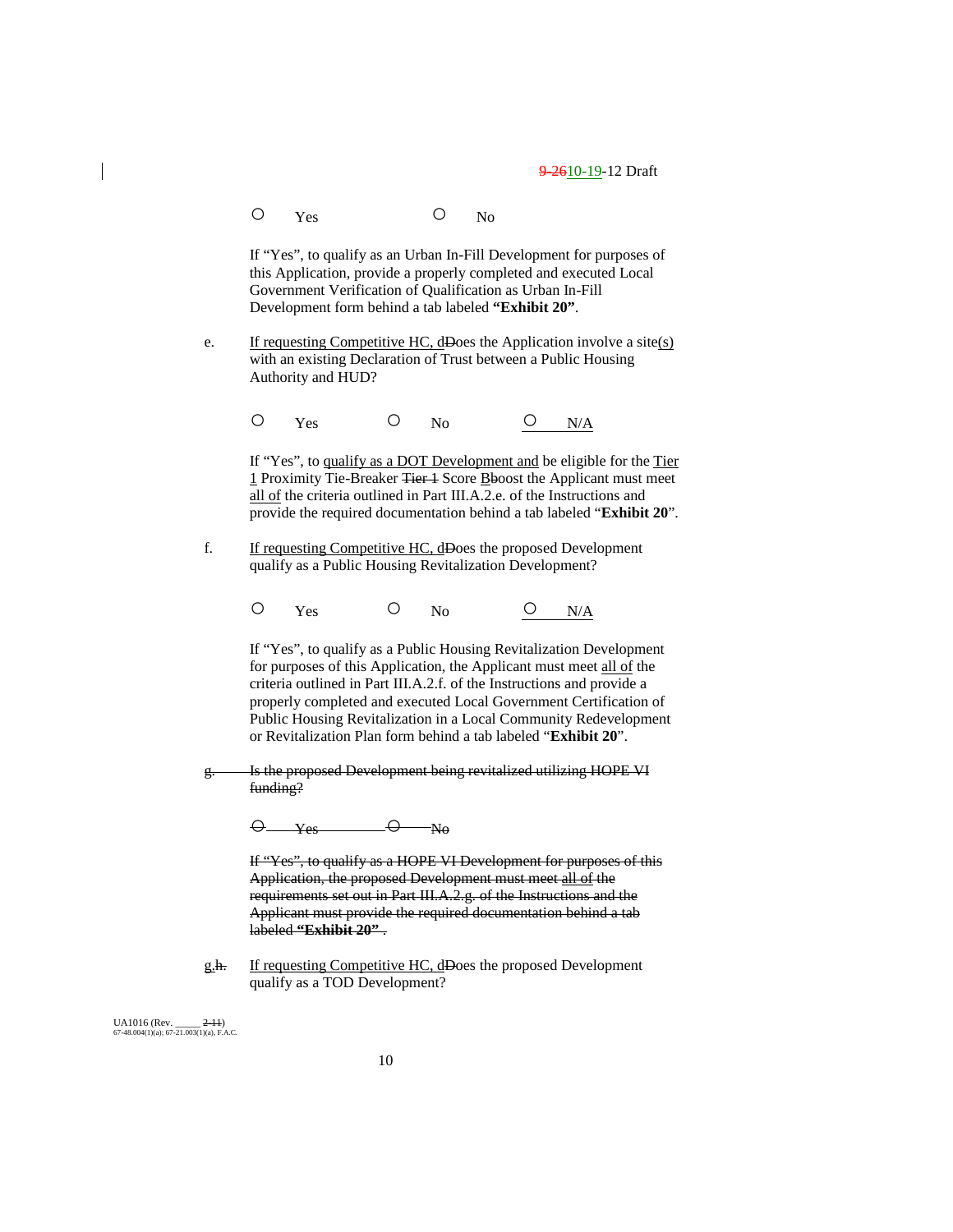|                | $\left(\right)$  | Yes                                     | $\bigcirc$ | N <sub>0</sub>                                                                                                                                                                                  |   | N/A                                                                                                                                      |
|----------------|------------------|-----------------------------------------|------------|-------------------------------------------------------------------------------------------------------------------------------------------------------------------------------------------------|---|------------------------------------------------------------------------------------------------------------------------------------------|
|                |                  | tab labeled "Exhibit 20".               |            | If "Yes", to qualify as a TOD Development for purposes of this<br>outlined in Part III.A.2.g.h. of the Instructions and the properly<br>completed and executed Local Government Verification of |   | Application, the proposed Development must meet all of the criteria<br>Qualification as a TOD Development form must be provided behind a |
| h.i.           |                  |                                         |            | Is proposed Development located in the Florida Keys Area?                                                                                                                                       |   |                                                                                                                                          |
|                | О                | <b>Yes</b>                              | O          | No                                                                                                                                                                                              |   |                                                                                                                                          |
| i.j.           |                  | Local Jurisdiction:                     |            |                                                                                                                                                                                                 |   |                                                                                                                                          |
|                | (1)              |                                         |            | Name of local jurisdiction where Development is located:<br><b>Example 2</b> If Development is located                                                                                          |   | within a municipality (incorporated city, town, or village) the                                                                          |
|                |                  | municipality must be specified.         |            |                                                                                                                                                                                                 |   |                                                                                                                                          |
|                | (2)              |                                         |            | Chief elected official of jurisdiction:                                                                                                                                                         |   |                                                                                                                                          |
|                |                  |                                         |            |                                                                                                                                                                                                 |   |                                                                                                                                          |
|                |                  |                                         |            |                                                                                                                                                                                                 |   |                                                                                                                                          |
|                |                  |                                         |            | Title:                                                                                                                                                                                          |   |                                                                                                                                          |
|                |                  |                                         |            |                                                                                                                                                                                                 |   |                                                                                                                                          |
|                |                  |                                         |            |                                                                                                                                                                                                 |   |                                                                                                                                          |
| $\mathbf{i}$ . |                  |                                         |            |                                                                                                                                                                                                 |   | If requesting Competitive HC, does the proposed Development qualify                                                                      |
|                |                  |                                         |            | as a Public-Private Partnership Development?                                                                                                                                                    |   |                                                                                                                                          |
|                | $\left( \right)$ | Yes                                     | O –        | No n                                                                                                                                                                                            | Ő | N/A                                                                                                                                      |
|                |                  |                                         |            |                                                                                                                                                                                                 |   | If "Yes", to qualify as a Public-Private Partnership Development for                                                                     |
|                |                  |                                         |            |                                                                                                                                                                                                 |   | purposes of the Application and be eligible for the ranking goal and                                                                     |
|                |                  |                                         |            | the Tier 1 Proximity Tie-Breaker Score Boost, the Applicant must                                                                                                                                |   |                                                                                                                                          |
|                |                  |                                         |            |                                                                                                                                                                                                 |   | meet all of the criteria outlined in Part III.A.2.j. of the Instructions and                                                             |
|                |                  |                                         |            | provide the properly completed and executed Local Government                                                                                                                                    |   |                                                                                                                                          |
|                |                  |                                         |            |                                                                                                                                                                                                 |   | Certification of Public-Private Partnership for Proposed Development                                                                     |
|                |                  | form behind a tab labeled "Exhibit 20". |            |                                                                                                                                                                                                 |   |                                                                                                                                          |
|                |                  |                                         |            |                                                                                                                                                                                                 |   |                                                                                                                                          |

UA1016 (Rev. \_\_\_\_\_ <del>2-11</del>)<br>67-48.004(1)(a); 67-21.003(1)(a), F.A.C.

 $\begin{array}{c} \hline \end{array}$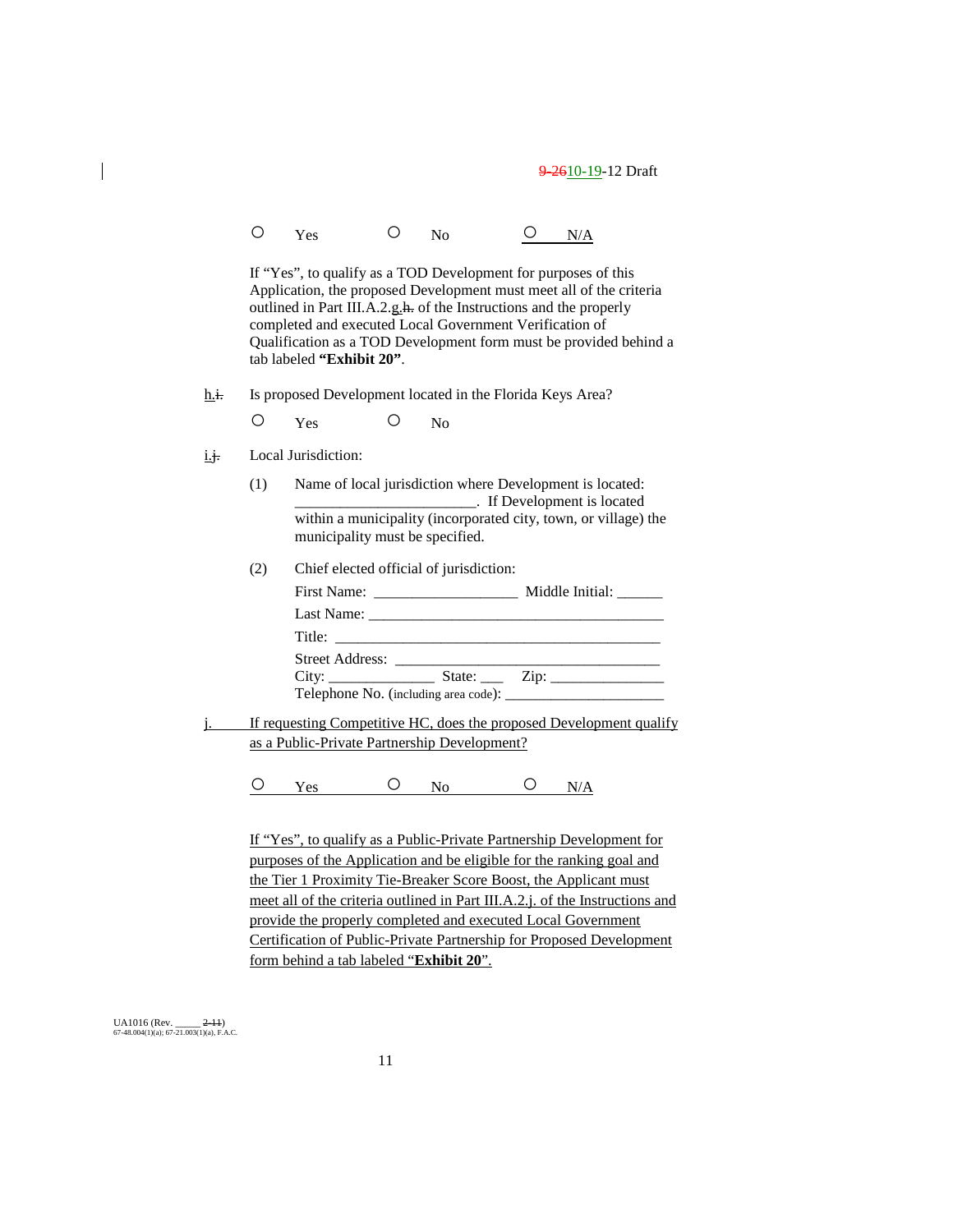- k. Competitive HC and non-competitive HC Applicants must complete questions (1) through (4) below:
	- (1) Difficult Development Area (DDA) and Qualified Census Tract (QCT):
		- (a) Is the proposed Development located in a DDA, as defined in Section 42(d)(5)(B)(iii), IRC, as amended, or in the 2013 2012 QAP?

O Yes O No If "Yes", and proposed Development is located in a HUD-designated DDA, provide the following information, as applicable: -If located in a Non-Metropolitan DDA, indicate  $\triangleleft$ which DDA:  $\frac{$  $e$ <sub>r</sub> (ii) If located in a Metropolitan DDA, provide the zip code for the proposed Development: \_\_\_\_\_\_\_. (b) Is the proposed Development located in a QCT as **Formatted:** Indent: Left: 0", Hanging: 2.5", Tab stops: Not at 2.5"

defined in Section 42(d)(5)(B)(ii), IRC, as amended?

O Yes O No

If "Yes", indicate QCT Number: \_\_\_\_\_\_\_\_\_\_\_\_\_\_ and provide a copy of a letter from the local planning office or census bureau which verifies that the proposed Development is located in the referenced QCT behind a tab labeled "**Exhibit 21**".

(c) If the answer to question  $(1)(a)$  and/or  $(1)(b)$  above is "Yes", indicate which of the following applies: is the proposed Development the first phase of a multiphase Development, as defined in Part III.A.2.k.(1)(c) of the Instructions?

 $\Theta$  Yes  $\Theta$  No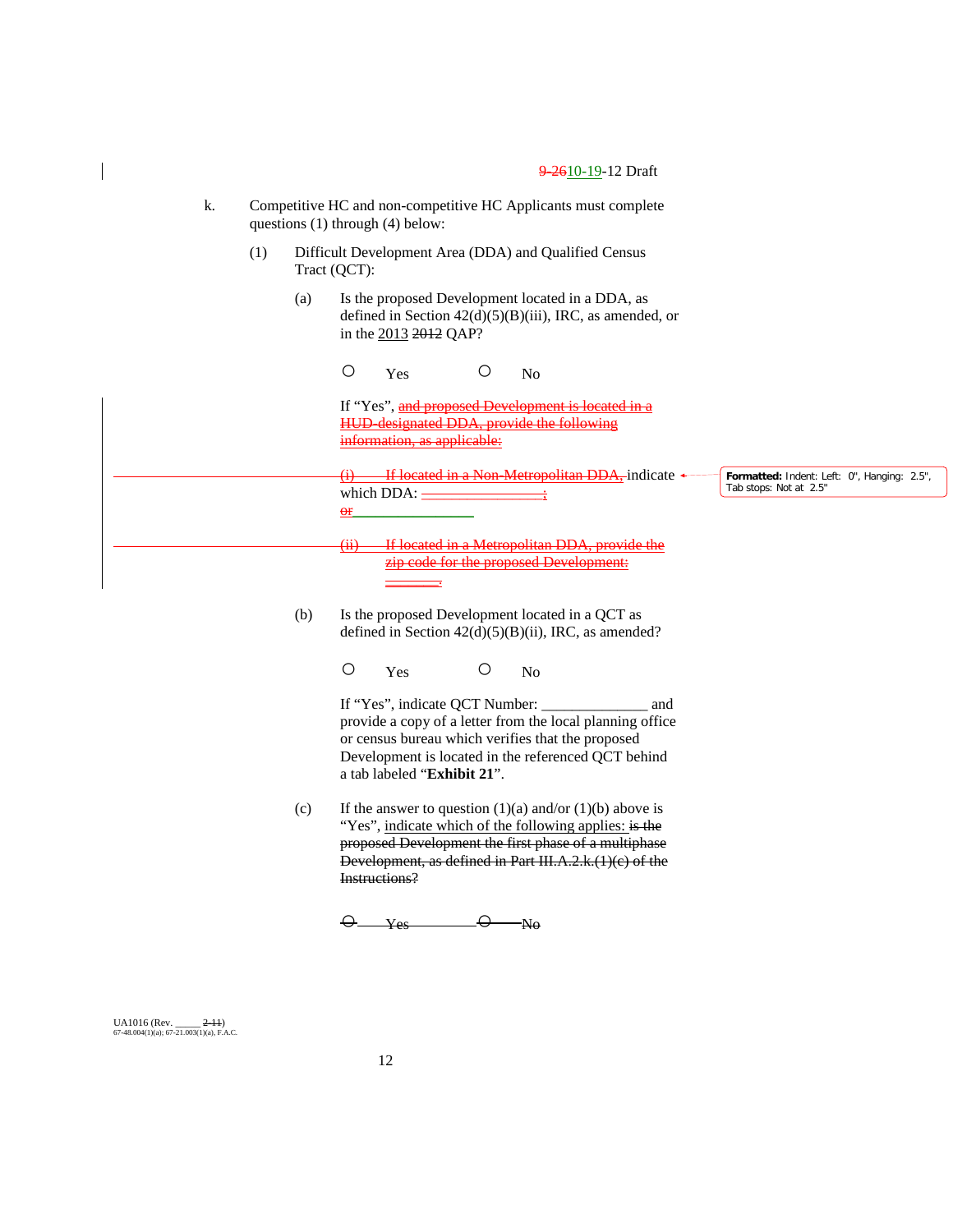○ (i) The proposed Development is a phase of a multiphase Development, as defined in Part III.A.2.k.(1)(c) of the Instructions, where no phase was funded in the 2011 Universal Application Cycle.

or

○ (ii) The proposed Development is an additional phase of a multi-phase Development where a phase was funded in the 2011 Universal Application Cycle. Information regarding the previously funded phase(s) is set out on the chart below:

| Phase(s) of Multi-Phase Development funded in the |                         |  |  |  |  |
|---------------------------------------------------|-------------------------|--|--|--|--|
| 2011 Universal Application Cycle                  |                         |  |  |  |  |
| FHFC File No.                                     | <b>Development Name</b> |  |  |  |  |
|                                                   |                         |  |  |  |  |
|                                                   |                         |  |  |  |  |
|                                                   |                         |  |  |  |  |
|                                                   |                         |  |  |  |  |

- $\overline{O}$  (iii) Neither (i) nor (ii) above applies to the proposed Development.
- (2) Is the Applicant applying for Housing Credits for eligible acquisition expenses?

O Yes O No

If "Yes", answer questions (a) through (g) below:

(a) Is/are the building(s) acquired or to be acquired from a related party?

O Yes O No

- (b) Name of previous owner:  $\frac{1}{2}$  Name of previous owner:  $\frac{1}{2}$
- (c) Relationship to Applicant: \_\_\_\_\_\_\_\_\_\_\_\_\_\_\_\_\_\_\_\_\_\_\_
- (d) Date Development originally placed in service: \_\_\_\_\_\_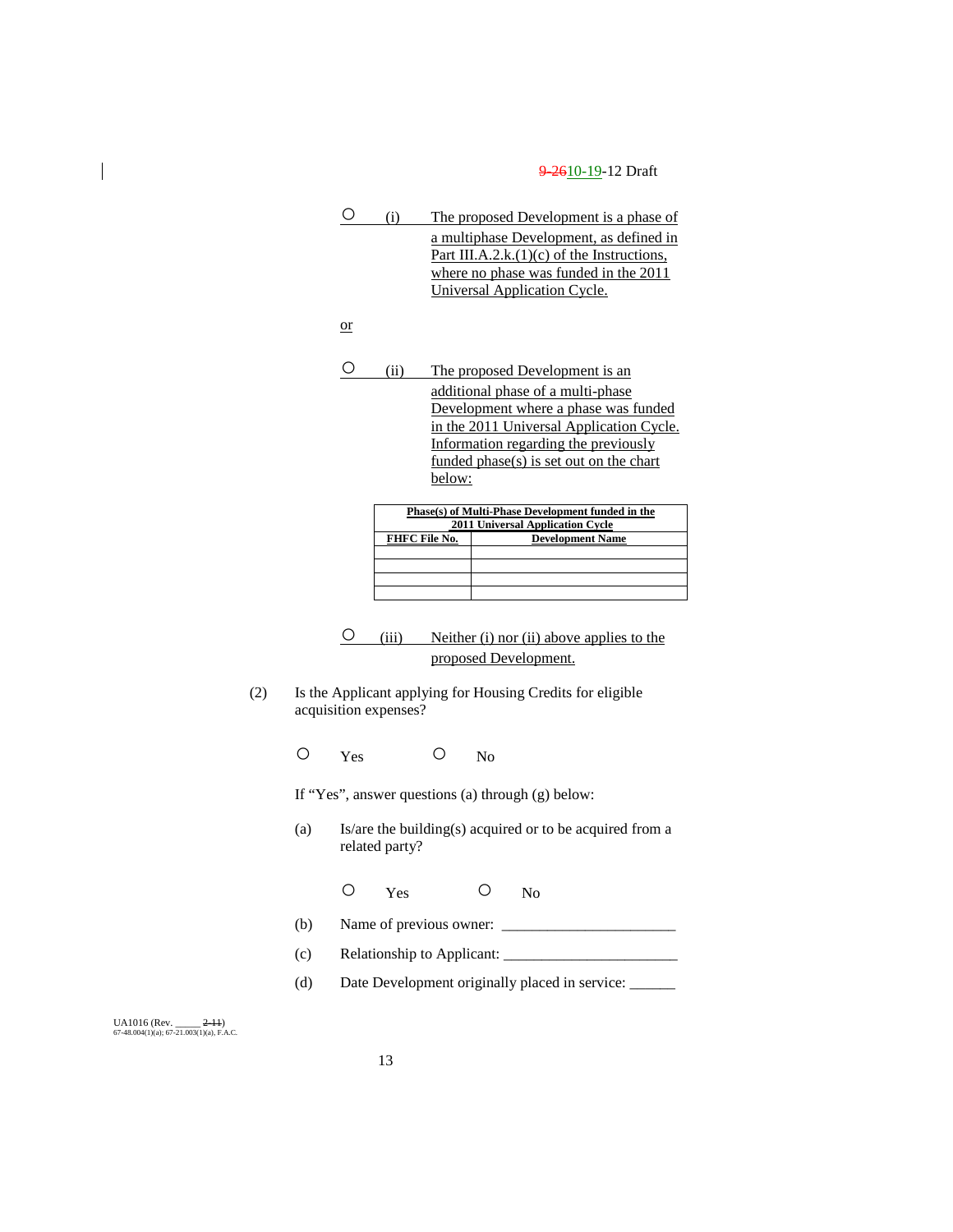(mm/dd/yyyy)

|    |     | (e)             |                                                                                                  |     |                 |                | Date (mm/dd/yyyy) and cost of last rehabilitation: ______                                                                                                                                                                                                        |  |  |
|----|-----|-----------------|--------------------------------------------------------------------------------------------------|-----|-----------------|----------------|------------------------------------------------------------------------------------------------------------------------------------------------------------------------------------------------------------------------------------------------------------------|--|--|
|    |     | (f)             | Describe acquisition facts and circumstances relative to<br>Section 42(d), IRC ("10-year rule"): |     |                 |                |                                                                                                                                                                                                                                                                  |  |  |
|    |     | (g)             | Applicant?                                                                                       |     |                 |                | Is a waiver of the 10-year rule being sought by the                                                                                                                                                                                                              |  |  |
|    |     |                 | Ω<br>Explain why or why not:                                                                     | Yes |                 |                | N <sub>0</sub>                                                                                                                                                                                                                                                   |  |  |
|    | (3) |                 |                                                                                                  |     |                 |                | Will this Development receive historic Housing Credits?                                                                                                                                                                                                          |  |  |
|    |     | Ő               | Yes                                                                                              |     | Ő               | N <sub>0</sub> |                                                                                                                                                                                                                                                                  |  |  |
|    |     |                 | Development receive?                                                                             |     | \$              |                | If "Yes", what amount of historic Housing Credits will the                                                                                                                                                                                                       |  |  |
|    | (4) |                 | Rehabilitation expenses?                                                                         |     |                 |                | Is the Applicant applying for Housing Credits for eligible                                                                                                                                                                                                       |  |  |
|    |     | $\left(\right)$ | Yes                                                                                              |     | $\left(\right)$ | No             |                                                                                                                                                                                                                                                                  |  |  |
|    |     |                 | building(s) being Rehabilitated? \$                                                              |     |                 |                | If "Yes", what is the estimated qualified basis in Rehabilitation<br>expenses per set-aside unit within one 24-month period for the                                                                                                                              |  |  |
| l. |     |                 | <b>Development Location Point</b>                                                                |     |                 |                |                                                                                                                                                                                                                                                                  |  |  |
|    |     |                 | form behind a tab labeled "Exhibit 22".                                                          |     |                 |                | Applicants requesting MMRB (with or without non-competitive HC)<br>and Applicants requesting non-competitive HC only must provide the<br>properly completed and executed Surveyor Certification of<br>Development Location Point for MMRB and Non-Competitive HC |  |  |
| m. |     |                 |                                                                                                  |     |                 |                | Applicants requesting HOME must answer the following questions:                                                                                                                                                                                                  |  |  |
|    |     |                 | Leon County, or Sarasota County?                                                                 |     |                 |                | Will the proposed HOME Development be located in Alachua County,                                                                                                                                                                                                 |  |  |
|    | Ω   | Yes             |                                                                                                  | ( ) | No              |                |                                                                                                                                                                                                                                                                  |  |  |

UA1016 (Rev. \_\_\_\_\_ <del>2-11</del>)<br>67-48.004(1)(a); 67-21.003(1)(a), F.A.C.

 $\begin{array}{c} \hline \end{array}$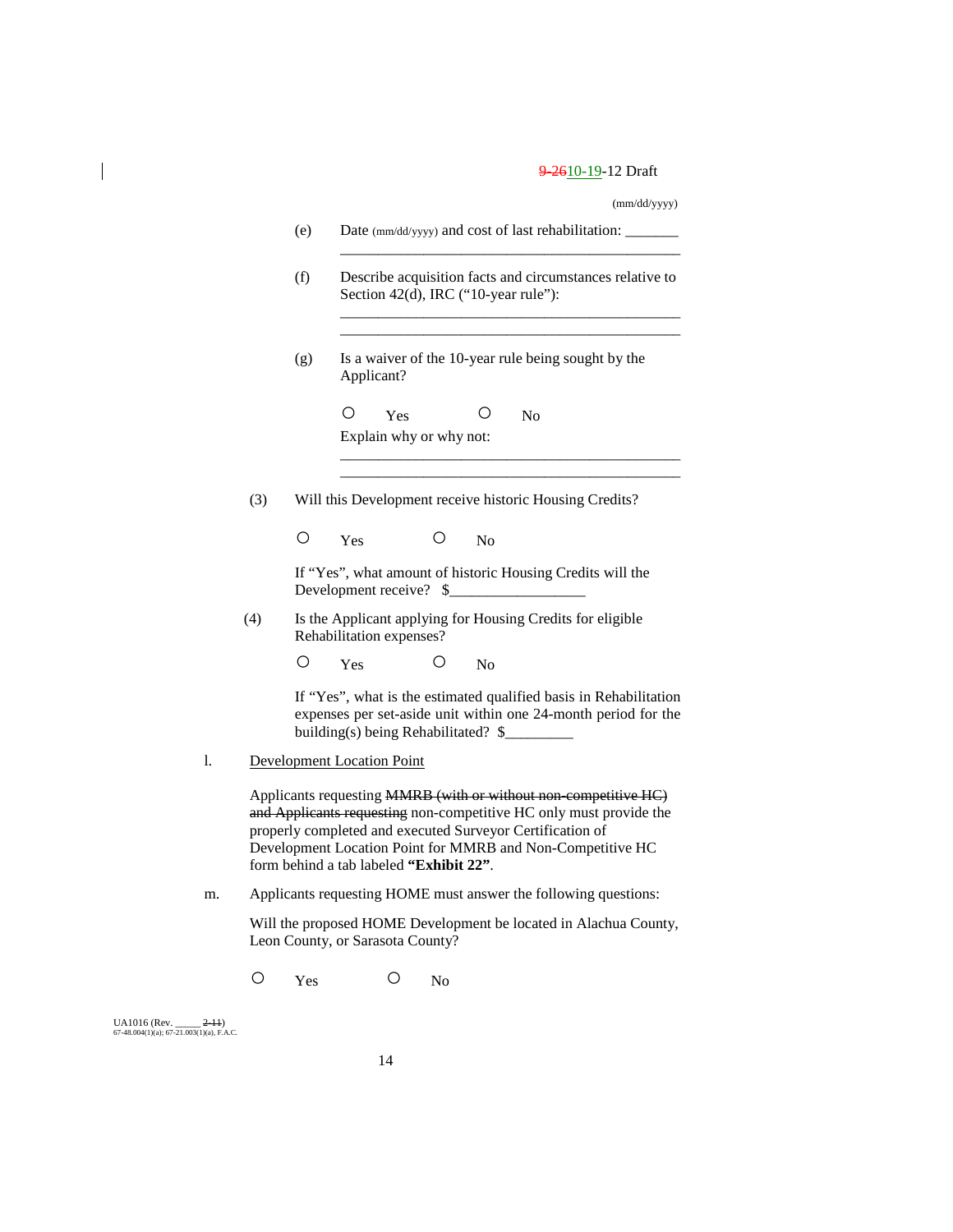If "Yes", complete (1) or (2) or (3) below, as applicable:

(1) Alachua County Developments - Is the Development located within Alachua County, but outside the boundaries of incorporated Gainesville?

O Yes O No

If "Yes", provide the required letter from Alachua County behind a tab labeled "**Exhibit 22-A**".

(2) Leon County Developments - Is the Development located within Leon County but outside the boundaries of incorporated Tallahassee?

O Yes O No

If "Yes", provide the required letter from Leon County behind a tab labeled "**Exhibit 22-A**".

(3) Sarasota County Developments - Is the Development located within Sarasota County but outside the boundaries of incorporated Sarasota?

O Yes O No

If "Yes", provide the required letter from Sarasota County behind a tab labeled "**Exhibit 22-A**".

#### 3. Development Category / Concrete Construction:

a. Select one **Development Ceategory:** 

If selecting New Construction or Rehabilitation (with or without Acquisition), to be considered for a Rental Assistance (RA) Level other than RA Level 6, provide, behind a tab labeled **"Exhibit 23"**, the required information, as outlined at Part III.A.3.a.(1) of the Instructions.

If selecting Redevelopment or Acquisition and Redevelopment, the Applicant must meet the required criteria and provide, behind a tab labeled **"Exhibit 23"**, the required information, as outlined at Part III.A.3.a.(2) of the Instructions.

If selecting Preservation or Acquisition and Preservation, the Applicant must meet the required criteria and provide, behind a tab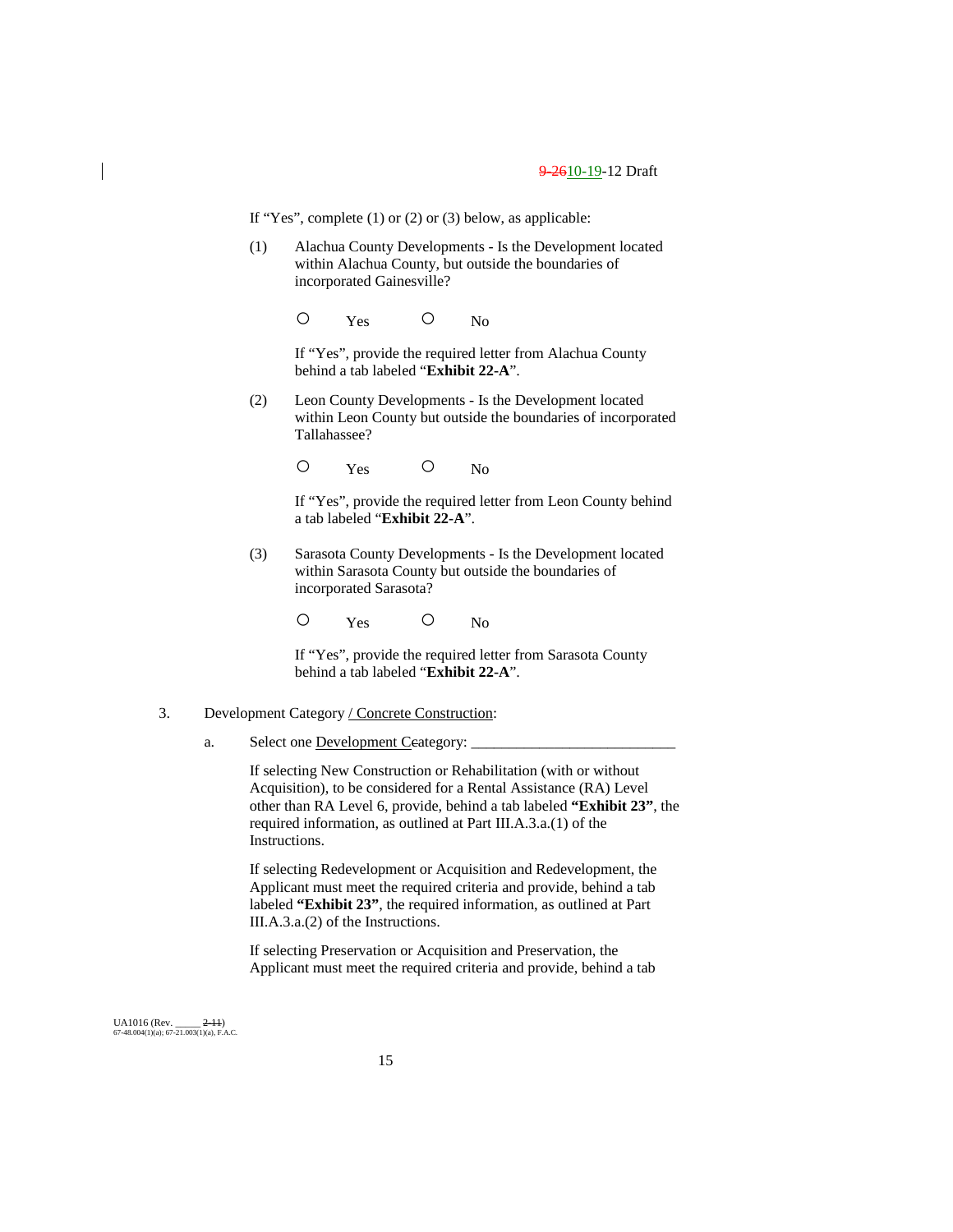labeled **"Exhibit 23"**, the required information, as outlined at Part III.A.3.a.(3) of the Instructions.

b. Does the proposed Development meet the requirements to be considered to be concrete construction?

O Yes O No

If applying for MMRB, will each residential building consist of two (2) or more dwelling units?

 $\Theta$  Yes  $\Theta$  No

4. Development Type:  $\_\_$ 

5. Number of buildings with dwelling units:

- 6. Number of Units in Proposed Development:
	- a. Total number of units**: \_\_\_\_\_\_\_\_\_\_\_\_\_\_\_\_\_\_\_\_\_\_\_\_\_\_\_\_\_\_\_\_\_**
	- b. Indicate which statement applies to the proposed Development:
		- The proposed Development consists of 100% new construction units.
		- The proposed Development consists of 100% rehabilitation units in an amount equal to or less than the number of units existing as of Application Deadline.
		- The proposed Development consists of 100% rehabilitation units in an amount greater than the number of units existing as of Application Deadline.
		- The proposed Development consists of both new construction units and rehabilitation units and will involve the following quantity of both new construction units and rehabilitation units:
			- \_\_\_\_ new construction units and \_\_\_ rehabilitation units
	- c. Total number of rental assistance units\*: \_\_\_\_\_\_\_\_\_\_\_\_\_\_\_\_\_\_\_\_\_\_\_\_\_\_\_\_\_\_\_\_\_\_\_

\*The number of units that receive, and/or will receive, and/or are entitled to receive PBRA, ACC and/or other form of long-term rental assistance, as applicable for the Development Category selected at Part III.A.3.a. above, will be used to determine the Application's RA Level classification, as outlined in Part III.A.3.a. of the Instructions, and must be stated in the Application by the Application Deadline without the ability to "cure", as outlined in Part III.A.6.c. of the Instructions.

7. Unit Mix: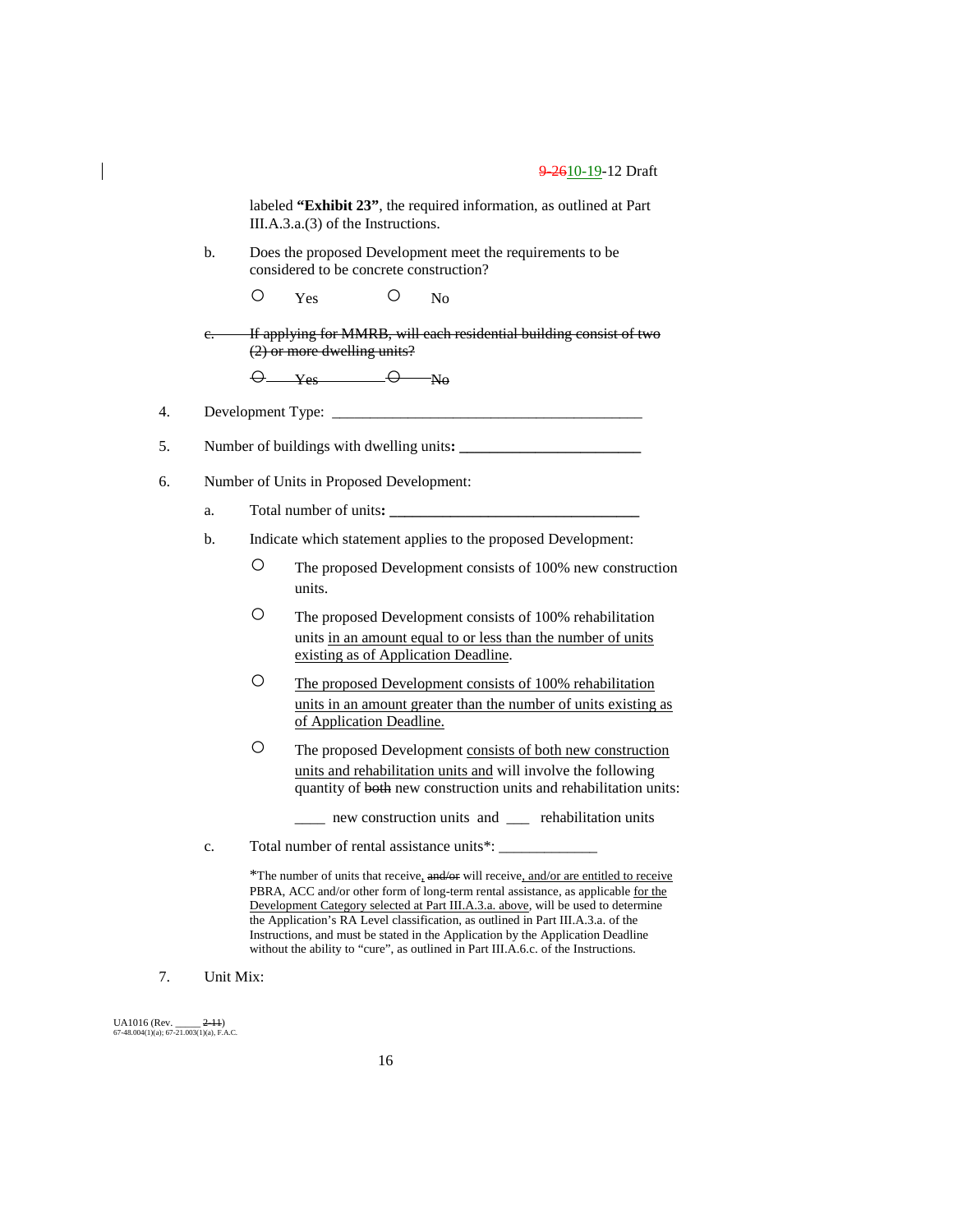| # of Bedrooms per<br>Unit | # of Baths per Unit | # of Units per Bedroom<br>Type |
|---------------------------|---------------------|--------------------------------|
|                           |                     |                                |
|                           |                     |                                |
|                           |                     |                                |
|                           |                     |                                |
|                           |                     |                                |
|                           |                     |                                |

- 8. Previous Underwriting:
	- a. Is this Development currently being underwritten or has it been underwritten previously by any Credit Underwriter under contract with Florida Housing Finance Corporation?
		- O Yes O No

If "Yes", identify the Credit Underwriter or state "unknown": \_\_\_\_\_\_\_

- b. Is there an existing LURA and/or EUA on any portion of the proposed Development site?
	- O Yes O No

If "Yes" , answer the following questions:

- (1) If the Applicant is requesting Competitive HC, does the proposed Development meet one of the permitted exceptions outlined in paragraph 67-48.023(1)(c), F.A.C.?
	- O Yes O No
- (2) State the name of the Development as reflected in the recorded LURA and/or EUA:
- (3) State the Zip Code of the existing Development:
- 9. Development Status:
	- a. Has the work proposed in this Application commenced?

O Yes O No

If "Yes", were building permits or site development permits required?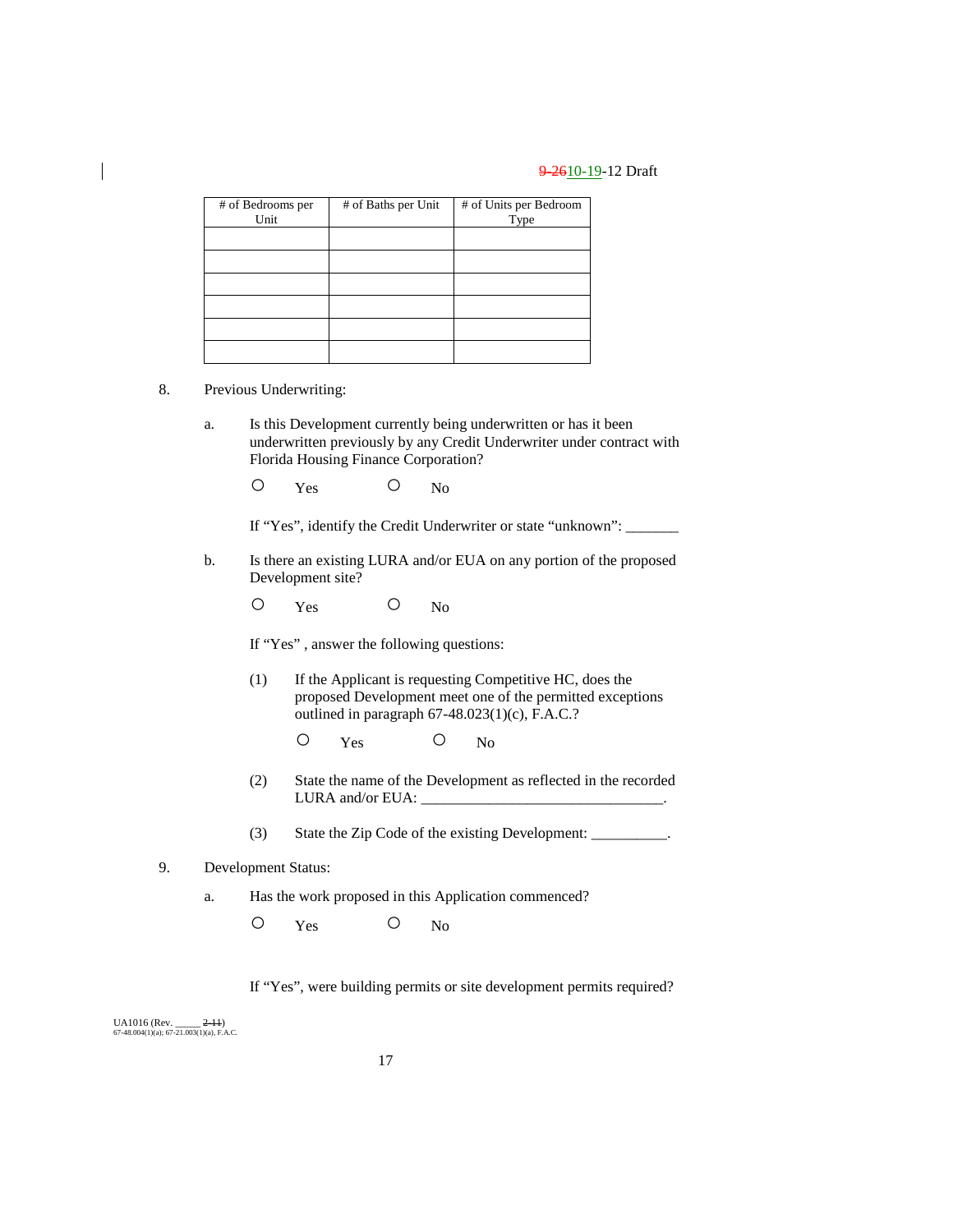$\overline{O}$  Yes – when were the permits issued? (mm/dd/yyyy)  $\circ$  No - when did the work commence? (mm/dd/yyyy) b. Has the work proposed in this Application been completed? O Yes O No If "Yes", when were the certificates of occupancy issued?  $\_$  (mm/dd/yyyy) If certificates of occupancy were issued on more than one date, provide a listing of the issue-date for each certificate behind a tab labeled "**Exhibit 24**". c. If the proposed Development involves any rehabilitation work, are any of the existing units currently occupied? O Yes O No d. If the work proposed in this Application is not yet complete, what is the anticipated placed-in-service date? (mm/dd/yyyy) 10. Proximity (Applications Requesting Competitive HC): NOTE: Applications that achieve a total Proximity Tie-Breaker Score of less than 20 points will only be considered for funding under the applicable circumstances outlined in Section 6. of the Ranking and Selection Criteria section of the Instructions. a. All Applicants seeking points for Transit, Tier 1 and Tier 2 services must provide the properly completed and executed Surveyor Certification for Competitive HC Applications form behind a tab labeled **"Exhibit 25"**. b. For proximity of the proposed Development to the closest Development latitude and longitude coordinates identified on the FHFC Development Proximity List (the List) (Maximum 10 Tie-Breaker Points), indicate which of the following applies (Items (1) through (8) below) to this Application (Applicant may make only one selection even if more than one applies to the proposed Development): ○ (1) The proposed Development is located in a Large County **AND** the location of the proposed Development qualified as an Urban In-Fill Development at Part III.A.2.d. of the Application **AND** either the proposed Development (i) does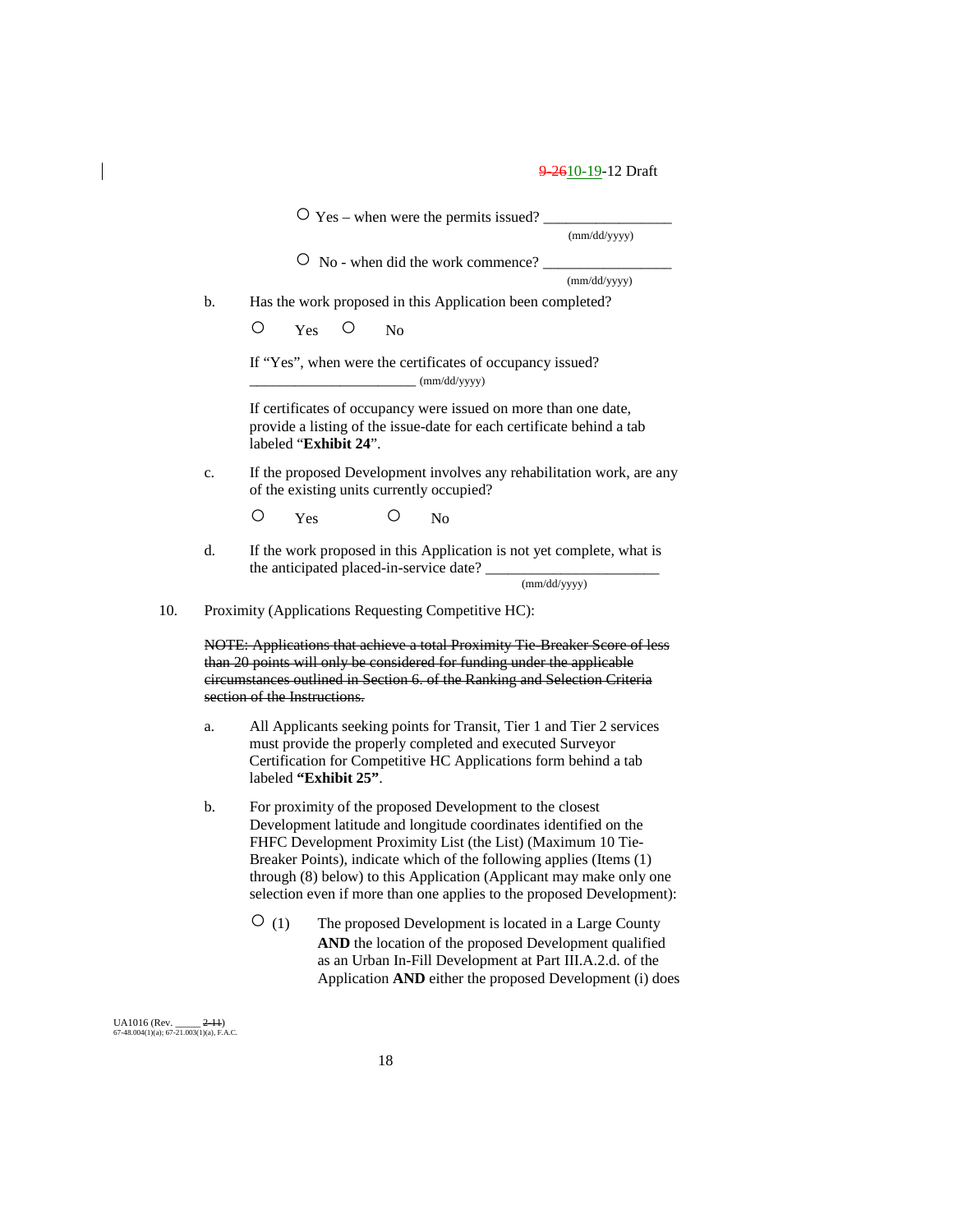not qualify as an LDA a Set-Aside Location A Development at Part III.E.1.b.(1) of the Application, **OR** (ii) qualifies as an LDA  $a$  Set-Aside Location A Development **AND** is classified as RA Level 1 or RA Level 2\*.

- $\overline{O}$  (2) The proposed Development is located in a Medium-Large County **AND** the location of the proposed Development (i) qualified as an Urban In-Fill Development at Part III.A.2.d. of the Application and (ii) is classified as a DDA and/or QCT as outlined in Part III.A.2.k.(1)(a) and/or (b) of the Application. Additionally, the proposed Development either (i) does not qualify as an LDA a Set-Aside Location A Development at Part III.E.1.b.(1) of the Application **OR** (ii) qualifies as an LDA a Set-Aside Location A Development **AND** is classified as RA Level 1 or RA Level 2\*.
- $\Theta$  (3) The Application qualified as a HOPE VI Development at Part III.A.2.g. of the Application **AND** the proposed Development either (i) does not qualify as a Set-Aside Location A Development at Part III.E.1.b.(1) of the Application **OR** (ii) qualifies as a Set-Aside Location A Development **AND** is classified as RA Level 1 or RA Level 2\*.
- $\circ$  (3) $\leftrightarrow$  The Applicant selected and qualified for the Homeless Demographic Commitment at Part III.D. of the Application **AND** the proposed Development either (i) does not qualify as an LDA a Set-Aside Location A Development at Part III.E.1.b.(1) of the Application **OR** (ii) qualifies as an LDA a Set-Aside Location A Development **AND** is classified as RA Level 1 or RA Level 2\*.
- $\circ$  (4) (5) The Applicant selected the Rehabilitation or Acquisition and Rehabilitation Development Category at Part III.A.3.a. of the Application **AND** the proposed Development (i) involves the Rehabilitation of an existing, occupied residential rental property currently in operation as of the Application Deadline, **AND** (ii) does not qualify as an LDA a Set-Aside Location A Development at Part III.E.1.b.(1) of the Application **AND** (iii) is classified as RA Level 1, 2, 3, or 4\*.
- $\circ$  (5) (6) The Applicant selected and qualified for the Preservation or Acquisition and Preservation Development Category at Part III.A.3.a. of the Application **AND** the proposed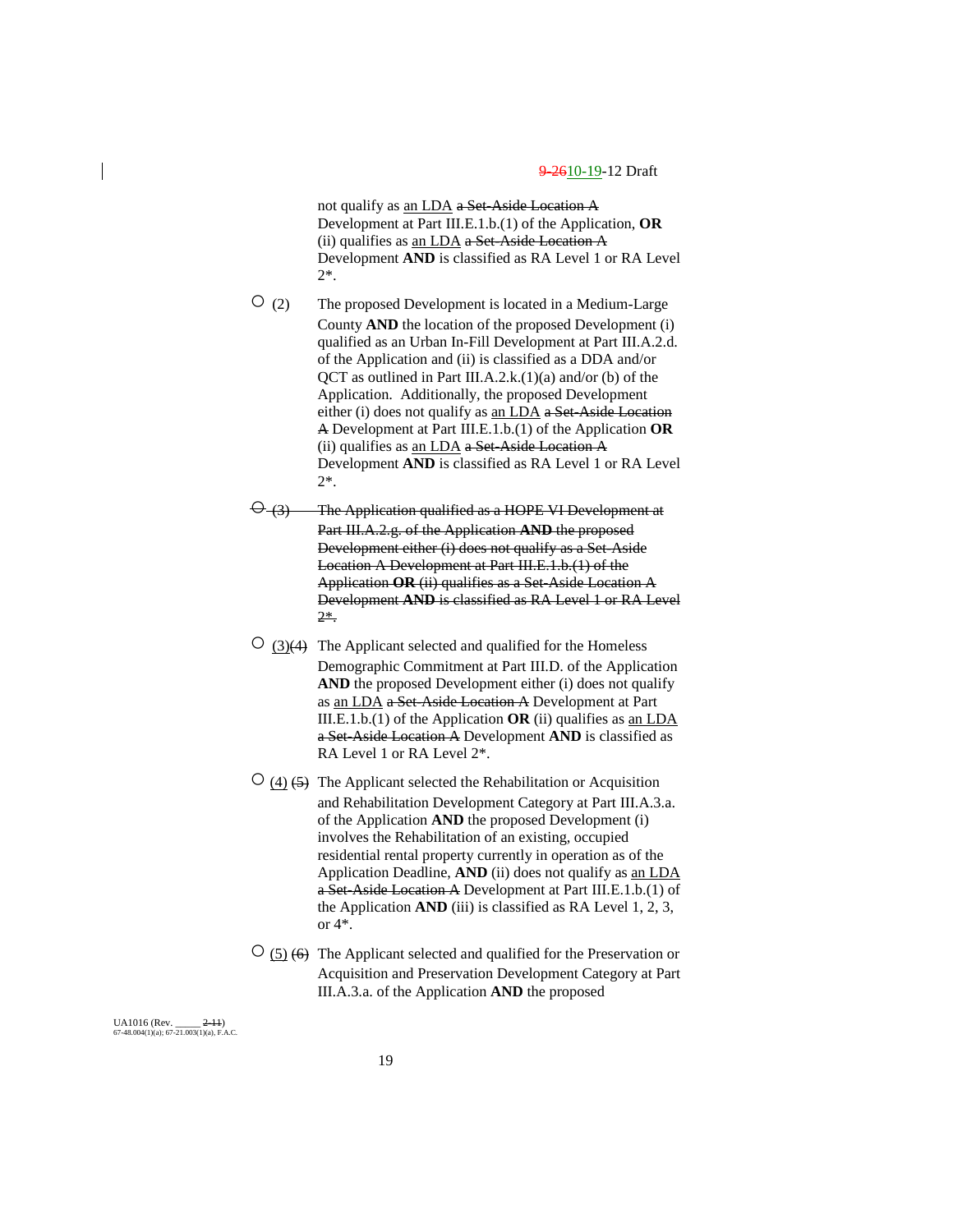Development (i) qualifies as an LDA a Set-Aside Location A Development at Part III.E.1.b.(1) of the Application AND (ii) is classified as RA Level 1 or RA Level  $2^*$ .

- $\circ$  (6)  $(7)$  The Applicant selected and qualified for the Preservation, Acquisition and Preservation, Redevelopment, or Acquisition and Redevelopment Development Category at Part III.A.3.a. of the Application **AND** the proposed Development (i) does not qualify as an LDA a Set-Aside Location A Development at Part III.E.1.b.(1) of the Application **AND** (ii) is classified as RA Level 1, 2, 3, or 4\*.
- ○(7) The Applicant selected and qualified for the Persons with Special Needs Demographic Commitment at Part III.D. of the Application.
- $\overline{O}(8)$  None of the above applies to this Application.
- \* RA Levels are described in Part III.A.3.a. of the Instructions and in Section 5. of the Ranking and Selection Criteria section of the Instructions.
- Do the proposed Development and any Development(s) on the List have the same Financial Beneficiaries and are they contiguous or divided by a street or easement or divided by a prior phase of the proposed Development?

 $\Theta$ -Yes  $\Theta$  No

If "Yes", identify the name of the Development(s) on the List: \_\_\_\_\_\_\_\_\_\_\_\_\_\_\_\_\_\_\_\_\_\_\_\_\_\_\_\_\_\_\_\_\_\_\_\_\_\_\_\_\_\_\_\_\_\_\_\_\_\_\_\_

\_\_\_\_\_\_\_\_\_\_\_\_\_\_\_\_\_\_\_\_\_\_\_\_\_\_\_\_\_\_\_\_\_\_\_\_\_\_\_\_\_\_\_\_\_\_\_\_\_\_\_\_

## **B. Construction Features and Amenities**

1. Required General Features and Amenities for All Developments:

Does the Applicant commit to provide the required general features and amenities (outlined at Part III.B.1. of the Instructions) for the proposed Development?

O Yes O No

2. Required Universal Design and Visitability Features: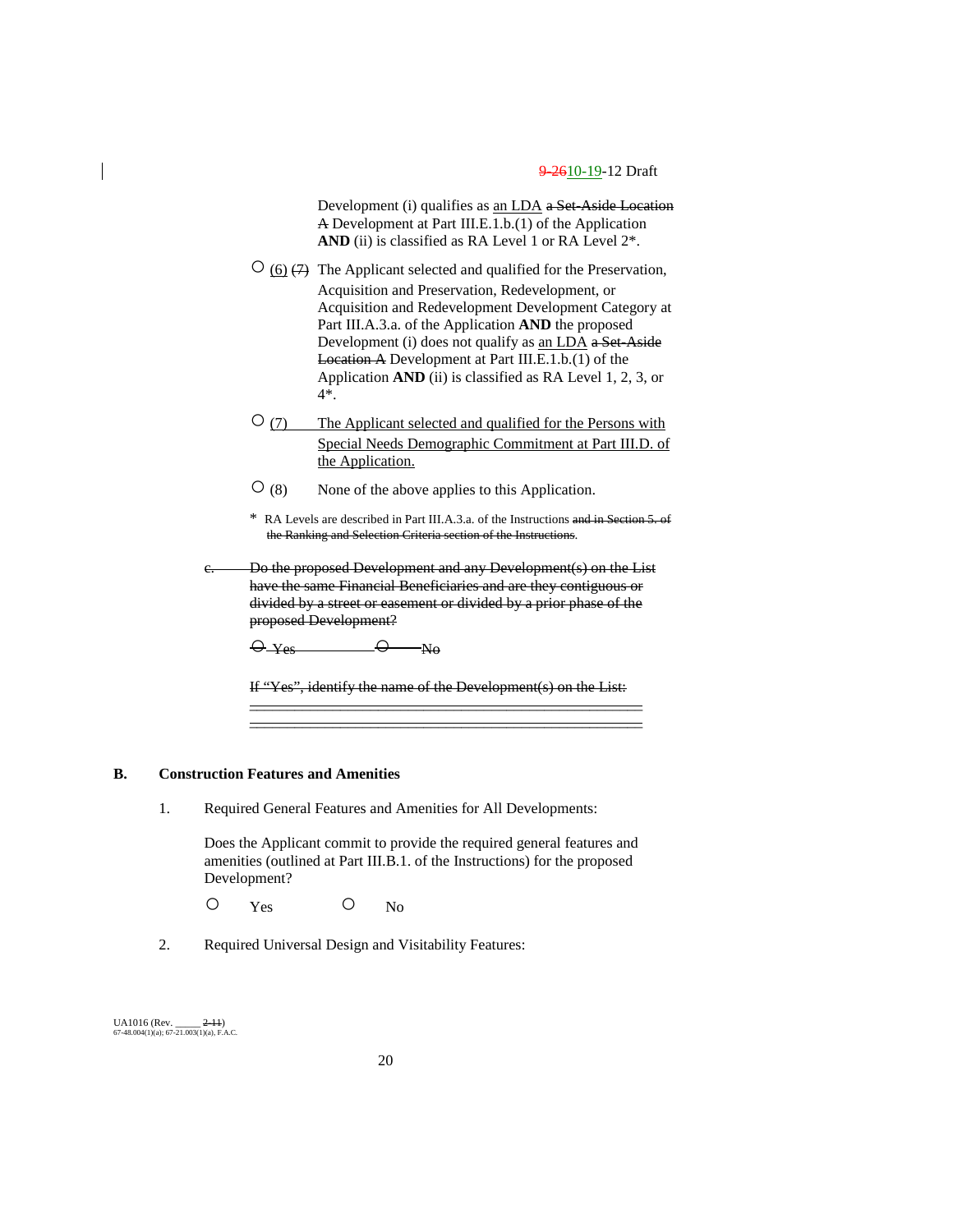- a. For proposed Developments involving new construction units, regardless of the Development Category selected at Part III.A.3.a. of the Application, does the Applicant commit to provide the required universal design and visitability features and amenities (outlined at Part A.1. of the Manual) in all of the new construction units?
	- O Yes O No
- b. For proposed Developments involving rehabilitation units, regardless of the Development Category selected at Part III.A.3.a. of the Application, does the Applicant commit to provide feasible universal design and visitability features (outlined at Part B.1. of the Manual) as determined by a capital needs assessment performed during credit underwriting?
	- O Yes O No
- 3. Optional Features and Amenities:

If the proposed Development will consist of Scattered Sites (as stated by the Applicant at Part III.A.2.c.), does the Applicant make a commitment to locate each selected feature and amenity that is not unit-specific on each of the Scattered Sites, or no more than 1/16 mile from the Scattered Site with the most units, or a combination of both?

O Yes O No

 $\Box$ 

a. Optional General Unit Features and Amenities for all new construction units and all rehabilitation units, regardless of the Development Category selected at Part III.A.3.a. of the Application (Maximum available points for this category is 9 points):

Ceramic tile bathroom floors in all units (2 points)

| Ceranne the bathroom hoors in all units ( $\angle$ points)               |
|--------------------------------------------------------------------------|
| Microwave oven in each unit (1 point)                                    |
| Marble window sills in all units (1 point)                               |
| Steel exterior door frames for all exterior doors for all units (1       |
| point)                                                                   |
| At least $1\frac{1}{2}$ bathrooms (one full bath and one with at least a |
| toilet and sink) in all 2-bedroom new construction units (2)             |
| points) Note: In order to be eligible to select this feature, the        |
| Development must have at least one 2-bedroom new                         |
| construction unit.                                                       |
| Double compartment kitchen sink in all units (1 point)                   |
| Pantry in kitchen area in all new construction units - must be           |
| no less than 20 cubic feet of storage space. Pantry cannot be            |
| just an under- or over-the-counter cabinet. (2 points)                   |
|                                                                          |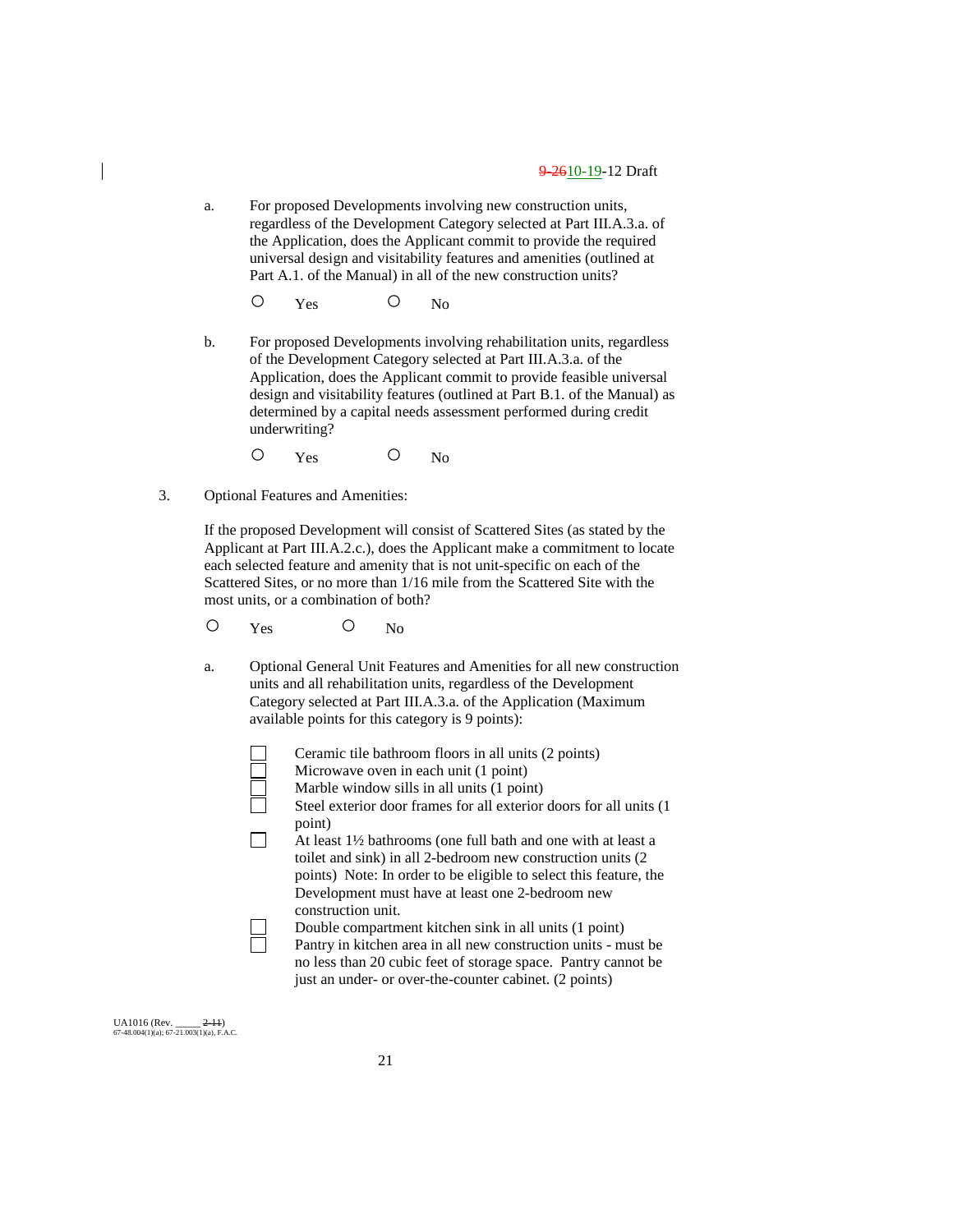|    | Garbage disposal in all units (1 point)<br>New kitchen cabinets and counter $top(s)$ in all rehabilitation<br>units (3 points)<br>New bathroom cabinet(s), excluding medicine cabinet, in all<br>rehabilitation units (1 point)<br>New plumbing fixtures in kitchen and bathroom(s) in all<br>rehabilitation units [minimum of new sink and new faucets in<br>kitchen and minimum of new tub, new toilet, new sink and new<br>faucets in bathroom(s)] $(3 \text{ points})$ |
|----|----------------------------------------------------------------------------------------------------------------------------------------------------------------------------------------------------------------------------------------------------------------------------------------------------------------------------------------------------------------------------------------------------------------------------------------------------------------------------|
| b. | Optional Features and Amenities for All Developments Except SRO<br>(Maximum available points for this category is 12 points):                                                                                                                                                                                                                                                                                                                                              |
|    | 30 Year expected life roofing on all buildings (2 points)<br>Gated community with "carded" or "touchpad" entry or<br>security guard, or if 2 or more stories, "carded" or "touchpad"                                                                                                                                                                                                                                                                                       |
|    | secure entry to each building (2 points)<br>Emergency call service in all units (3 points)<br>Exercise room with appropriate equipment (1 point)<br>Community center or clubhouse (3 points)<br>Swimming pool (2 points)                                                                                                                                                                                                                                                   |
|    | Playground/tot lot, accessible to children with disabilities (must<br>be sized in proportion to Development's size and expected<br>resident population with age-appropriate equipment) (2 points)                                                                                                                                                                                                                                                                          |
|    | Car care area (for car cleaning/washing/vacuuming) (1 point)<br>Two or more parking spaces per total number of units (1 point)<br>Picnic area with hard cover permanent roof of a design<br>compatible with the Development, open on all sides, containing                                                                                                                                                                                                                 |
|    | at least three permanent picnic tables with benches and an<br>adjoining permanent outdoor grill (1 point)<br>Library consisting of a minimum of 100 books and 5 current                                                                                                                                                                                                                                                                                                    |
|    | magazine subscriptions (1 point)<br>Computer lab on-site with minimum one computer per $20\overline{30}$<br>units, with internet access, basic word processing, spreadsheets<br>and assorted educational and entertainment software programs                                                                                                                                                                                                                               |
|    | and at least one printer (1 point)<br>Each unit wired for high speed internet (1 point)                                                                                                                                                                                                                                                                                                                                                                                    |
|    | Applicant may select only one of the following two items (zero points<br>will be awarded if both items are selected):                                                                                                                                                                                                                                                                                                                                                      |
|    | $\Theta$ Outside recreation facility consisting of shuffleboard court and<br>appropriate equipment, bocce ball court or lawn bowling court<br>and appropriate equipment, tennis court, full basketball court or                                                                                                                                                                                                                                                            |

volleyball court. (Specific facility will be committed to during

UA1016 (Rev. \_\_\_\_\_ <del>2-11</del>)<br>67-48.004(1)(a); 67-21.003(1)(a), F.A.C.

 $\overline{\phantom{a}}$ 

credit underwriting) (2 points)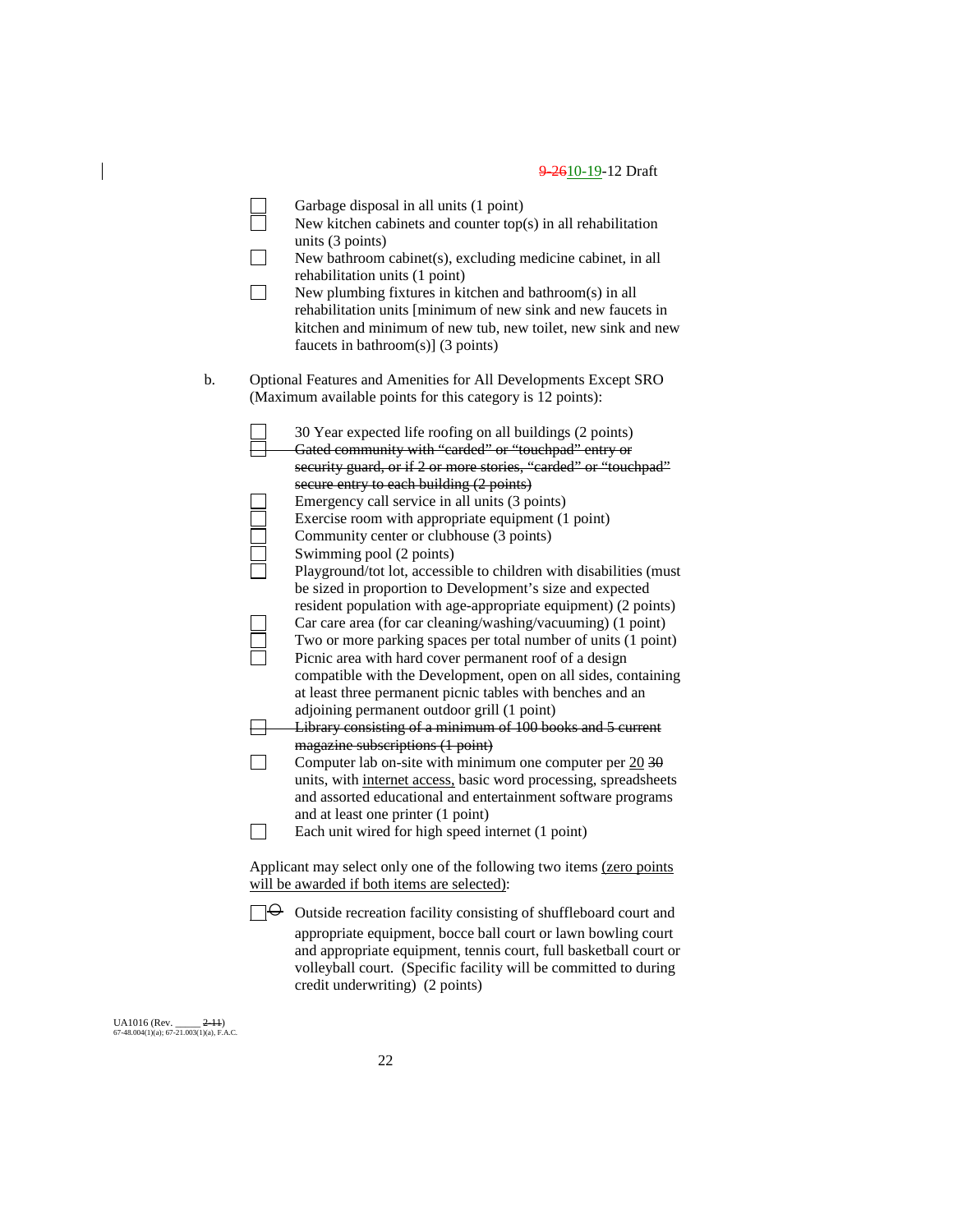$\Box \Theta$  Outside recreation facilities. Applicant must identify two (2) separate facilities here: \_\_\_\_\_\_\_\_\_\_\_\_\_\_\_ and \_\_\_\_\_\_\_\_\_\_\_ (Facilities must be approved by Corporation staff and servicers during credit underwriting) (2 points)

Applicant may select only one of the following two items (zero points will be awarded if both items are selected):

 $\Box \Theta$  Laundry hook-ups and space for full-size washer and dryer inside each unit (1 point)

 $\Box \Theta$  Dryer and Energy Star qualified washer in a dedicated space with hook-ups within each unit, provided at no charge to the resident during the term of any lease (3 points)

Applicant may select only one of the following two items (zero points will be awarded if both items are selected):

- $\Box \Theta$  Laundry facilities with full-size dryers and Energy Star qualified washers available in at least one common area on site – minimum 1 washer and 1 dryer for every 12 units (1 point)
- $\Box \Theta$  Laundry facilities with full-size dryers and Energy Star qualified washers available in at least one common area on every floor in each building of the Development if Development consists of more than one building and/or more than one story – minimum 1 washer and 1 dryer for every 12 units (2 points)

Applicants that selected Single Family Rental, Duplexes, or Quadraplexes at Part III.A.4. may select any of the following:

- П Garage for each unit which consists of a permanent, fully enclosable structure designed to accommodate one or more automobiles, either attached to the unit or detached but located on the same property, provided at no charge to the resident (3 points)
- $\Box$ Carport for each unit which consists of a permanent covered and paved area, attached to the unit and designed to accommodate one or more automobiles, provided at no charge to the resident (2 points)
	- Fenced back yard for each unit which consists of a portion of the property behind each unit that is enclosed by a wood, privacy or chain link fence of a minimum height of 48". Direct

UA1016 (Rev. \_\_\_\_\_ 2-11) 67-48.004(1)(a); 67-21.003(1)(a), F.A.C. П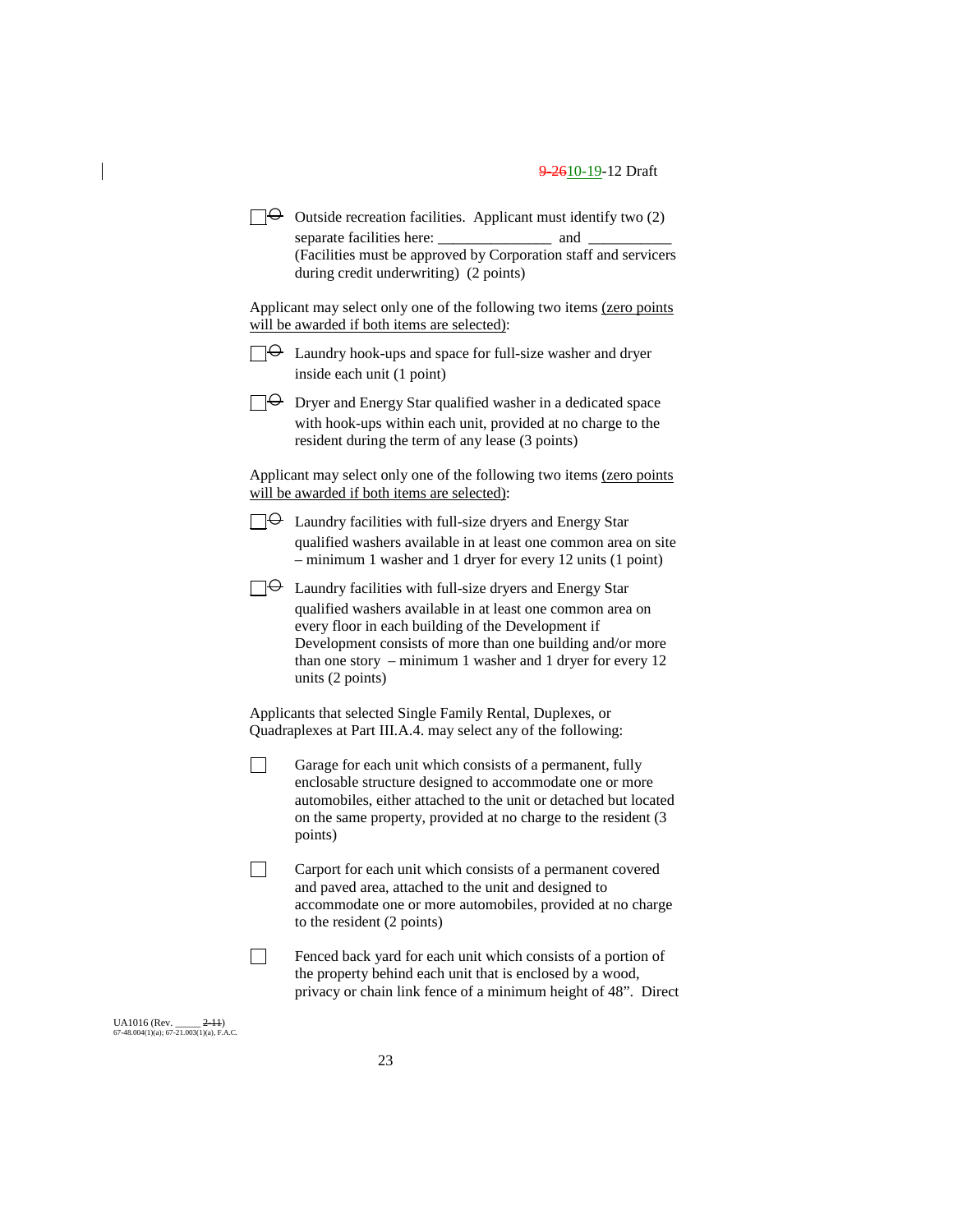access to the fenced back yard for each unit must be afforded solely by a door from that unit and no other unit (2 points)

c. Optional Features and Amenities for SRO Developments (Maximum available points for this category is 12 points):

|                          | 30 Year expected life roofing on all buildings (2 points)                           |
|--------------------------|-------------------------------------------------------------------------------------|
|                          | Gated community with "carded" or "touchpad" entry or                                |
|                          | security guard, or if 2 or more stories, "carded" or "touchpad"                     |
|                          | secure entry to each building (2 points)                                            |
|                          | Emergency call service in all units (3 points)                                      |
|                          | Exercise room with appropriate equipment (2 points)                                 |
|                          | Secure, enclosed bicycle storage provided at no charge to the<br>resident (1 point) |
|                          | Cable or satellite TV hook-up in each unit and, if the                              |
|                          | Development offers cable or satellite TV service to the                             |
|                          | residents, the price cannot exceed the market rate for service of                   |
|                          | similar quality available to the Development's residents from a                     |
|                          | primary provider of cable or satellite TV (1 point)                                 |
|                          | Picnic area with hard cover permanent roof of a design                              |
|                          | compatible with the Development, open on all sides, containing                      |
|                          | at least three permanent picnic tables with benches and an                          |
|                          | adjoining permanent outdoor grill (1 point)                                         |
|                          | Library consisting of a minimum of 100 books and 5 current                          |
|                          | magazine subscriptions (1 point)                                                    |
|                          | Computer lab on-site with minimum one computer per $20\overline{30}$                |
|                          | units, with internet access, basic word processing, spreadsheets                    |
|                          | and assorted educational and entertainment software programs                        |
|                          | and at least one printer (1 point)                                                  |
|                          |                                                                                     |
|                          | Applicant may select only one of the following two items (zero points               |
|                          | will be awarded if both items are selected):                                        |
| မ⊢                       | Outside recreation facility consisting of shuffleboard court and                    |
|                          | appropriate equipment, bocce ball court or lawn bowling court                       |
|                          | and appropriate equipment, tennis court, full basketball court or                   |
|                          | volleyball court. (Specific facility will be committed to during                    |
|                          | credit underwriting) (2 points)                                                     |
| $\overline{\phantom{a}}$ | Outside recreation facilities. Applicant must identify two (2)                      |
|                          | and                                                                                 |
|                          | (Facilities must be approved by Corporation staff and servicers                     |
|                          | during credit underwriting) (2 points)                                              |

Applicant may select only one of the following two items (zero points will be awarded if both items are selected):

UA1016 (Rev. \_\_\_\_\_ <del>2-11</del>)<br>67-48.004(1)(a); 67-21.003(1)(a), F.A.C.

 $\overline{\phantom{a}}$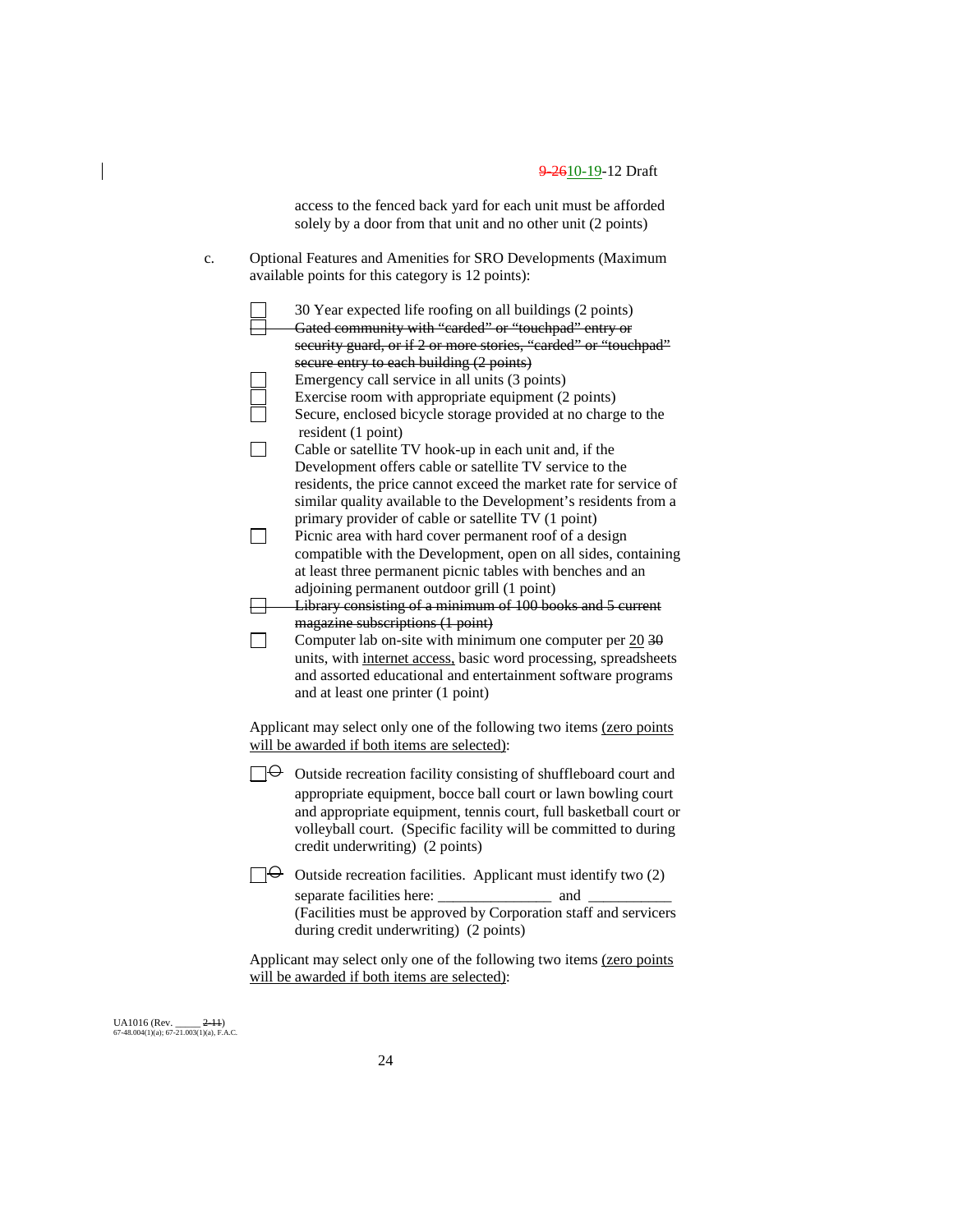$\Box \Theta$  Laundry facilities with full-size dryers and Energy Star qualified washers available in at least one common area on site – minimum 1 washer and 1 dryer for every 12 units (1 point)

 $\Box \Theta$  Laundry facilities with full-size dryers and Energy Star qualified washers available in at least one common area on every floor in each building of the Development if Development consists of more than one building and/or more than one story – minimum 1 washer and 1 dryer for every 12 units (2 points)

d. Optional Universal Design and Visitability Unit Features (10 Points)

Does the Applicant commit to (i) provide all of the Optional Universal Design and Visitability features (outlined in Part A.2. of the Manual) in at least 15 percent of the proposed Development's new construction units, if any, and (ii) provide as many of the Optional Universal Design and Visitability features (outlined in Part B.2. of the Manual) as feasible, based on the capital needs assessment, in at least 15 percent of the proposed Development's rehabilitation units, if any?

O Yes O No

- 4. Energy Features for all units in the Development:
	- a. For proposed Developments involving new construction units, regardless of the Development Category selected at Part III.A.3.a. of the Application, does the Applicant commit that (i) each new construction unit in the proposed Development will include the required energy features outlined at Part III.B.4.a.(1) of the Instructions, (ii) units in Type 1 Buildings that is eligible for the Energy Star New Homes (Florida standard) will meet the requirements outlined in Part III.B.4.a.(2)(a) of the Instructions achieve a Home Energy Rating System (HERS) Index of 77 or below, and (iii) all Type 2 Buildings will meet the requirements outlined in Part III.B.4.a.(2)(b) of the Instructions each new construction unit in the proposed Development that is not eligible for the Energy Star New Homes will include, at a minimum, the energy features set out in Part III.B.4.a. of the Instructions?
		- O Yes O No
	- b. For proposed Developments involving rehabilitation units, regardless of the Development Category selected at Part III.A.3.a. of the Application, does the Applicant commit to provide feasible energy features (outlined in Part III.B.4.b. of the Instructions) as determined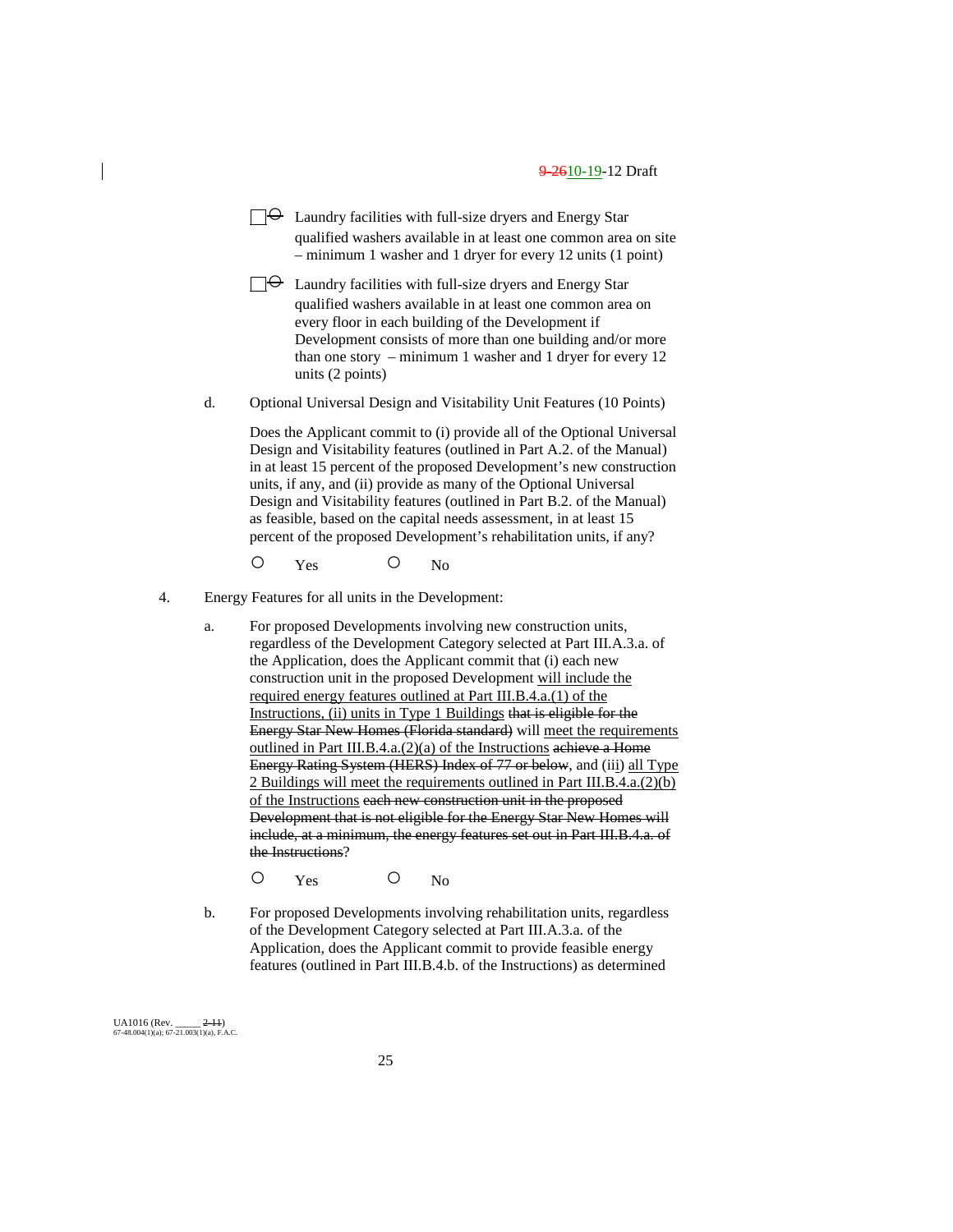by a capital needs assessment performed during credit underwriting for all rehabilitation units?

O Yes O No

5. Green Building:

Applicant may select either Item (a) or Item (b) below, whichever Green Building option applies to the Development Category of the proposed Development. (Zero points will be awarded if both items are selected):

 $\Box \Theta$  a. Green Building Options for Applications with the Development Category of New Construction or Redevelopment (with or without Acquisition)

> The Applicant may select one (1) of the following Green Building options (zero points will be awarded if both items are selected):

 $\Box \Theta$  (1) Green Building Features (7 points)

By making this selection, the Applicant commits to provide the Green Building features outlined at Part III.B.5.a.(1) of the Application Instructions.

or

 $\Box \Theta$  (2) Green Building Certification (10 points)

By making this selection, the Applicant commits to achieve one of the Green Building Certifications listed at Part III.B.5.a.(2) of the Application Instructions.

or

 $\Box \Theta$  b. Green Building Option for Applications with the Development Category of Rehabilitation or Preservation (with or without Acquisition) (10 points)

> By making this selection, the Applicant commits to provide the Green Building features outlined at Part III.B.5.b. of the Application Instructions.

## **C. Ability to Proceed**

1. Status of Site Plan Approval or Plat Approval: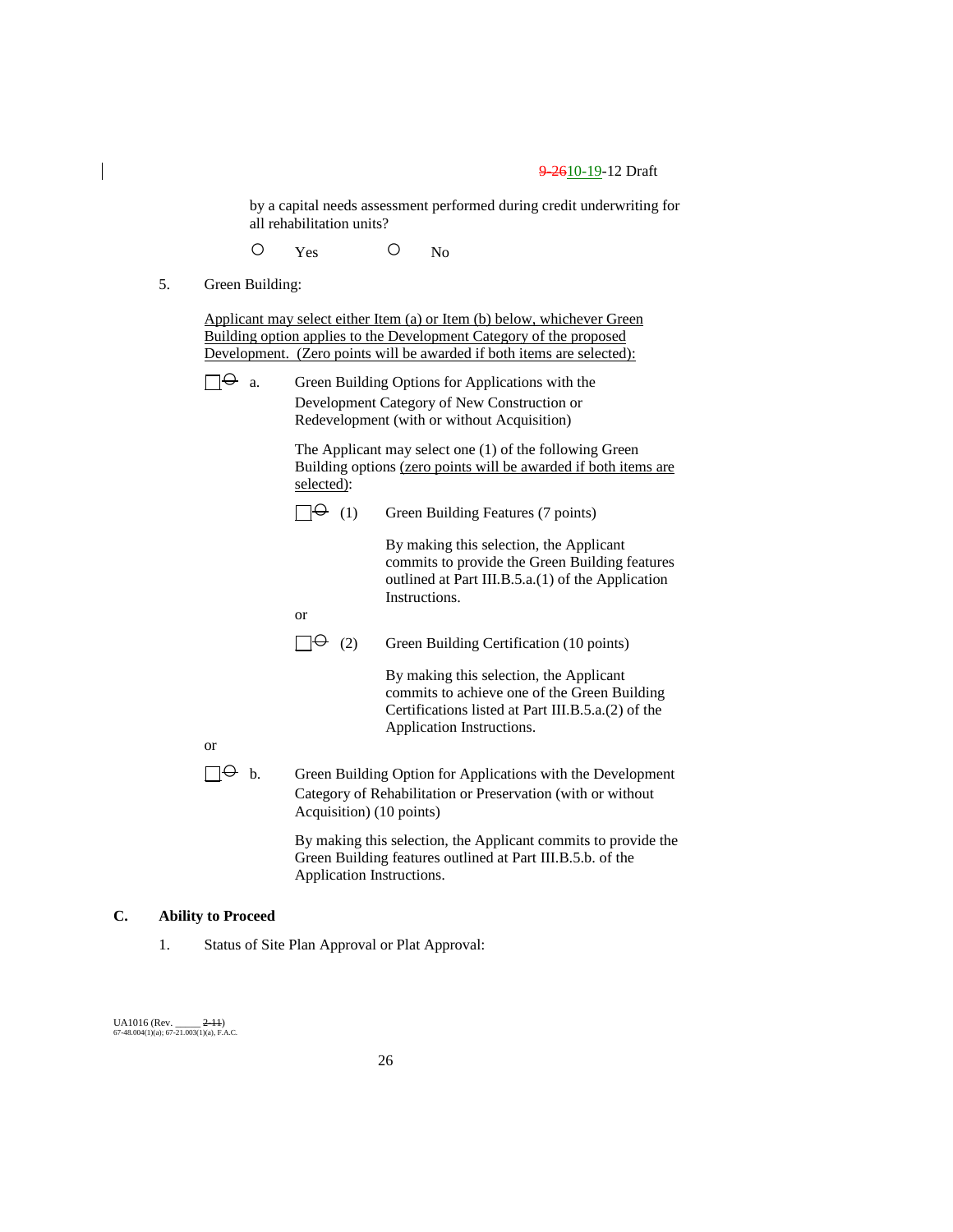a. Multifamily Developments must provide a properly completed and executed Local Government Verification of Status of Site Plan Approval for Multifamily Developments form behind a tab labeled "**Exhibit 26"**.

or

- b. Single-Family Rental Developments must provide a properly completed and executed Local Government Verification of Status of Plat Approval for Single-Family Rental Developments form behind a tab labeled "**Exhibit 26**".
- 2. Evidence of Site Control:

Applicant must demonstrate site control by providing the following documentation:

a. Provide a fully executed eligible qualified contract for purchase and sale for the subject property behind a tab labeled "**Exhibit 27**".

or

b. Provide a recorded deed or recorded certificate of title behind a tab labeled "**Exhibit 27**".

or

- c. Provide a copy of the fully executed long-term lease behind a tab labeled "**Exhibit 27**".
- 3. Evidence of Infrastructure Availability:

With one exception, all Applicants must demonstrate that as of Application Deadline each type of infrastructure is available. The one exception is if the proposed Development consists of 100 percent rehabilitation units (as stated by the Applicant at Part III.A.6.b. of the Application) and meets the other criteria outlined at Part III.C.3. of the Instructions, the Application will automatically be deemed to meet threshold and receive 4 Ability to Proceed tie-breaker points without the requirement to demonstrate that as of Application Deadline each type of infrastructure is available.

Does the proposed Development qualify for the above-described exception making the Application eligible to automatically meet threshold and receive 4 Ability to Proceed tie-breaker points?

O Yes O No

If "No", the Applicant must provide the following information: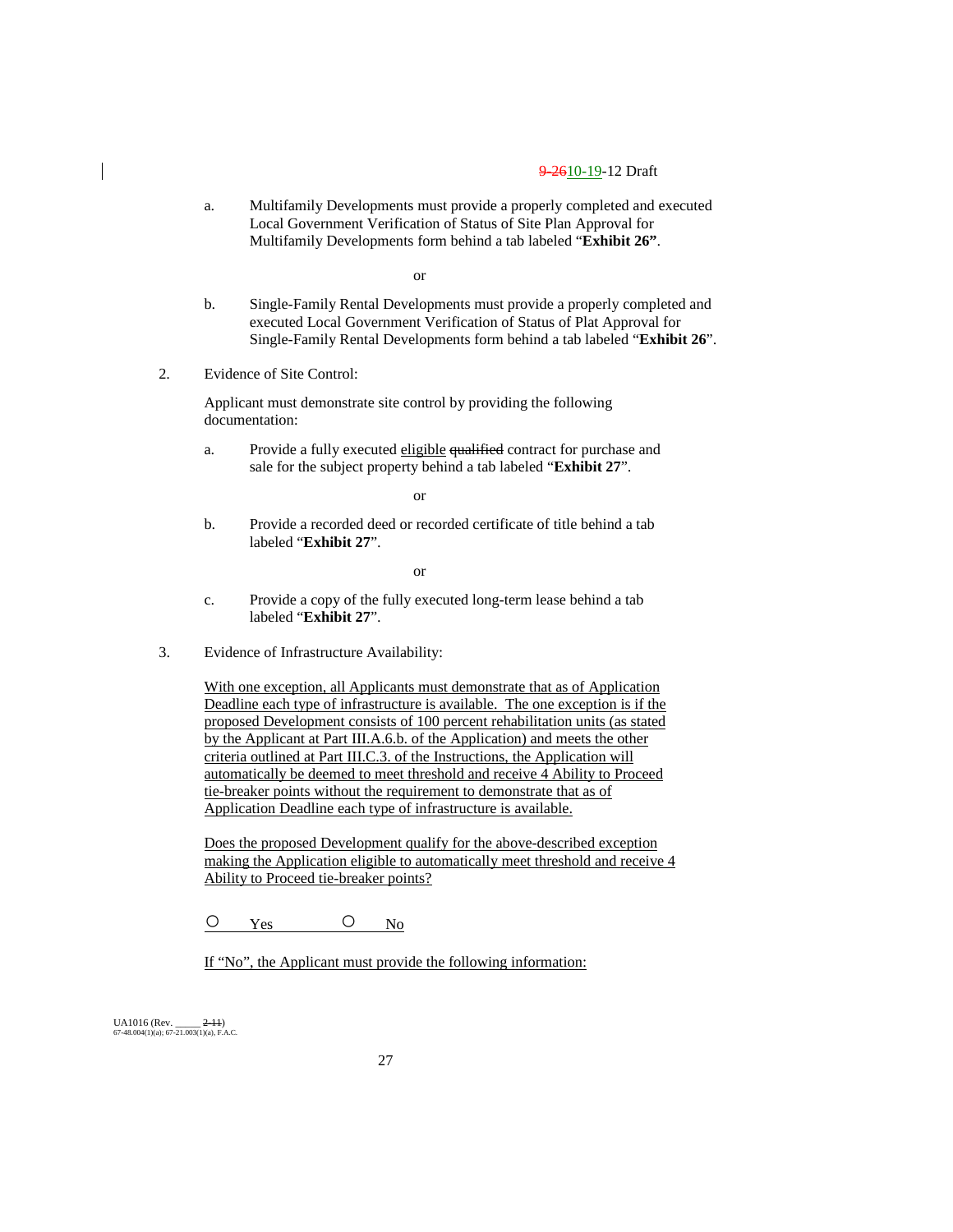- a. Electricity Provide a letter from the provider or a properly completed and executed Verification of Availability of Infrastructure – Electricity form behind a tab labeled "**Exhibit 28**".
- b. Water Provide a letter from the provider or a properly completed and executed Verification of Availability of Infrastructure – Water form behind a tab labeled "**Exhibit 29**".
- c. Sewer, Package Treatment or Septic Tank Provide a letter from the provider or a properly completed and executed Verification of Availability of Infrastructure – Sewer Capacity, Package Treatment, or Septic Tank form behind a tab labeled "**Exhibit 30**".
- d. Roads Provide a letter from the appropriate Local Government or a properly completed and executed Verification of Availability of Infrastructure – Roads form behind a tab labeled "**Exhibit 31**".
- 4. Evidence of Appropriate Zoning:
	- a. New Construction and Redevelopment Developments (at Part III.A.3.a. of the Application) – Provide a properly completed and executed Local Government Verification That Development Is Consistent With Zoning And Land Use Regulations form behind a tab labeled "**Exhibit 32**".

or

- b. Rehabilitation and Preservation Developments (at Part III.A.3.a. of the Application) – Provide a properly completed and executed Local Government Verification That Development Is Consistent With Zoning And Land Use Regulations form or a properly completed and executed Local Government Verification That Permits Are Not Required For This Development form behind a tab labeled "**Exhibit 32**".
- 5. Environmental Site Assessment (ESA):
	- a. Phase I ESA **–** Provide a properly completed and executed Verification of Environmental Safety – Phase I Site Assessment form behind a tab labeled "**Exhibit 33**".
	- b. Phase II ESA If applicable, provide a properly completed and executed Verification of Environmental Safety – Phase II Site Assessment form behind a tab labeled "**Exhibit 34**".

## **D. Demographic Commitment**

 $O_1$ . Elderly –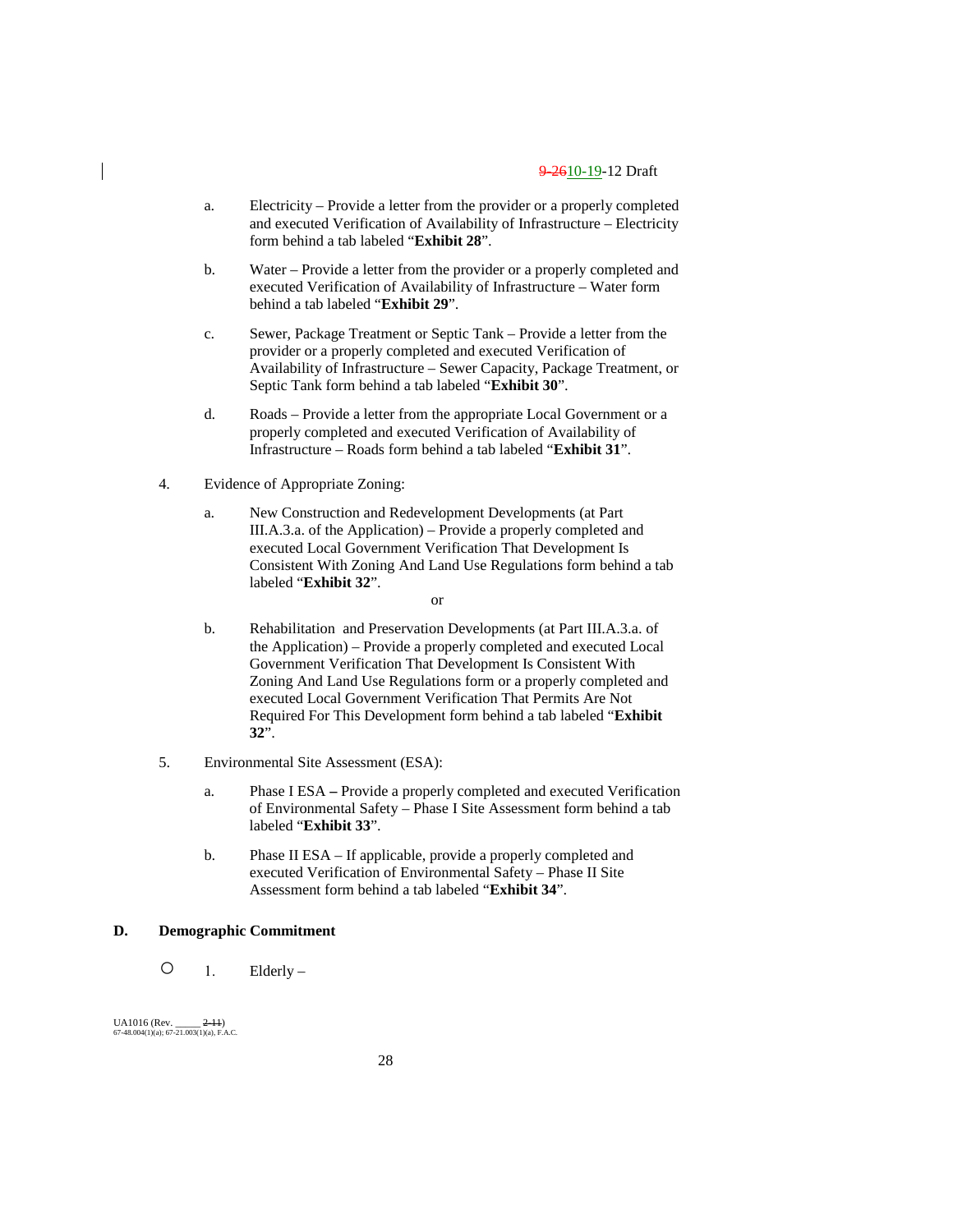a. Will the proposed Development be an ALF?

O Yes O No

b. For all counties except Miami-Dade County and Broward County, if the Applicant selected the Development Category of Rehabilitation or Preservation (with or without Acquisition) at Part III.A.3.a. of the Application, does the proposed Development constitute an existing, occupied elderly housing facility that is operating as an elderly housing facility as set forth in the Federal Fair Housing Act as of the Application Deadline for the 2011 Universal Application Cycle?

O Yes O No

- c. Provide evidence of a local need for low-income Elderly housing (non-ALF or ALF) behind a tab labeled "**Exhibit 35**".
- 2. Farmworker or Commercial Fishing Worker Provide evidence of a local need for Farmworker or Commercial Fishing Worker housing behind a tab labeled "**Exhibit 35**".
- 3. Homeless Provide a properly completed and executed Verification of Inclusion in Local Homeless Continuum of Care Plan by Lead Agency form behind a tab labeled "**Exhibit 35**". If no Local Homeless Assistance Continuum of Care Plan exists, evidence of a local need for Homeless housing must be provided behind a tab labeled **"Exhibit 35"**.
- 4. Family Development will serve the general population.
- 5. Persons with Special Needs Provide evidence of a local need for housing for Persons with Special Needs behind a tab labeled "**Exhibit 35**".

## **E. Set-Aside Commitments**

- 1. MMRB and HC Applications:
	- a. Minimum Set-Aside:

Select one of the following:

○ 20% of units at 50% Area Median Income (AMI) or lower

or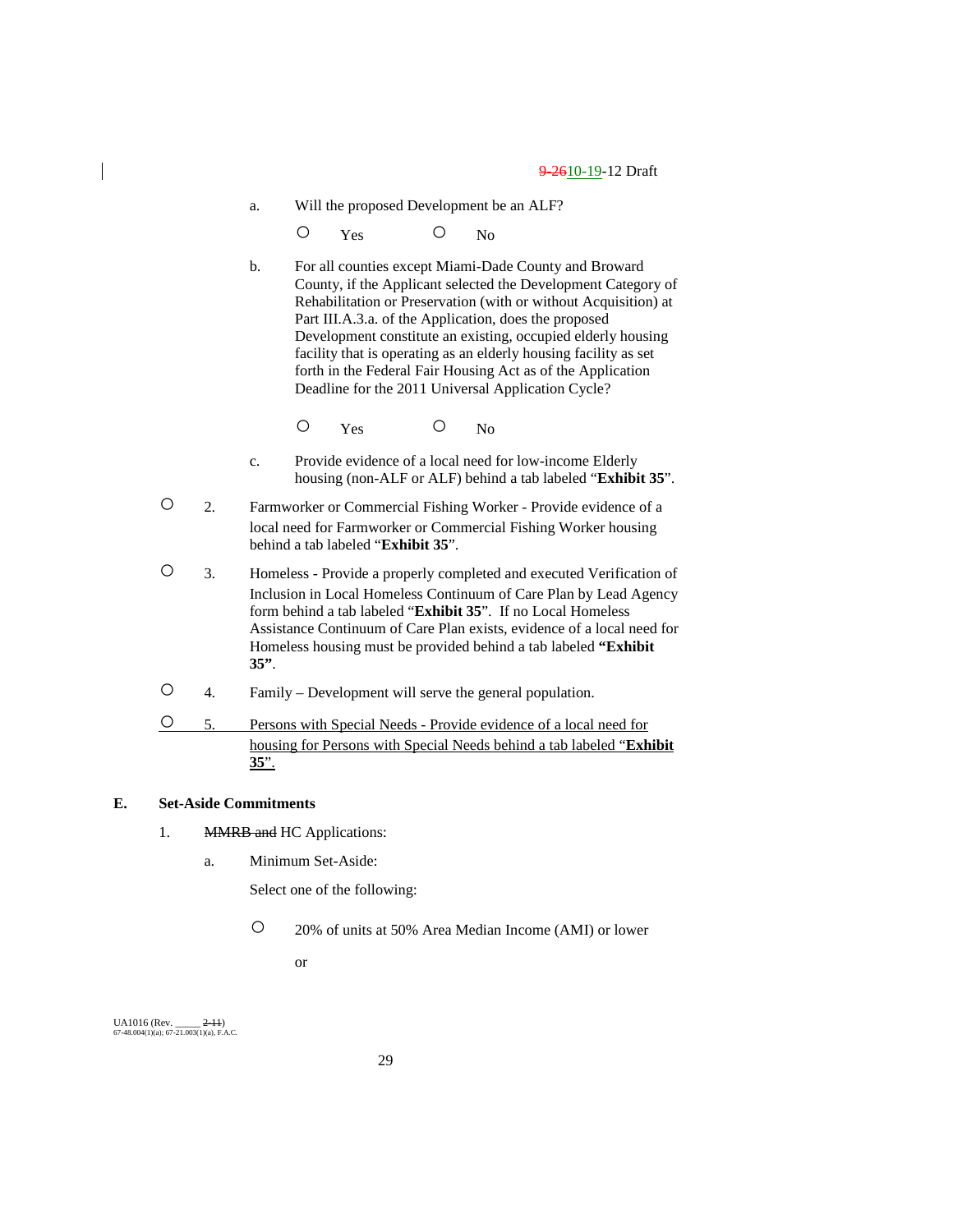○ 40% of units at 60% AMI or lower

or

- HC Applicants Only Deep rent skewing option as defined in Section 42, IRC, as amended
- b. Set-Aside Commitment:
	- (1) Does the proposed Development qualify as an LDA a Set-Aside Location A Development?

O Yes O No

(2) If requesting Competitive HC with a Demographic Commitment at Part III.D. of Elderly Non-ALF, Farmworker/Commercial Fishing Worker, or Family, does the Applicant commit to (i) set aside at least 50 percent of the ELI units for Special Needs Households and (ii) develop and execute a Memorandum of Understanding with at least one designated Special Needs Household Referral Agency for the county where the proposed Development will be located?

$$
\begin{matrix} \bigcirc \qquad \quad \ \ \, \text{Yes} \qquad \qquad \ \ \, \bigcirc \qquad \quad \ \, \text{No} \end{matrix}
$$

- (3) All Applicants must enter all set-aside commitments (required set-asides and additional set-asides) on the total set-aside breakdown chart below.
	- $(a)$  If applying for Competitive HC\* or non-competitive HC only:

|                 | Percentage of Residential Units                             |                 |
|-----------------|-------------------------------------------------------------|-----------------|
|                 | Commitment for Competitive HC<br>or non-competitive HC only | AMI Level       |
|                 |                                                             |                 |
|                 | $\frac{9}{6}$                                               | At or Below 25% |
|                 | $\frac{0}{0}$                                               | At or Below 28% |
|                 | $\frac{0}{0}$                                               | At or Below 30% |
|                 | $\frac{9}{6}$                                               | At or Below 33% |
|                 | %                                                           | At or Below 35% |
|                 | %                                                           | At or Below 40% |
|                 | $\frac{9}{6}$                                               | At or Below 45% |
|                 | $\frac{9}{6}$                                               | At or Below 50% |
|                 | $\frac{9}{6}$                                               | At or Below 60% |
| Total Set-Aside |                                                             |                 |
| Percentage:     | %                                                           |                 |

\* One of the requirements for a proposed Development to qualify as a TOD Development is that at least  $\frac{75}{50}$  of the Development's set-aside units must be located within the designated TOD area. Set-aside units are calculated using the methodology described in Section  $4.3$ .b. of the Ranking and Selection Criteria section of the Instructions.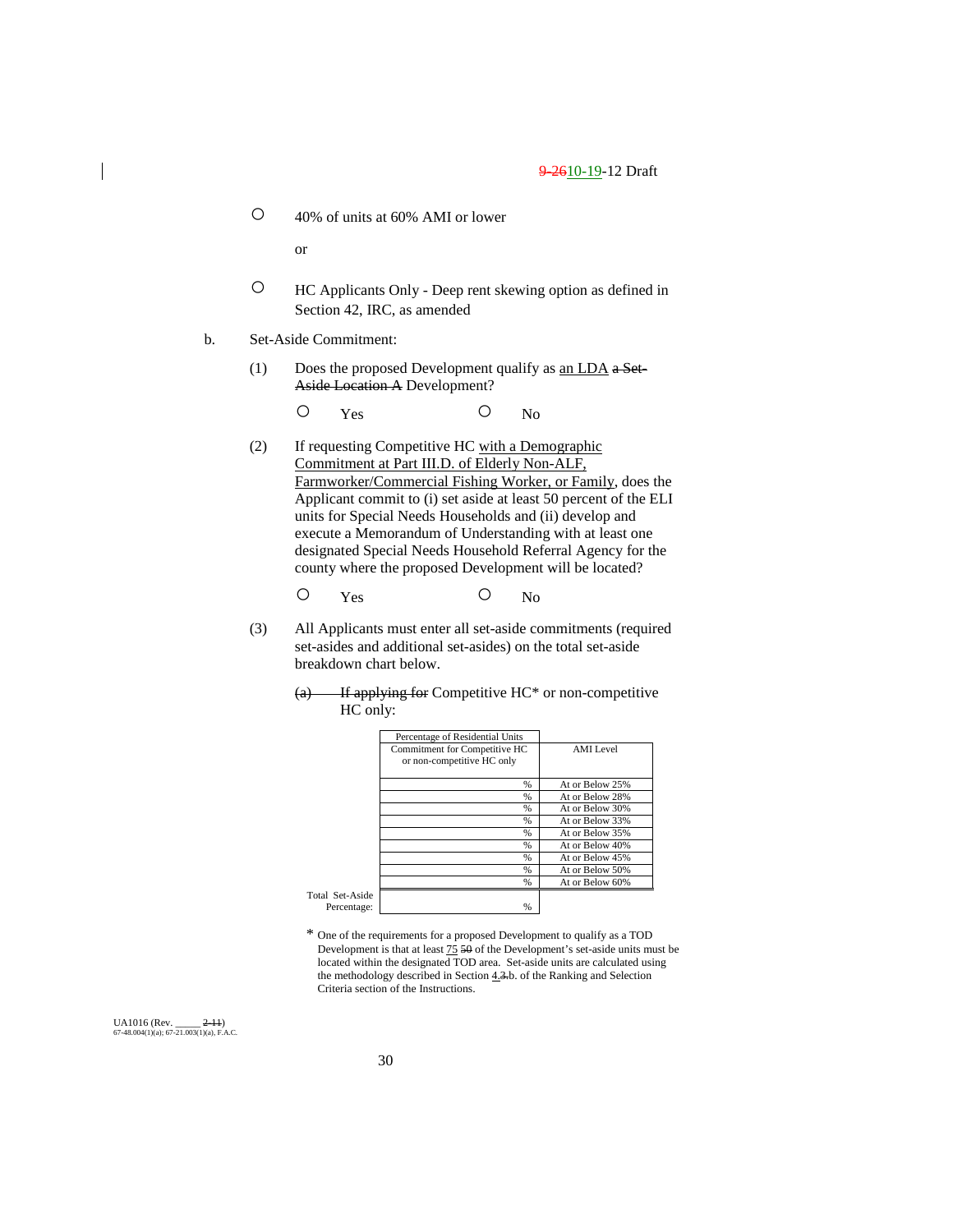| ውን       |     | If applying for MMPR with or without non-competitive         |  |
|----------|-----|--------------------------------------------------------------|--|
| $\sigma$ |     | <u>n apprymg for wiwiki widi of without holf competitive</u> |  |
|          | HC: |                                                              |  |

|                        | Percentage of Residential Units |                                      |                  |
|------------------------|---------------------------------|--------------------------------------|------------------|
|                        | Commitment for<br><b>MMRB</b>   | Commitment for<br>non-competitive HC | <b>AMI</b> Level |
|                        | %                               | %                                    | At or Below 25%  |
|                        | $\frac{9}{6}$                   | $\frac{9}{6}$                        | At or Below 28%  |
|                        | %                               | $\frac{0}{n}$                        | At or Below 30%  |
|                        | %                               | %                                    | At or Below 33%  |
|                        | $\frac{9}{6}$                   | $\frac{9}{6}$                        | At or Below 35%  |
|                        | $\frac{9}{6}$                   | $\frac{9}{6}$                        | At or Below 40%  |
|                        | $\frac{0}{n}$                   | $\frac{0}{n}$                        | At or Below 45%  |
|                        | %                               | $\frac{0}{n}$                        | At or Below 50%  |
|                        | %                               | %                                    | At or Below 60%  |
| <b>Total Set-Aside</b> |                                 |                                      |                  |
| Percentage:            | $\frac{96}{2}$                  | %                                    |                  |

## 2. HOME Applications:

 $\overline{\phantom{a}}$ 

a. Minimum Number of HOME-Assisted Units Required by HUD (Applicants requesting Competitive HC and HOME):

|    |    | (1) | HOME loan requested:                                                                                                                           | \$            |
|----|----|-----|------------------------------------------------------------------------------------------------------------------------------------------------|---------------|
|    |    | (2) | <b>Total Development Cost:</b>                                                                                                                 | \$            |
|    |    | (3) | Percentage of Total Development Cost<br>provided by HOME Loan<br>(Divide $a(1)$ by $a(2)$ and round up to the next whole<br>percentage number) | $\frac{0}{0}$ |
|    |    | (4) | Total number of units in Development:                                                                                                          |               |
|    |    | (5) | Minimum number of HOME-Assisted Units<br>Required by HUD:<br>(Multiply $a(4)$ by $a(3)$ , round up to the next whole<br>number)                |               |
|    |    | (6) | Minimum number of HOME-Assisted Units<br>as a percentage:<br>(Divide a.(5) by a.(4) and round percentage to two<br>decimal places)             | $\frac{0}{0}$ |
|    | b. |     | Total Number of Set-Aside Units Committed for HOME<br><b>Summary of HOME Assisted Units:</b>                                                   |               |
|    |    | (1) | Low HOME Rent Units                                                                                                                            |               |
|    |    | (2) | High HOME Rent Units                                                                                                                           |               |
|    |    | (3) | <b>Total HOME -Assisted Units</b>                                                                                                              |               |
| 3. |    |     | Affordability Period:                                                                                                                          |               |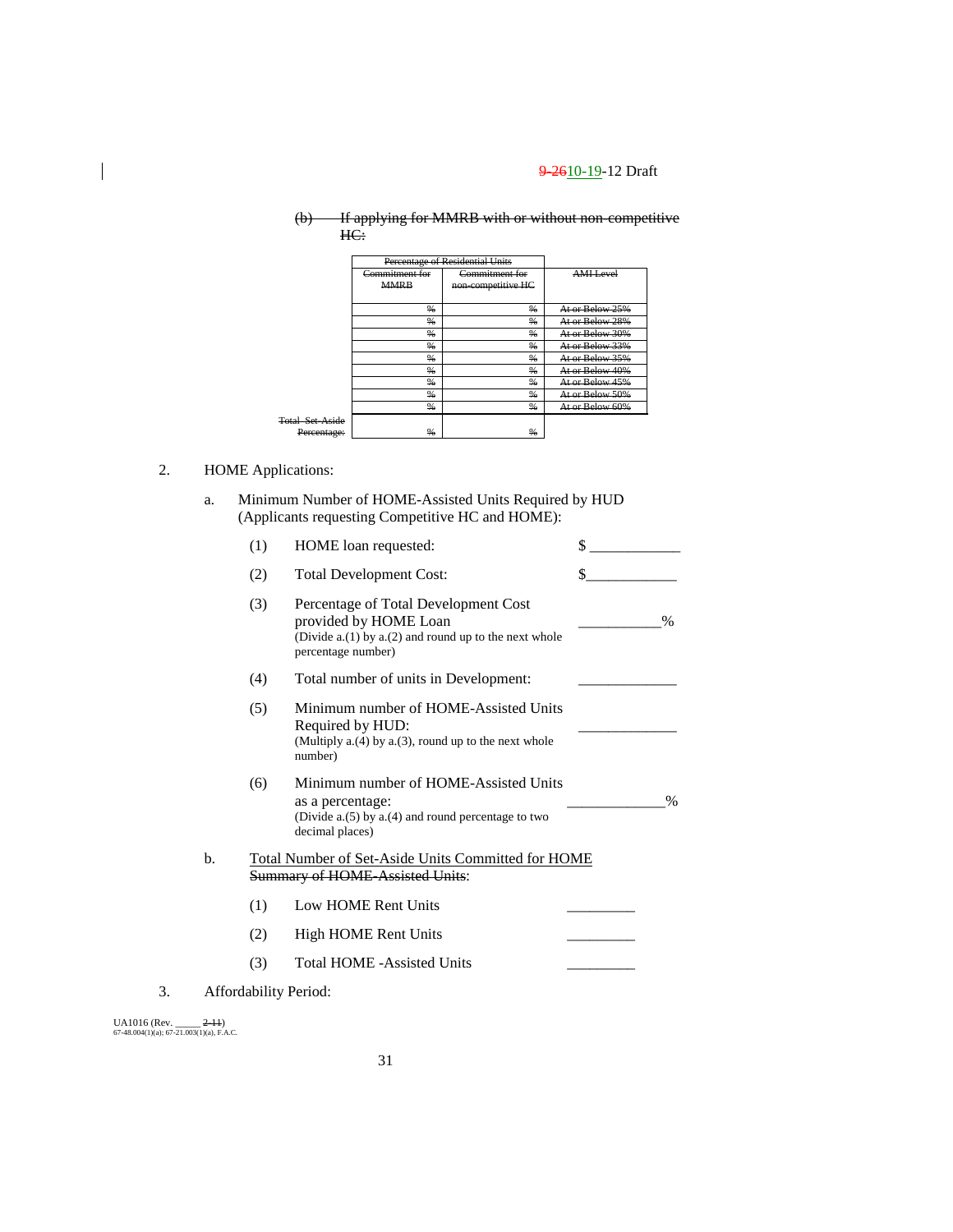Applicant irrevocably commits to set aside units in the proposed Development for a total of \_\_\_\_\_\_\_\_\_\_\_ years.

## **F. Resident Programs**

1. Qualified Resident Programs for Family and Farmworker/Commercial Fishing Worker Non-Elderly and Non-Homeless Developments (Maximum 6 Points):

- $\Box$ a. Homeownership Opportunity Program:
	- (1) Financial Assistance with Purchase of a Home (2 points)

OR For HC Single Family Rental Developments Only

- (2) Financial Assistance with Purchase of a Unit in the Development (1 point)
- $\Box$ b. After School Program for Children (3 points)
- $\Box$ c. First Time Homebuyer Seminars (1 point)
- $\Box$ d. Literacy Training (2 points)
- $\Box$ e. Employment Assistance Program (2 points)

#### OR

- 2. Qualified Resident Programs for Homeless Developments SRO and Non-SRO (Maximum 6 Points):
	- a. The following resident programs are available for SRO Developments only:
		- $\Box$ (1) Staffed kitchen/Cafeteria (3 points)
		- $\Box$ (2) Daily Activities (3 points)
	- b. The following resident programs are available for Non-SRO Developments only:
		- $\Box$ (1) Homeownership Opportunity Program:
			- (a) Financial Assistance with Purchase of a Home (2 points)

OR for HC Single Family Rental Developments Only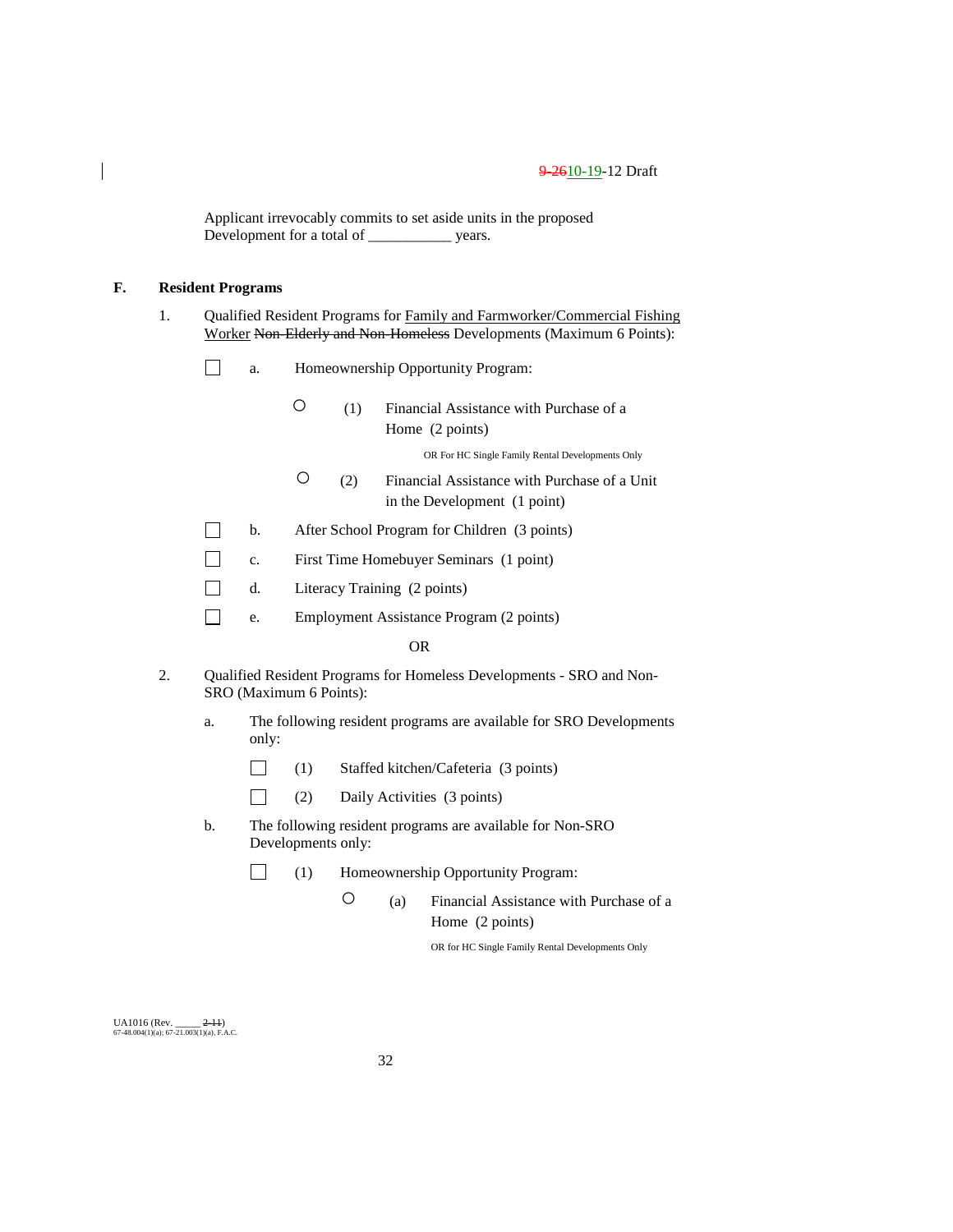- (b) Financial Assistance with Purchase of a Unit in the Development (1 point)
- $\Box$ (2) After School Program for Children (3 points)
- $\Box$ (3) First Time Homebuyer Seminars (1 point)
- c. The following resident programs are available for both SRO and Non-SRO Developments:
	- (1) Literacy Training (2 points) П
	- $\Box$ (2) Employment Assistance Program (2 points)

#### OR

- 3. Qualified Resident Programs for Elderly Developments (Maximum 6 Points):
	- a. The following resident programs are available for Elderly Non-ALF Developments only:
		- П (1) Daily Activities (3 points)
		- $\Box$ (2) Assistance with Light Housekeeping, Grocery Shopping and/or Laundry (1 point)
		- $\Box$ (3) Resident Assurance Check-In Program (2 points)
		- $\Box$ (4) Manager On-Site 24 Hours Per Day (3 points)
	- b. The following resident programs are available for Elderly ALF Developments only:
		- $\Box$ (1) Medication Administration (3 points)
		- $\Box$ (2) Services for Persons with Alzheimer's Disease and Other Related Disorders (3 points)
	- c. The following resident programs are available for both Elderly Non-ALF and Elderly ALF Developments:
		- $\Box$ (1) Private Transportation (3 points)
		- $\Box$ (2) Literacy Training (2 points)
		- $\Box$ (3) Computer Training (2 points)

## OR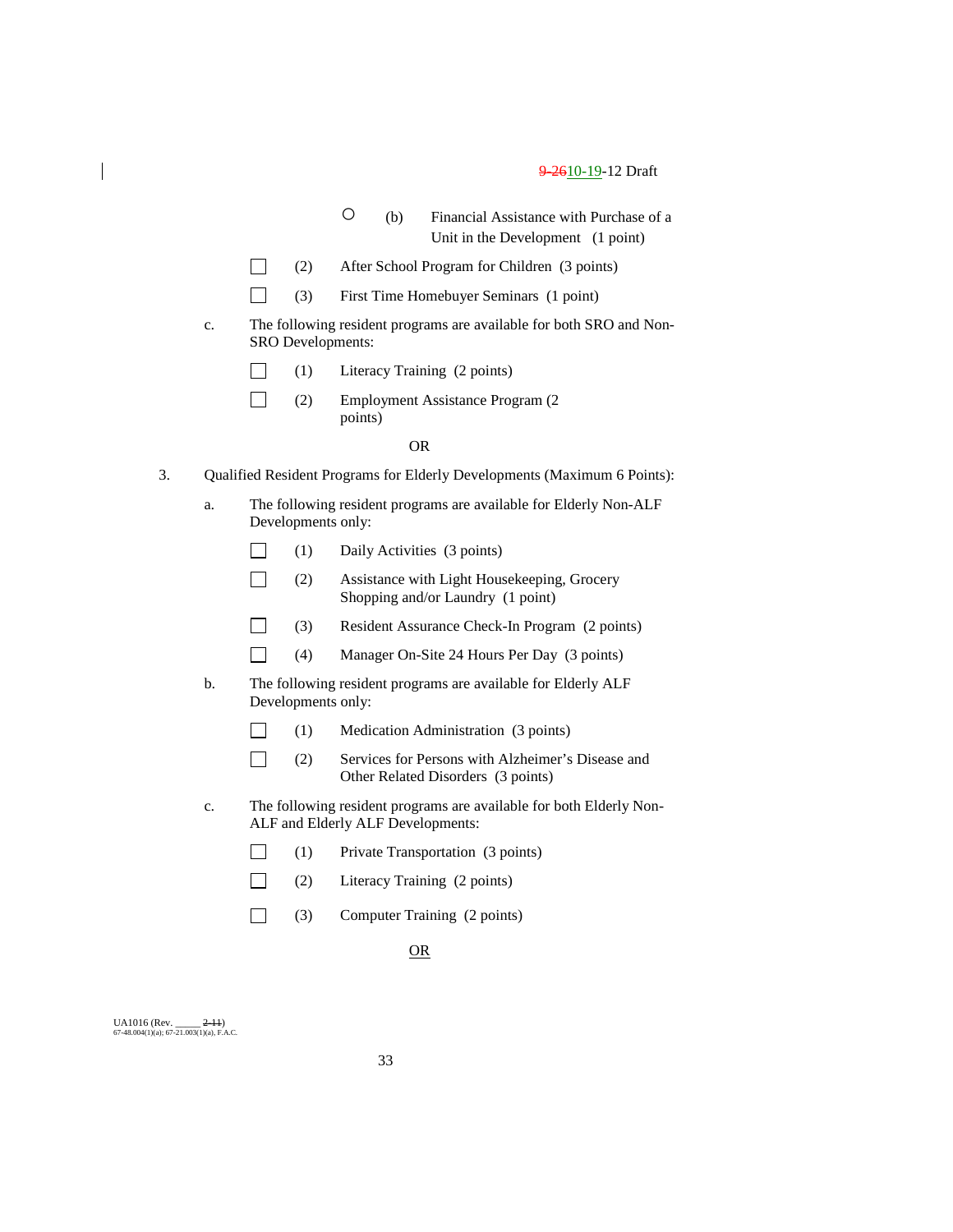| 4.   |                                         |    |                                             | Qualified Resident Programs for Persons with Special Needs Developments |                            |                                                                    |
|------|-----------------------------------------|----|---------------------------------------------|-------------------------------------------------------------------------|----------------------------|--------------------------------------------------------------------|
|      | (Maximum 6 Points):                     |    |                                             |                                                                         |                            |                                                                    |
|      | Private Transportation (3 points)<br>a. |    |                                             |                                                                         |                            |                                                                    |
|      |                                         | b. | Manager On-Site 24 Hours Per Day (3 points) |                                                                         |                            |                                                                    |
|      | $\blacksquare$                          | c. |                                             | Supported Employment Program (4 points)                                 |                            |                                                                    |
|      |                                         | d. |                                             | Effective Communication for Conflict Resolution (2 points)              |                            |                                                                    |
|      |                                         | e. |                                             |                                                                         |                            | Safety Awareness Program (2 points)                                |
|      |                                         | f. |                                             |                                                                         |                            | <b>Stress Management</b> (2 points)                                |
|      |                                         |    |                                             |                                                                         |                            | AND                                                                |
| 5.4. |                                         |    |                                             |                                                                         |                            | Qualified Resident Programs for ALL Applicants (Maximum 8 Points): |
|      |                                         | a. |                                             |                                                                         | <b>Health and Wellness</b> |                                                                    |
|      |                                         |    | (1)                                         |                                                                         | Developments:              | For All Developments Except Elderly ALF                            |
|      |                                         |    |                                             |                                                                         | (a)                        | Health Care (2 points)                                             |
|      |                                         |    |                                             |                                                                         | (b)                        | Health and Nutrition Classes (2 points)                            |
|      |                                         |    |                                             |                                                                         | (c)                        | Mentoring (2 points)                                               |
|      |                                         |    | OR.                                         |                                                                         |                            |                                                                    |
|      |                                         |    | (2)                                         |                                                                         |                            | For Elderly ALF Developments only:                                 |
|      |                                         |    |                                             |                                                                         | (a)                        | Health and Wellness Services and<br>Activities (2 points)          |
|      |                                         |    |                                             |                                                                         | (b)                        | Mentoring and Intergenerational<br>(2 points)                      |
|      |                                         | b. |                                             |                                                                         |                            | Resident Activities (2 points)                                     |
|      |                                         | c. |                                             |                                                                         |                            | Financial Counseling (2 points)                                    |
|      |                                         | d. |                                             |                                                                         |                            | English as a Second Language (2 points)                            |
|      |                                         | e. |                                             |                                                                         |                            | Resident Assistance Referral Program (2 points)                    |
|      |                                         | f. |                                             |                                                                         |                            | Swimming Lessons (2 points)                                        |
|      |                                         | g. |                                             |                                                                         |                            | Life Safety Training (2 points)                                    |

UA1016 (Rev. \_\_\_\_\_ <del>2-11</del>)<br>67-48.004(1)(a); 67-21.003(1)(a), F.A.C.

 $\begin{array}{c} \hline \end{array}$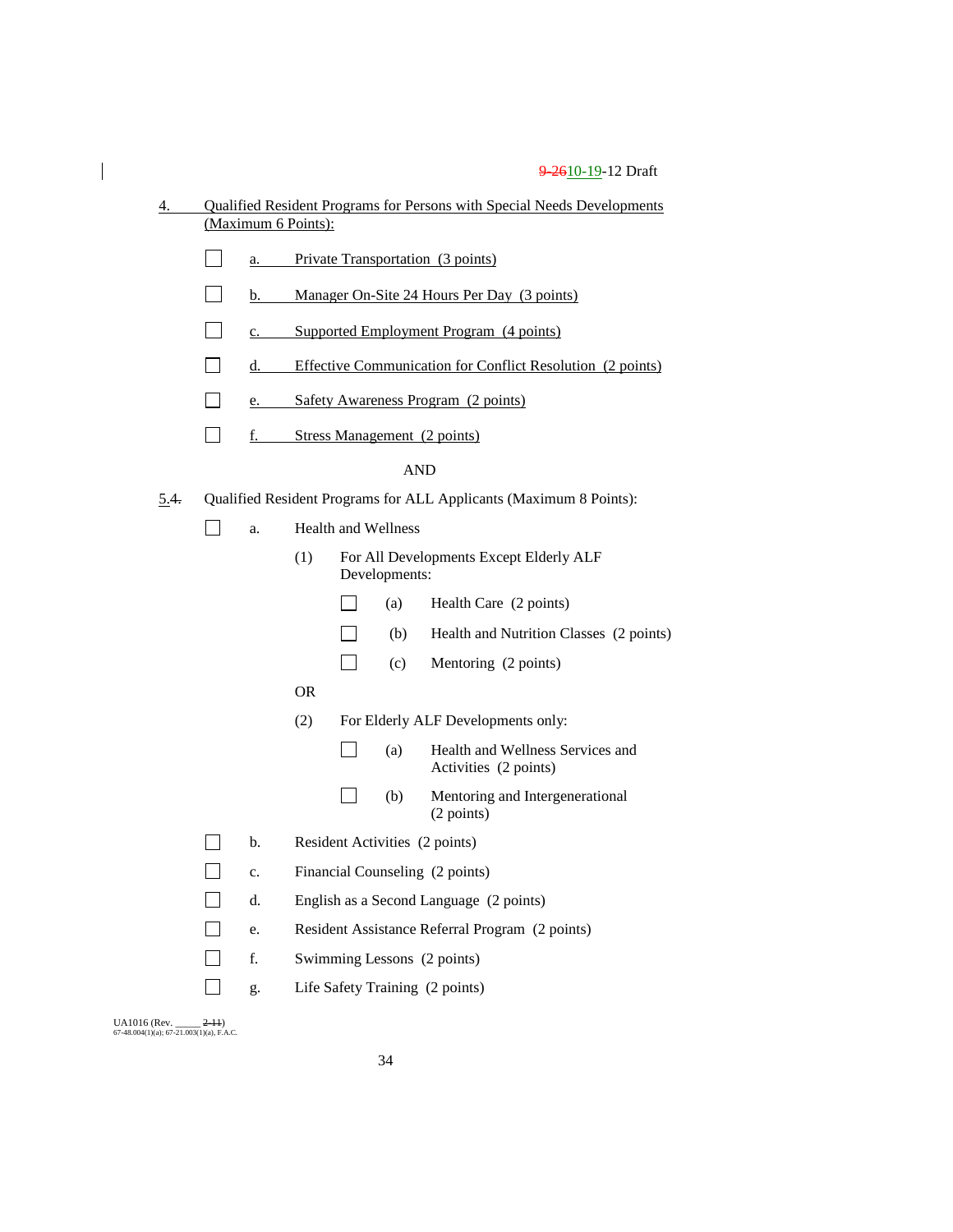|       |                               | <b>HOME Uniform Relocation Act (Applications Requesting HOME)</b>                                                                                                |  |  |  |
|-------|-------------------------------|------------------------------------------------------------------------------------------------------------------------------------------------------------------|--|--|--|
| $+$   |                               | Does any portion of the Development involve rehabilitation work?                                                                                                 |  |  |  |
|       |                               | $\Theta$ Yes - Complete both questions 2 & 3                                                                                                                     |  |  |  |
|       |                               | $\Theta$ No Complete question 3 only                                                                                                                             |  |  |  |
| $2 -$ |                               | <b>Tenant Relocation Information for Existing Properties:</b>                                                                                                    |  |  |  |
| 1. a. | Are there any units occupied? |                                                                                                                                                                  |  |  |  |
|       |                               | Ő<br>Yes – Go to question 2. below Complete items b. f.                                                                                                          |  |  |  |
|       |                               | O.<br>$No - Go$ to question 3. below Skip items e. f.                                                                                                            |  |  |  |
| 2.    |                               | <b>Tenant Relocation Information for Existing Properties:</b>                                                                                                    |  |  |  |
|       | <u>a.b.</u>                   | How many total units now exist in the development?                                                                                                               |  |  |  |
|       | b.e.                          | How many units are occupied?                                                                                                                                     |  |  |  |
|       | <u>c.d.</u>                   | Based on the income information of each tenant, is permanent<br>relocation (displacement) anticipated during or after the<br>construction/rehabilitation period? |  |  |  |
|       |                               | $\bigcirc$<br>Yes - Number of units affected:                                                                                                                    |  |  |  |
|       |                               | $\bigcirc$<br>N <sub>o</sub>                                                                                                                                     |  |  |  |
|       | d.e.                          | During rehabilitation, Wwill temporary relocation of any tenants be<br>required?                                                                                 |  |  |  |
|       |                               | $\bigcirc$<br>Yes - how many tenants will require temporary                                                                                                      |  |  |  |
|       |                               | O<br>N <sub>o</sub>                                                                                                                                              |  |  |  |
|       | <u>e.f.</u>                   | Provide one copy of the required information in a separate notebook<br>entitled "Relocation Documentation."                                                      |  |  |  |
| 3.    |                               | Uniform Relocation Act (URA) Acquisition Information (For All<br>Development Categories):                                                                        |  |  |  |
|       | a.                            | Does the Applicant own the Development site as documented in the<br>Site Control section of this Application?                                                    |  |  |  |

UA1016 (Rev. \_\_\_\_\_ <del>2-11</del>)<br>67-48.004(1)(a); 67-21.003(1)(a), F.A.C.

 $\overline{\phantom{a}}$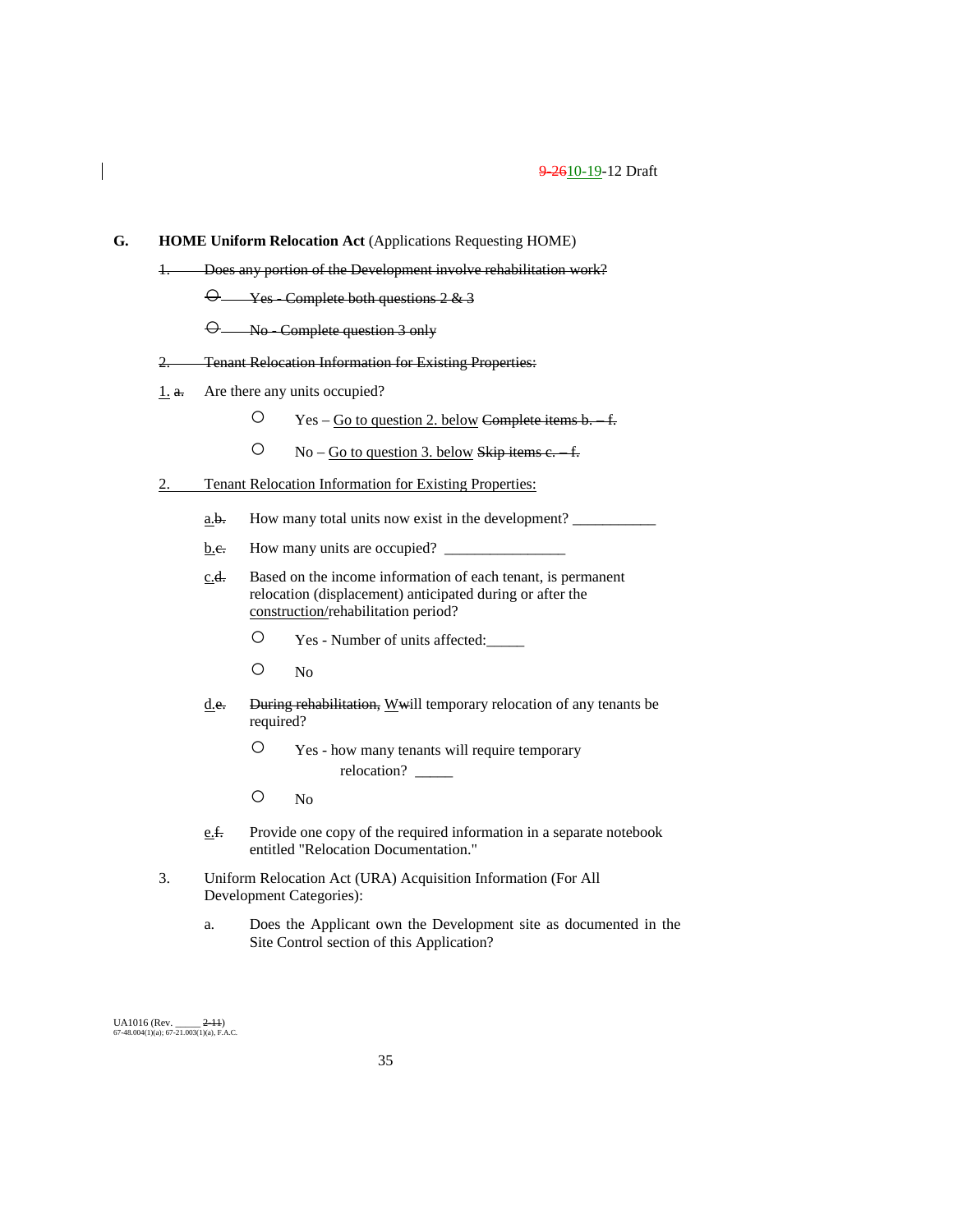- Yes Provide a narrative regarding the acquisition behind a tab labeled **"Exhibit 36 35-A"** and skip items b. through d. below
- No Answer item b. below
- b. Is Applicant a private company?
	- Yes Provide a copy of the notice provided to the seller behind a tab labeled **"Exhibit 36 35-B"** and skip items c. and d. below
	- No Answer item c. below
- c. Is Applicant a public (government) Applicant?
	- Yes Answer item d. below
	- No Skip item d. below
- d. Does the Applicant have eminent domain power?
	- Yes Provide a copy of the required notice behind a tab labeled **"Exhibit 36 35-C"**
	- No Provide the required information behind a tab labeled **"Exhibit 36 35-C"**

## **H. HOME Certification of Consistency With the Consolidated Plan** (Applications Requesting HOME)

Provide documentation evidencing certification of consistency with Consolidated Plan behind a tab labeled **"Exhibit 37 35-D".**

#### **I. HOME Other Federal Requirements** (Applications Requesting HOME)

1. Federal Labor Requirements:

Does the Development consist of 12 or more HOME-Assisted uUnits to be constructed under a single contract?

O Yes O No

2. Debarment and Suspension:

Provide the executed Contractor Certification behind a tab labeled "**Exhibit 38 35-E**"**.**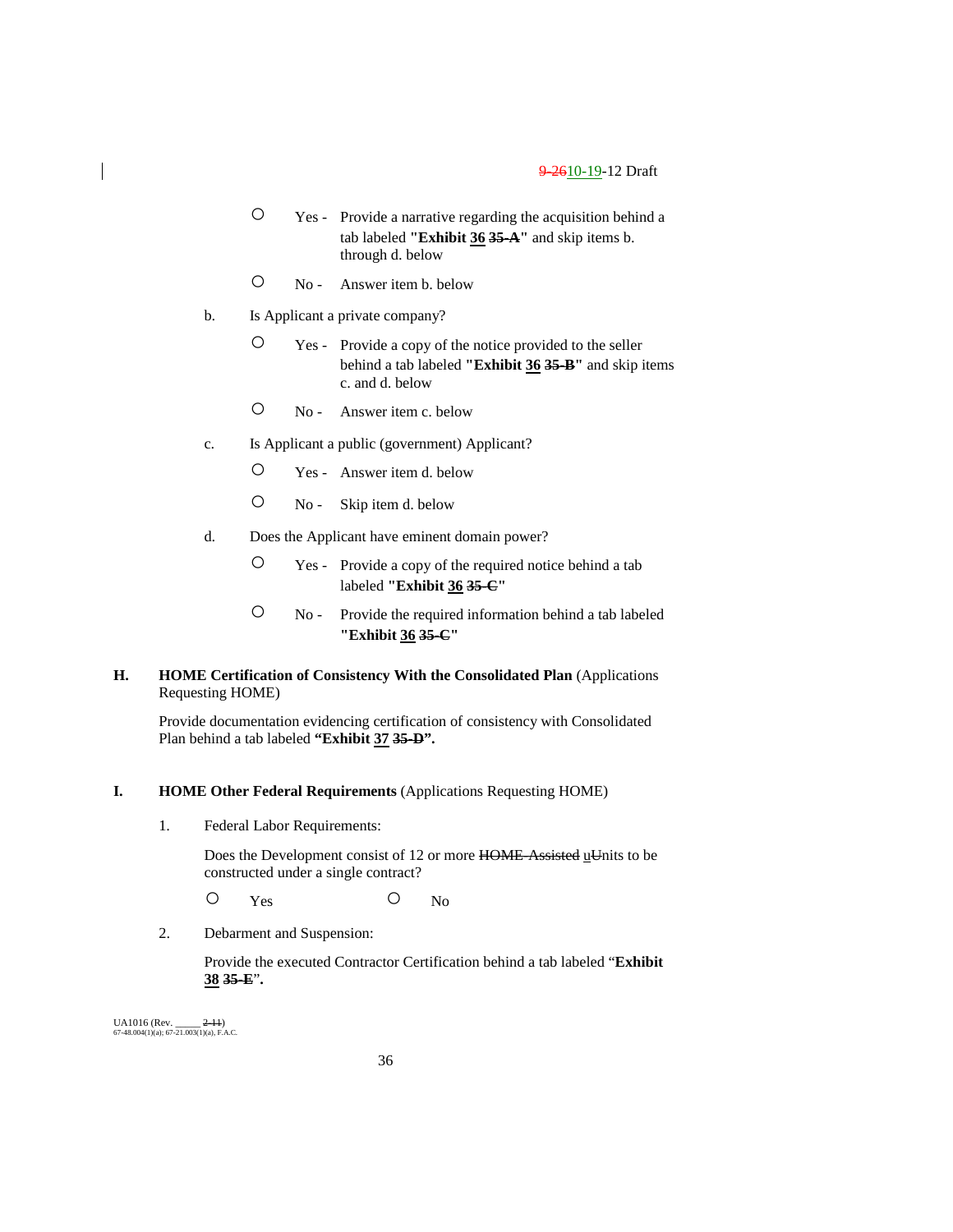- 3. Lead Based Paint:
	- a. Did the Applicant answer "Yes" to question G.1. in this Application?
		- Yes answer item b. below
		- No skip items b. and c. below
	- b. Was the Development to be rehabilitated built before 1978?
		- Yes answer item c. below
		- $O$  No skip item c. below
	- c. Is the Applicant purchasing the property?
		- Yes Provide a copy of the executed Disclosure of Information on Lead Based Paint and Lead Based Paint Hazards form behind a tab labeled "**Exhibit 38 35-F**".
		- No
- 4. Match:

List the amount of each source of Match and provide the required documentation behind a tab labeled **"Exhibit 38 35-G"** :

| a. | Source(s)                  |  |
|----|----------------------------|--|
|    |                            |  |
|    |                            |  |
|    |                            |  |
|    |                            |  |
| b. | <b>Total Match Amount:</b> |  |

## **Part IV. Local Government Support**

## **A. Contributions**

1. If the proposed Development does not meet one or more of the criteria listed in the Application Instructions to be eligible for an automatic 5 points, has a Local Government committed to provide a contribution to the proposed Development?

O Yes O No <u>O N/A</u>

If "Yes", provide the following:

a. The applicable Local Government Verification of Contribution form(s), as applicable: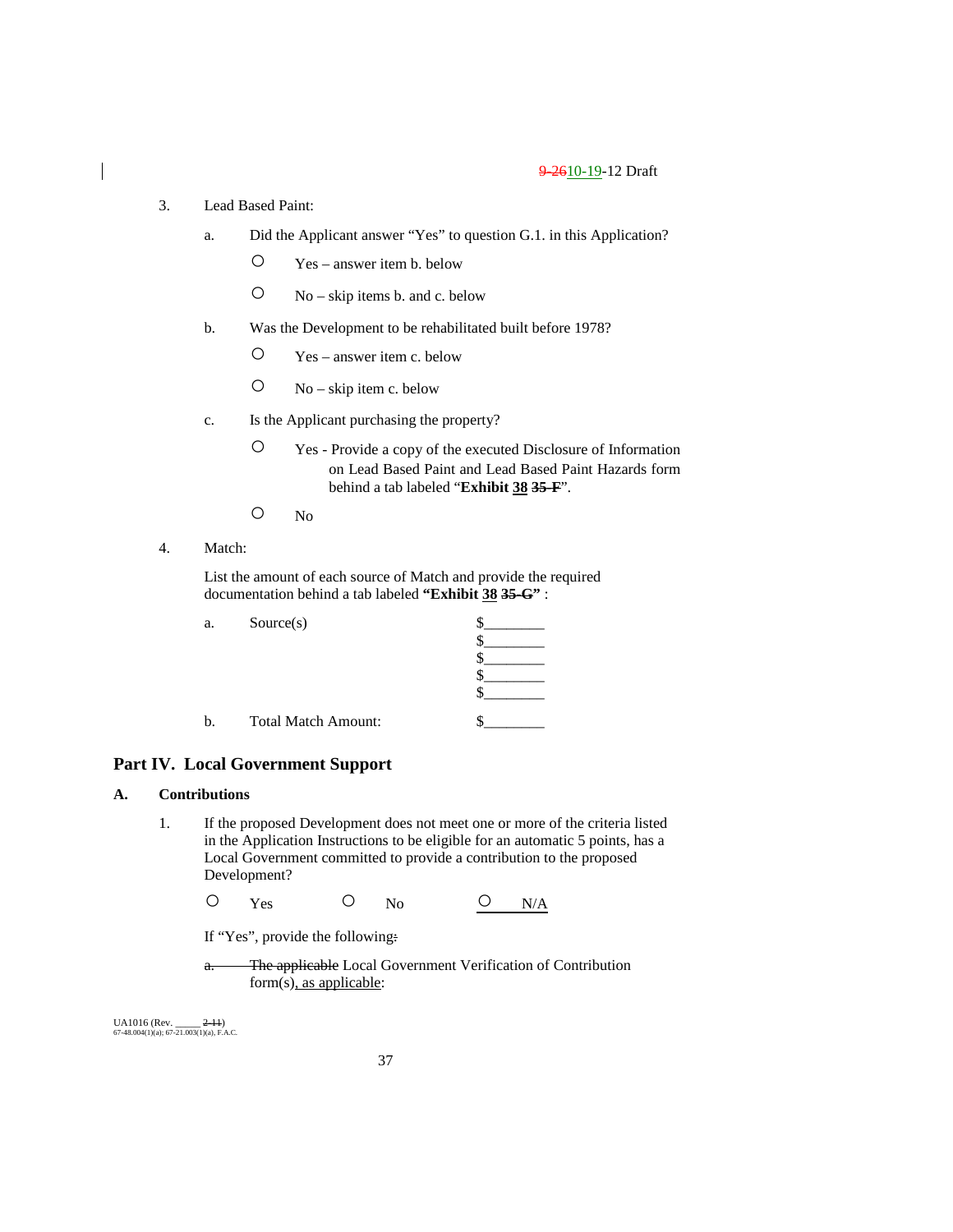- a. $(1)$  Local Government Verification of Contribution Grant form behind a tab labeled "**Exhibit 39 36**";
- $\underline{b.(2)}$  Local Government Verification of Contribution Fee Waiver form behind a tab labeled "**Exhibit 40 37**";
- c. $(3)$  Local Government Verification of Contribution Loan form behind a tab labeled "**Exhibit 41 38**"; and/or
- d.(4) Local Government Verification of Contribution Fee Deferral form behind a tab labeled "**Exhibit 42 39**".

b. The payment stream for all present value calculations (if contribution consists of a loan or deferred fee) and the calculations by which the total amount of each waiver is determined (if contribution consists of a fee waiver) must be provided behind the applicable exhibit tab.

- 2. For each Local Government contribution the Development will receive:
	- a. Enter the type of contribution (grant, loan, fee waiver or fee deferral) and the value (net present value for loans and fee deferrals) of each contribution:



b. Enter the total value of the Local Government contribution(s): \$\_\_\_\_\_\_\_\_\_\_\_\_\_\_\_\_\_

## **B. Incentives**

If the Local Government provides planning efforts for affordable housing, provide a properly completed and executed Verification of Local Government Incentives for Affordable Housing form behind a tab labeled **"Exhibit 43"** indicating the incentives provided by the Local Government.

If the Local Government provides an expedited permitting process for affordable housing, provide the Local Government Verification of Affordable Housing Incentives – Expedited Permitting Process for Affordable Housing form behind a tab labeled "**Exhibit 40**".

戸 If the Local Government has an on-going and current process for providing contributions to affordable housing properties or developments, provide the Local Government Verification of Affordable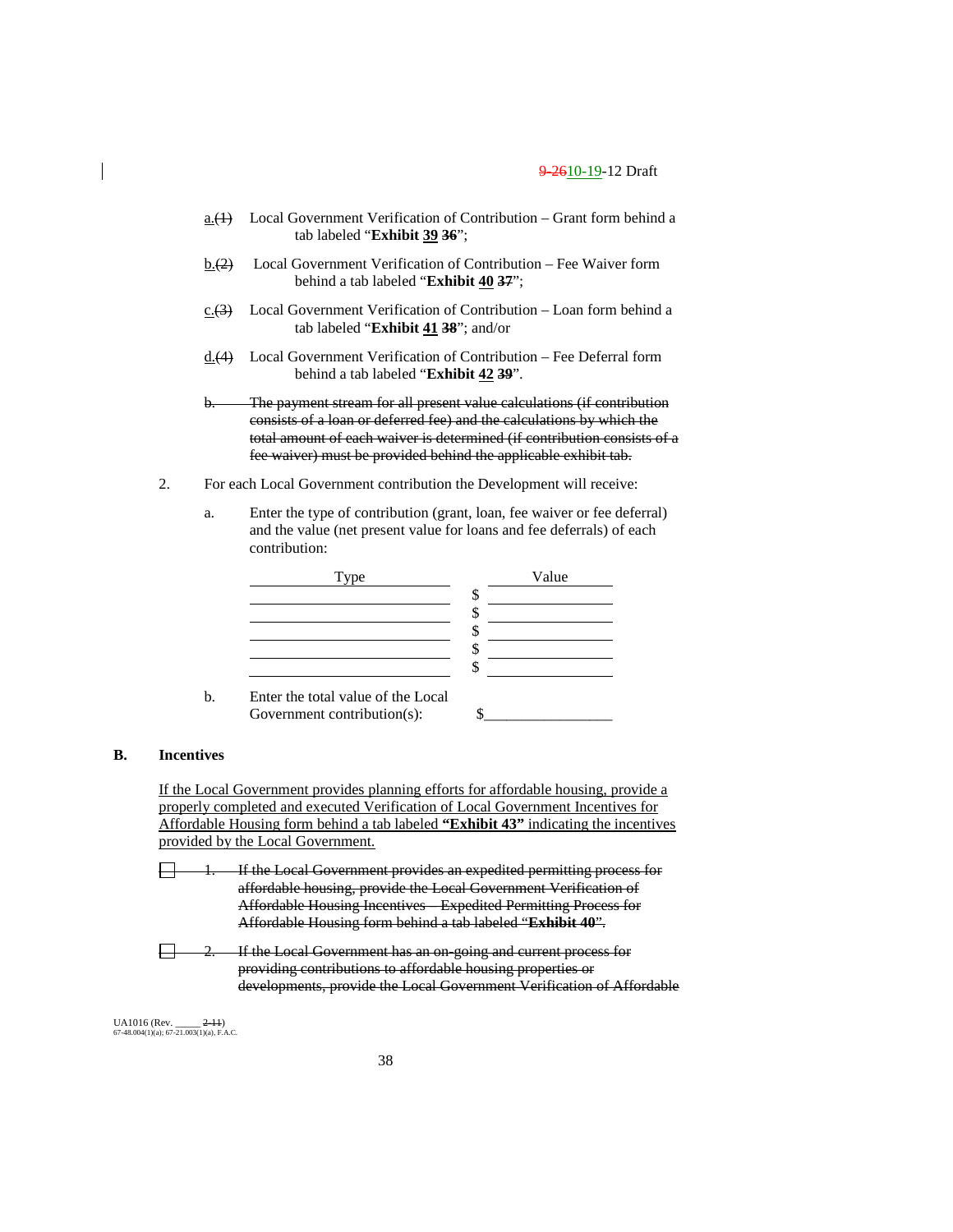Housing Incentives – Contributions to Affordable Housing Properties or Developments form behind a tab labeled "**Exhibit 41**".

If the Local Government currently makes available to affordable housing properties or developments the modification of fee requirements, including reduction or waiver of fees and alternative methods of fee payment, provide the Local Government Verification of Affordable Housing Incentives – Modification of Fee Requirements for Affordable Housing Properties or Developments form behind a tab labeled "**Exhibit 42**".

If the Local Government currently has a process, established by ordinance, resolution, plan or policy, that requires consideration of the impact of proposed policies, ordinances, regulations, or plan provisions on the cost of affordable housing prior to adoption of such policies, ordinances, regulations, or plan provisions, provide the Local Government Verification of Affordable Housing Incentives – Impact of Policies, Ordinances, Regulations or Plan Provisions on Cost of Affordable Housing Properties or Developments form behind a tab labeled "**Exhibit 43**".

## **Part V. Financing**

## **A. Funding:**

一

1. Funding Request:

| <b>Tax Exempt Multifamily Bonds</b> |    |
|-------------------------------------|----|
| <b>Taxable Multifamily Bonds</b>    | u. |
| Competitive HC (annual amount)      |    |
| Non-competitive HC (annual amount)  |    |
| <b>HOME</b>                         |    |

#### 2. Other Funding:

a. If a PLP loan has been awarded for this Development, provide the following information:

|    | Corporation File #                      | <b>Amount of Funding</b>                                         |
|----|-----------------------------------------|------------------------------------------------------------------|
|    |                                         |                                                                  |
| b. | financing for the proposed Development: | Other Corporation funds that will be incorporated as a source of |

financing for the proposed Development:

Corporation Program Corporation File Amount of Funding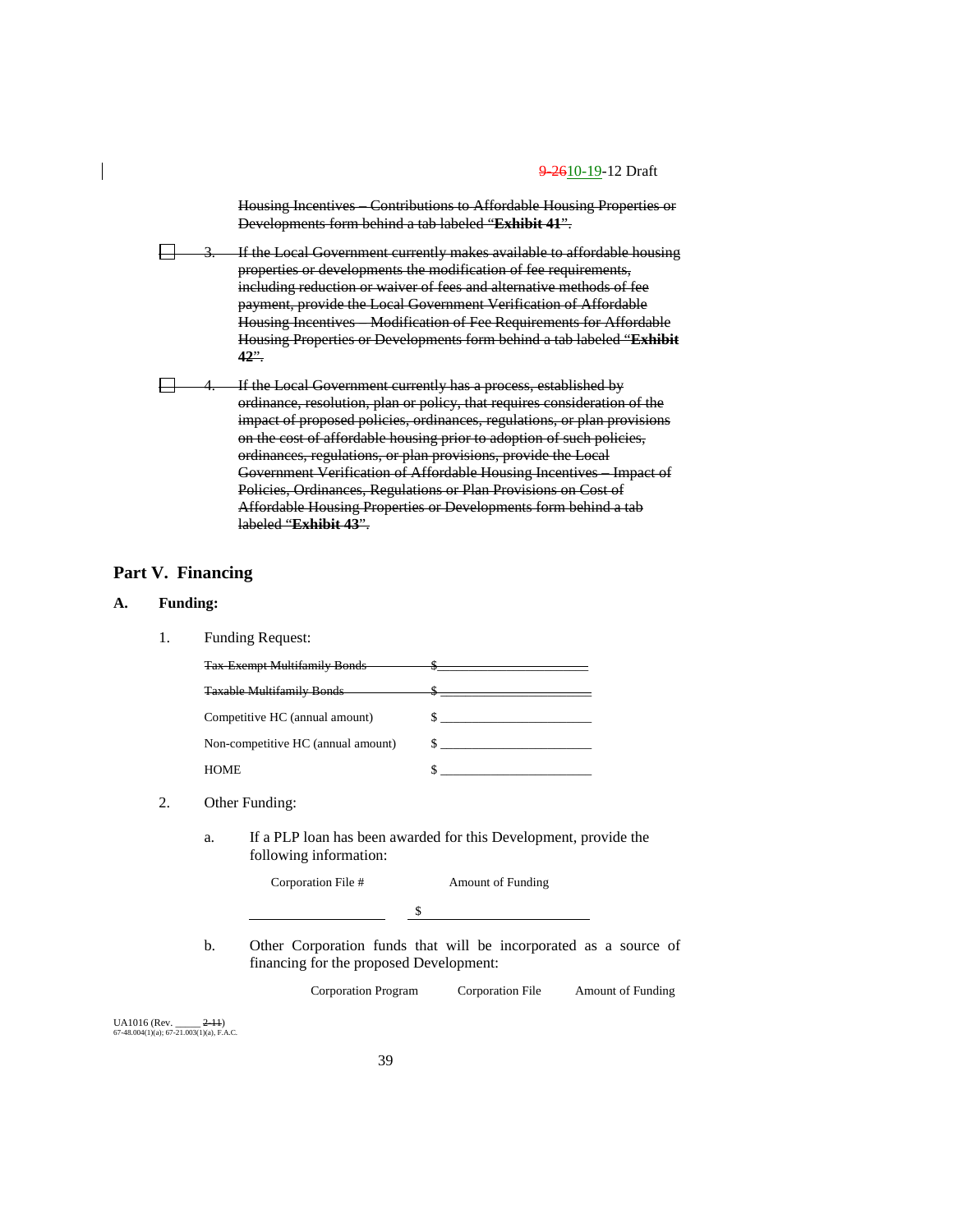|     | <b>SAIL</b>         |  |
|-----|---------------------|--|
|     | Tax-Exempt MMRB     |  |
| (3) | Non-competitive HC  |  |
| (4) | <b>Taxable MMRB</b> |  |
|     | EHCL.               |  |

c. If tax-exempt multifamily bonds issued by an entity other than the Corporation or a County Housing Finance Authority will be used to finance this construction, provide the following information:

| (tax-exempt multifamily bond source) | (tax-exempt multifamily bond amount) |
|--------------------------------------|--------------------------------------|

d. If the proposed Development will be assisted with funding under the United States Department of Agriculture RD 514/516 Program, RD 515 Program, and/or the RD 538 Program, indicate the applicable program(s) below and provide the required documentation behind a tab labeled "**Exhibit 44**".

| RD 514/516<br>$\Box$ RD 515 |  |  |  |  |  | <b>RD 538</b> |
|-----------------------------|--|--|--|--|--|---------------|
|-----------------------------|--|--|--|--|--|---------------|

#### **B. Finance Documents**

All Applicants must complete the Development Cost Pro-Forma, the Detail/Explanation Sheet, if applicable, the Construction or Rehab Analysis, and the Permanent Analysis.

All Applicants must complete and attach the Commitment to Defer Developer Fee form, if applicable, behind a tab labeled "**Exhibit 45**".

\_\_\_\_\_\_\_\_\_\_\_\_\_\_\_\_\_\_\_\_\_\_\_\_\_\_\_\_\_\_\_\_\_\_\_\_\_\_\_\_\_\_\_\_\_\_\_\_\_\_\_\_\_\_\_\_\_\_\_\_

## **C. MMRB Applicants** (Threshold)

Provide the following information:

1. Credit Enhancer:

Term: Term: **Expected Rating:** 

OR

2. Private Placement / Name of Purchaser:

Term: \_\_\_\_\_\_\_\_\_\_\_\_\_\_\_\_\_\_\_\_\_\_\_\_\_\_\_ Expected Rating: \_\_\_\_\_\_\_\_\_\_

Provide the Credit Enhancer's Commitment or Bond Purchaser's Letter of Interest behind a tab labeled "**Exhibit 46**".

#### **C.D. Non-Corporation Funding Proposals Commitment(s)**